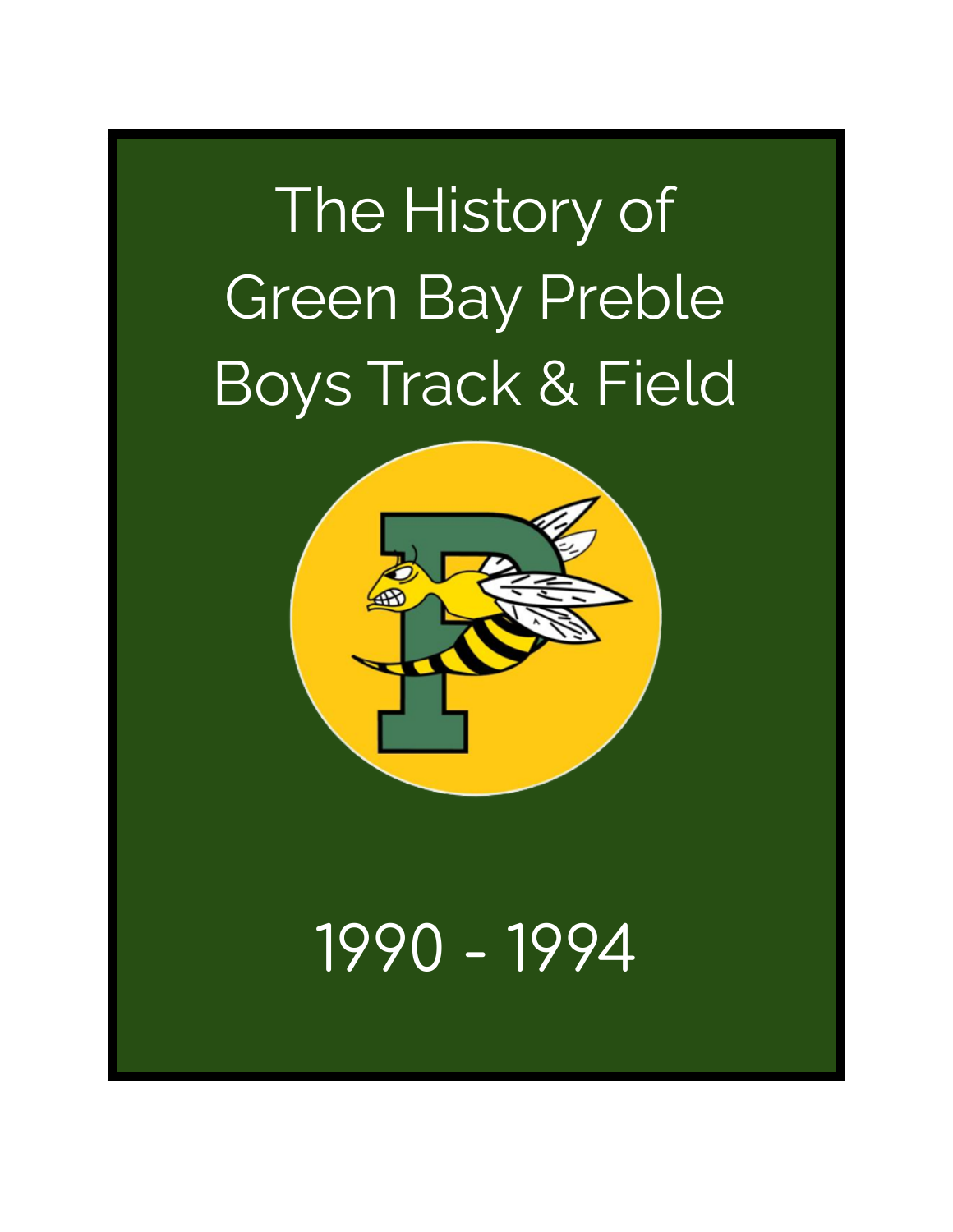# <span id="page-1-0"></span>**Table of Contents**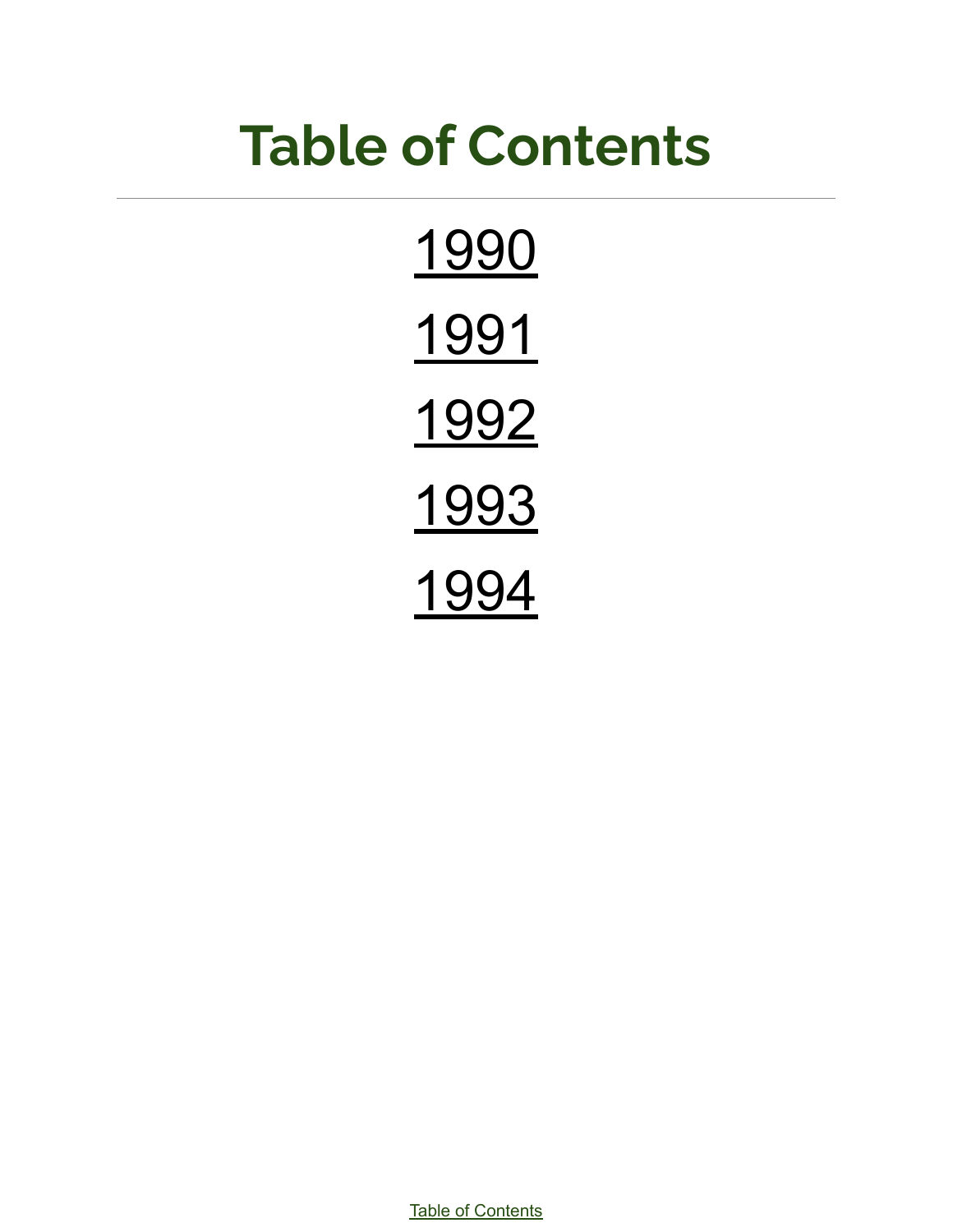

## Coaching Staff

#### **Head Coach** Jack Drankoff

<span id="page-2-0"></span>**Assistant Coaches** Pat Prochnow, Mike VandenAvond, Barry Valentine, Scott Mallien, Kerry Ambrose, Ron Dauplaise

## Season Results

|                                         |                                   | <b>Indoor</b>                       |                                     |                                 |
|-----------------------------------------|-----------------------------------|-------------------------------------|-------------------------------------|---------------------------------|
|                                         | <b>Neenah Invite</b><br>1st Place | <b>Oshkosh Titan</b><br>4th Place   | <b>FRVC Conference</b><br>1st Place |                                 |
|                                         |                                   | <b>Outdoor</b>                      |                                     |                                 |
| <b>Preble/Easts Relays</b><br>1st Place | <b>City Meet</b><br>1st Place     | <b>FRVC Conference</b><br>1st Place | <b>Brown County</b><br>1st Place    | <b>FRVC Relays</b><br>1st Place |
|                                         |                                   | <b>WIAA Tournament</b>              |                                     |                                 |
|                                         | <b>WIAA Regional</b><br>1st Place | <b>WIAA Sectional</b><br>1st Place  | <b>WIAA State Meet</b><br>16 Points |                                 |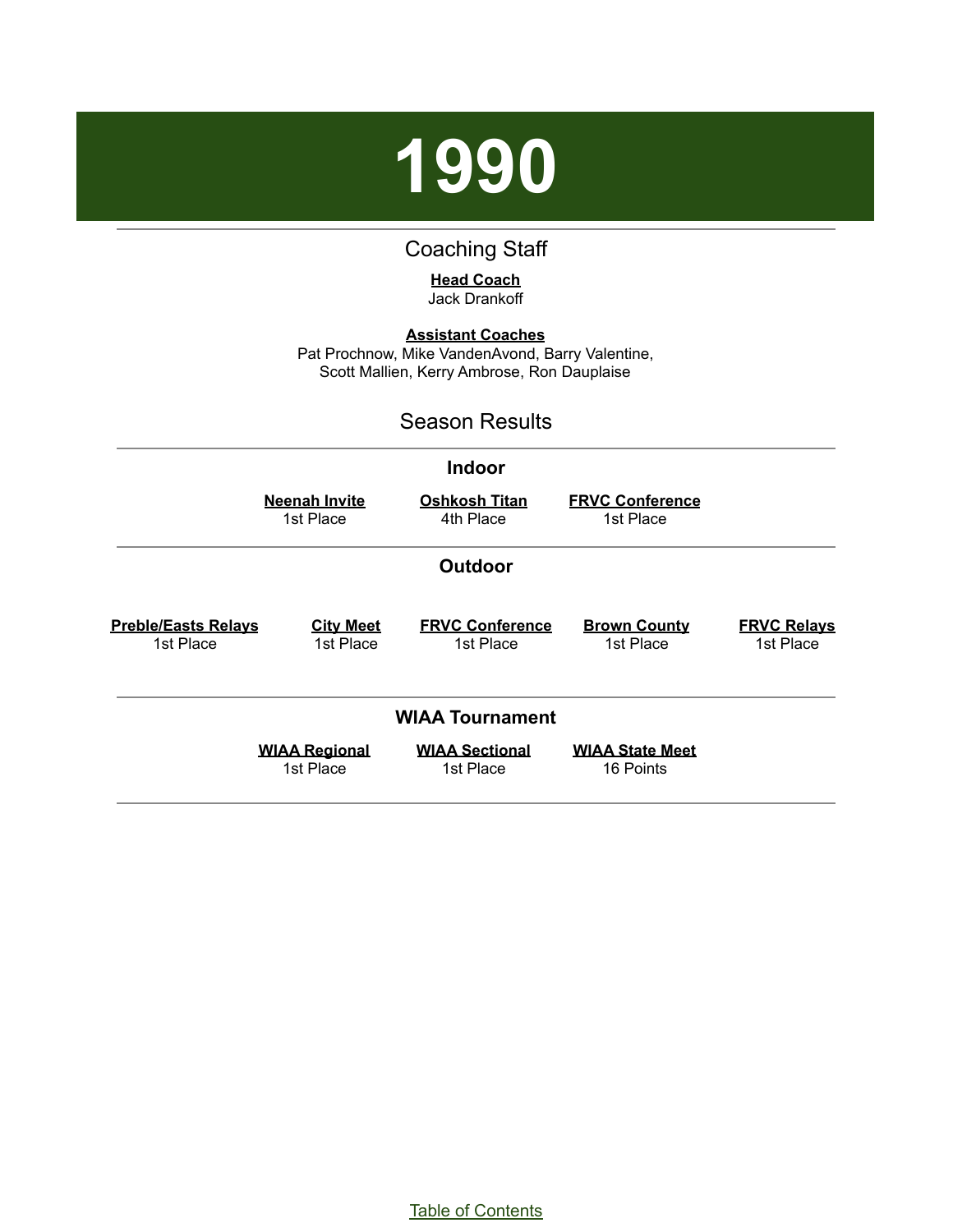## Season Highlights

The 1990 Preble Men's Track and Field Team had a great season winning 7 of 8 major meets during the regular season and also won the WIAA Regional and Sectional Titles. Wins included both indoor and outdoor FRVC Conference Meets, both relay meets and the City and Brown County Meets.

The team was led by Greg Ohlhues who finished 6th at the State Meet in the 300 Intermediate Hurdles and Todd Blink who also finished 6th at the State Meet in the Long Jump, The relay team of Troy Jilot, Darrin Butry, Chad Froelich, and Jim VanDalen competed at the State Meet in the 1600 Meter Relay. The team of Greg Ohlhues, Craig Grissom, and Darrin Butry set the school record in the 330 Meter High Hurdle Relay. Other top performers were Jeff Buzaitis (sprints & relays), Ben Clark (sprints & relays), Tony Mastalir (sprints & relays), Kurt McDermid (high jump), Rob Basten (weights), Darin Truttmann (pole Vault), Tom Katers (sprints & relays), and Scott Bressler (pole vault)

## Records Set

| Indoor        | No records set                                                                 |
|---------------|--------------------------------------------------------------------------------|
| Outdoor       | No records set                                                                 |
| <b>Relays</b> | Greg Ohlhues, Craig Grissom, Darrin Butry - 330 Meter High Hurdle Relay (47.3) |

# Neenah Invite - Indoor

**Team Place** | 1st Place

# Oshkosh Titan - Indoor

**Team Place** | 4th Place

| 2nd Place                                                                           | <b>5th Place</b>                  |
|-------------------------------------------------------------------------------------|-----------------------------------|
| >Craig Grissom - Triple Jump<br>>Chad Froelich - Mile Run<br>>Rob Basten - Shot Put | >Mile Relay - Names not available |

Table of [Contents](#page-1-0)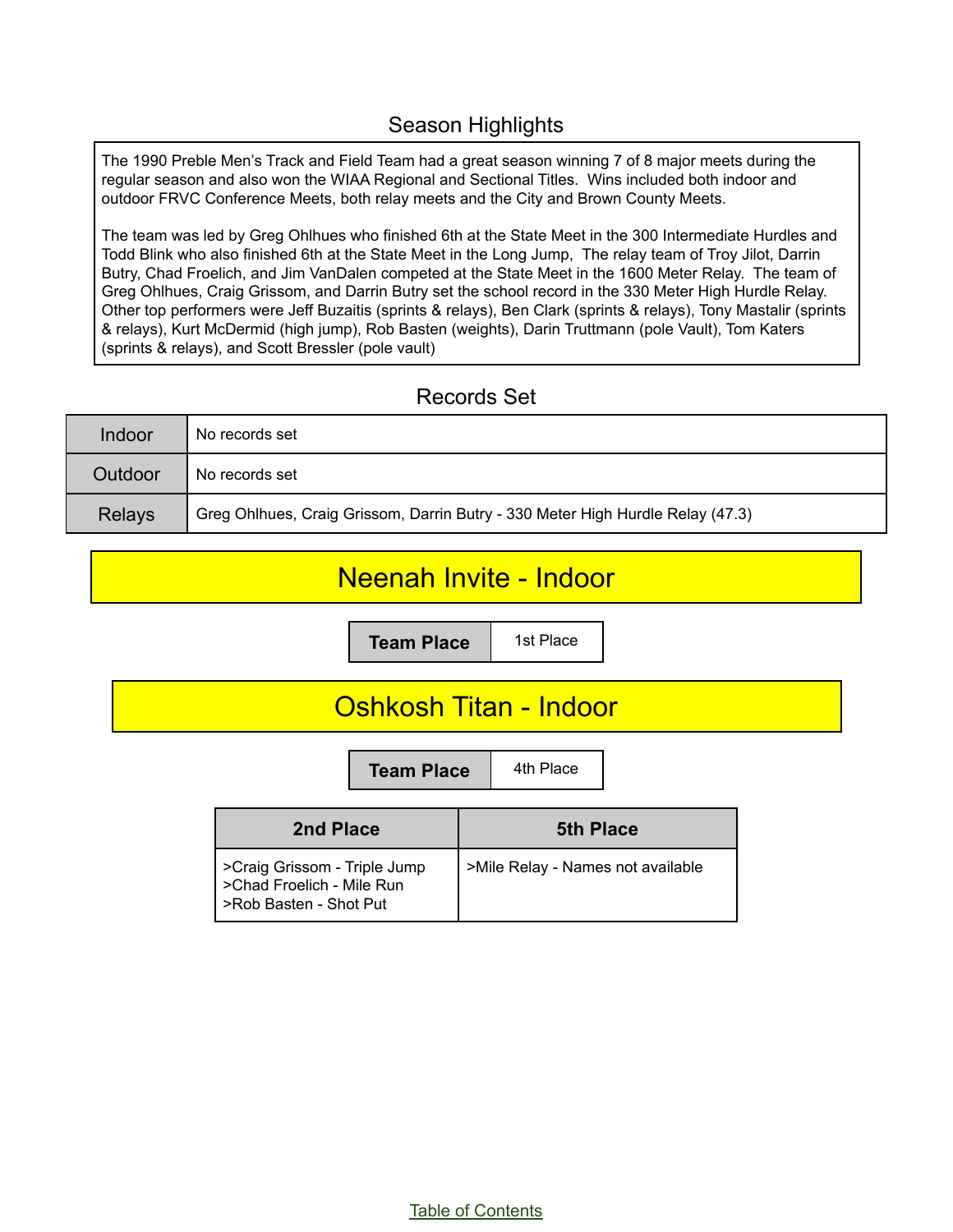# FRVC Conference Meet - Indoor

**Team Place** | 1st Place

| <b>1st Place</b>                                                                                                                                                                                                                            | 2nd Place                                                 | 4th Place                                                    |
|---------------------------------------------------------------------------------------------------------------------------------------------------------------------------------------------------------------------------------------------|-----------------------------------------------------------|--------------------------------------------------------------|
| >Craig Grissom - 55 m H Hurdles<br>>Chad Froelich - 1600 m Run<br>>Chad Froelich - 3200 m Run<br>>1600 m Relay - Jilot, Butry, VanDalen,<br>Katers<br>>Rob Basten - Shot Put<br>>Darin Truttmann - Pole Vault<br>>Craig Grissom - Long Jump | >Scott Bressler - Pole Vault<br>>Greg Ohlhues - High Jump | >Darrin Butry - 55 m H Hurdles<br>>Jeff Buzuitis - 55 m Dash |

| 4th Place                                                                                                       | <b>5th Place</b>                                                   |
|-----------------------------------------------------------------------------------------------------------------|--------------------------------------------------------------------|
| STroy Jilot - 400 m Dash<br>STodd Piontek - 3200 m Run<br>>Todd Blink - Long Jump<br>>Kurt McDermid - High Jump | >3200 m Relay - Names not available<br>>Jeff Buzaitis - 200 m Dash |

# Preble/East Relays - Outdoor

**Team Place** | 1st Place

| 1st Place                                                                                                                                                                                                                                | 2nd Place                                                                                                                                                              | 3rd Place                                                                                                                                                                                                                                      |
|------------------------------------------------------------------------------------------------------------------------------------------------------------------------------------------------------------------------------------------|------------------------------------------------------------------------------------------------------------------------------------------------------------------------|------------------------------------------------------------------------------------------------------------------------------------------------------------------------------------------------------------------------------------------------|
| >Distance Medley Relay - Jilot,<br>VanDalen, Piontek, Froelich<br>>440 H Hurdle Relay - Ohlhues, Butry,<br>Bressler, Grissom<br>>400 Relay - Clark, VanDalen, Mastalir,<br>Johnson<br>>3200 Relay - Preston, Tebon, Piontek,<br>Garrecht | >High Jump Relay - McDermid,<br>Ohlhues, Adamany, Blink<br>>900 I Hurdle Relay - Grissom,<br>Ohlhues, Butry<br>>6400 Relay - Gilson, J. Hazuka, M.<br>Hazuka, Puyleart | >Shot Put Relay - Tompkins,<br>Clark, LaViolette, Basten<br>>Long Jump Relay - VanderPlas,<br>Blink, Shepherd, Grissom<br>>Triple Jump Relay - Wertel, Blink,<br>Shepherd, Grissom<br>1600 Medley Relay - Jilot, Katers,<br>Buzaitis, Froelich |

| 4th Place                                             | <b>5th Place</b>                              |  |
|-------------------------------------------------------|-----------------------------------------------|--|
| >Discus Relay - Schaetz, Tompkins, LaViolette, Basten | i >1600 Relay - Mahoney, Dart, Allen, Burkart |  |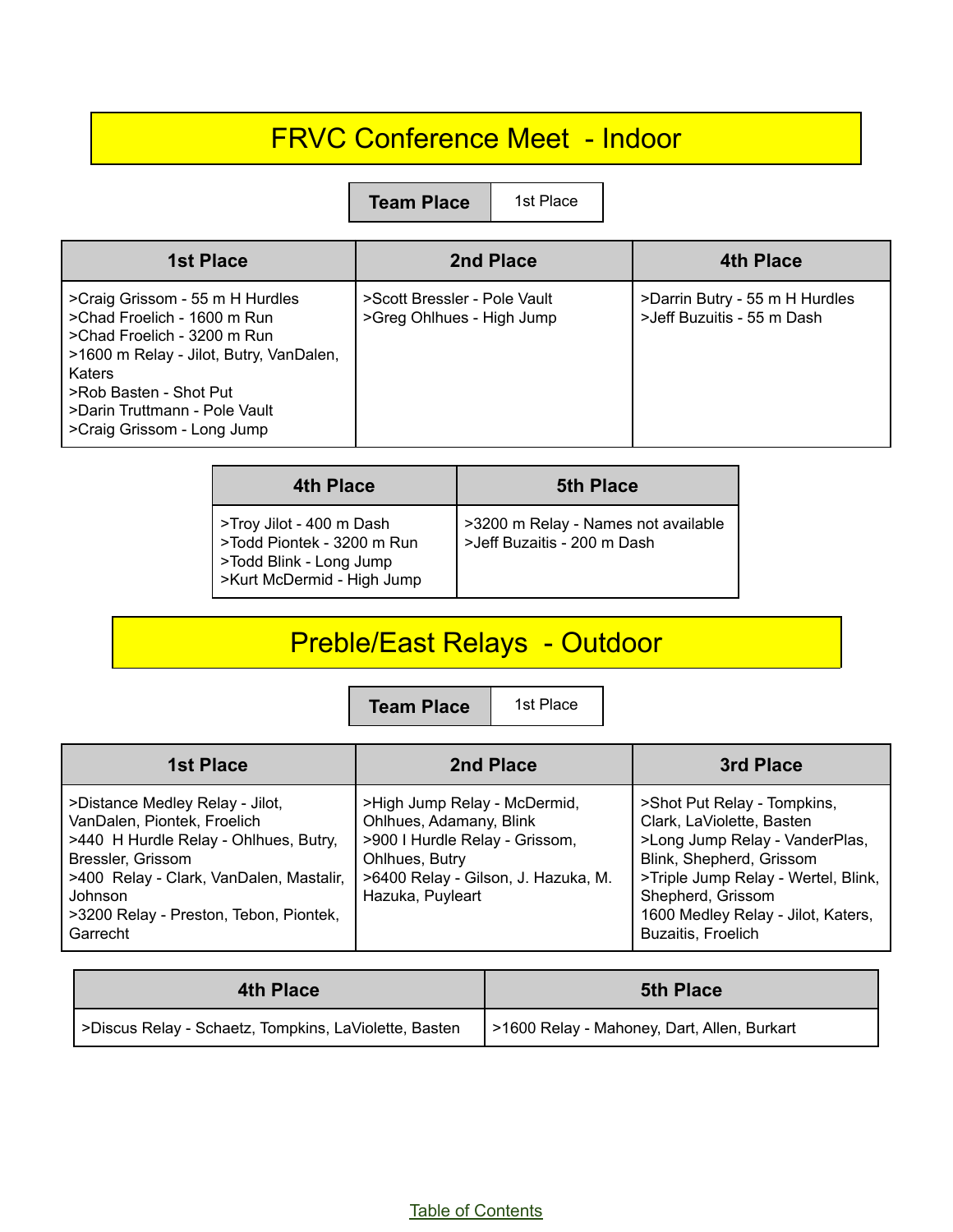# Green Bay City Meet - Outdoor

**Team Place** | 1st Place

| 1st Place                                                                                                                          | 2nd Place                                                                                                                                                                                                                        | 3rd Place                                                  |
|------------------------------------------------------------------------------------------------------------------------------------|----------------------------------------------------------------------------------------------------------------------------------------------------------------------------------------------------------------------------------|------------------------------------------------------------|
| >Chad Froelich - 1600 Run<br>>Chad Froelich - 3200 Run<br>>1600 Relay - Jilot, Butry, VanDalen,<br>Johnson<br>>Rob Basten - Discus | >Jim VanDalen - 400 Dash<br>>400 Relay - Names not available<br>>Darrin Butry - 300 I Hurdles<br>>Craig Grissom - Long Jump<br>>Rob Basten - Discus<br>>Scott Bressler - Pole Vault (tie)<br>>Darin Truttmann - Pole Vault (tie) | >Greg Ohlhues - 110 H Hurdles<br>>Greg Ohlhues - High Jump |

| 4th Place                                                                                                                                               | <b>5th Place</b>                                                                                                                                                                    |
|---------------------------------------------------------------------------------------------------------------------------------------------------------|-------------------------------------------------------------------------------------------------------------------------------------------------------------------------------------|
| >Craig Grissom - 110 H Hurdles<br>>Crain Grissom - 300 I Hurdles<br>>Jeff Preston - 800 Run<br>>Rob Shepherd - Long Jump<br>>Rob Shepherd - Triple Jump | >Darrin Butry - 110 H Hurdles<br>>Jeff Buzaitis - 100 Dash<br>>Todd Piontek - 1600 Run<br>>Greg Ohlhues - 300 I Hurdles<br>>Todd Piontek - 3200 Run<br>>Craig Grissom - Triple Jump |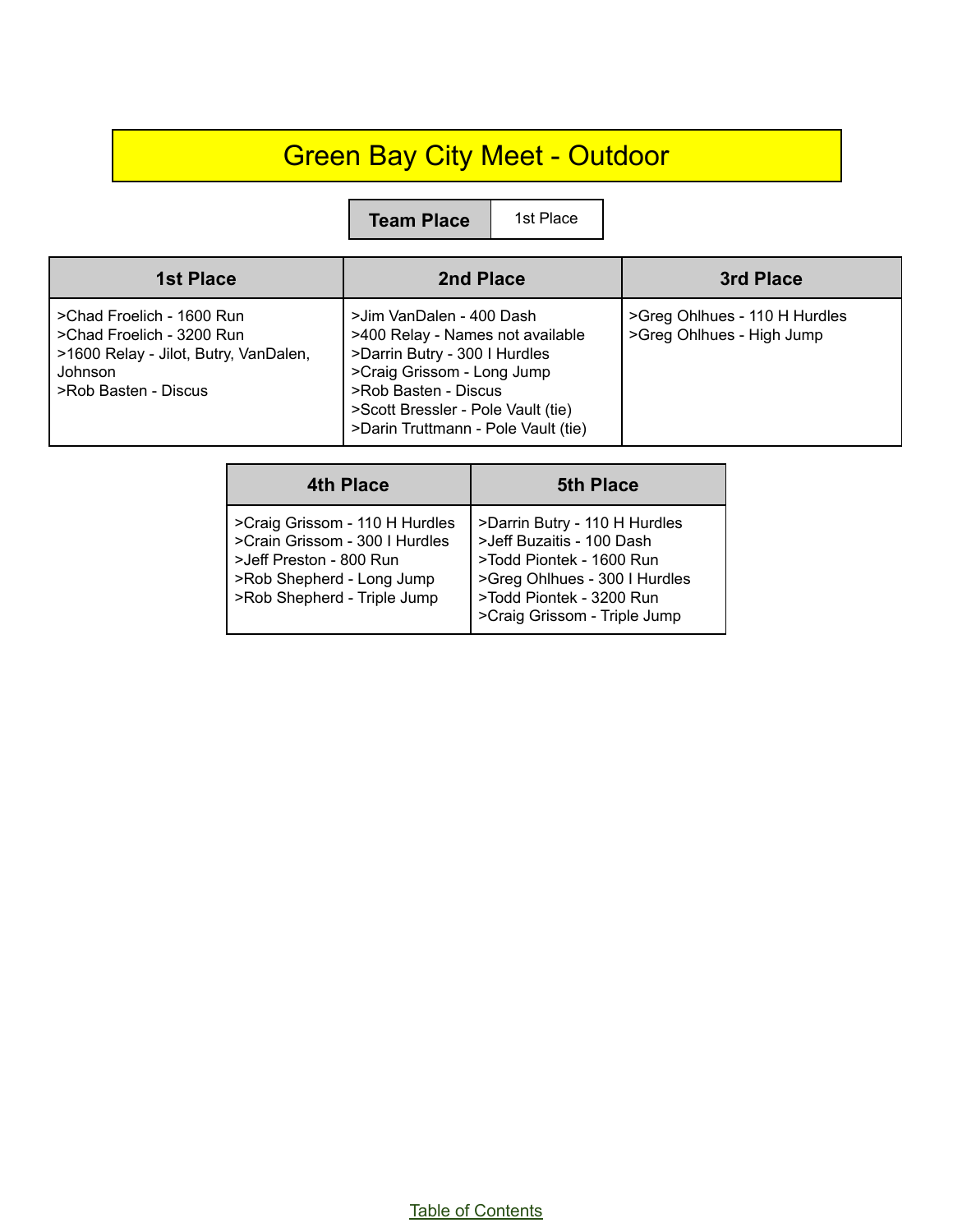# FRVC Conference Meet - Outdoor

**Team Place** | 1st Place

| 1st Place                                                                                                                                                                                                                            | 2nd Place                                                                                                                                                        | 3rd Place                                                                                                                                                |
|--------------------------------------------------------------------------------------------------------------------------------------------------------------------------------------------------------------------------------------|------------------------------------------------------------------------------------------------------------------------------------------------------------------|----------------------------------------------------------------------------------------------------------------------------------------------------------|
| >Darin Truttmann - Pole Vault<br>>Craig Grissom - Long Jump<br>>Chad Froelich - 1600 Run<br>>Rob Basten - Shot Put<br>>400 Relay - Buzaitis, Clark, Mastalir,<br><b>Katers</b><br>>Troy Jilot - 800 Run<br>>Chad Froelich - 3200 Run | >Greg Ohlhues - High Jump<br>>Scott Bressler - Pole Vault<br>>Greg Ohlhues - 110 H Hurdles<br>>Darrin Butry - 300 I Hurdles<br>>3200 Relay - Names not available | >Kurt McDermid - High Jump (tie)<br>>Rob Basten - Discus<br>>Craig Grissom - 110 H Hurdles<br>>Jeff Buzaitis - 100 Dash<br>>Greg Ohlhues - 300 I Hurdles |

| <b>4th Place</b>                                                  | <b>5th Place</b>        |  |
|-------------------------------------------------------------------|-------------------------|--|
| >Craig Grissom - Triple Jump<br>>1600 Relay - Names not available | >Todd Blink - Long Jump |  |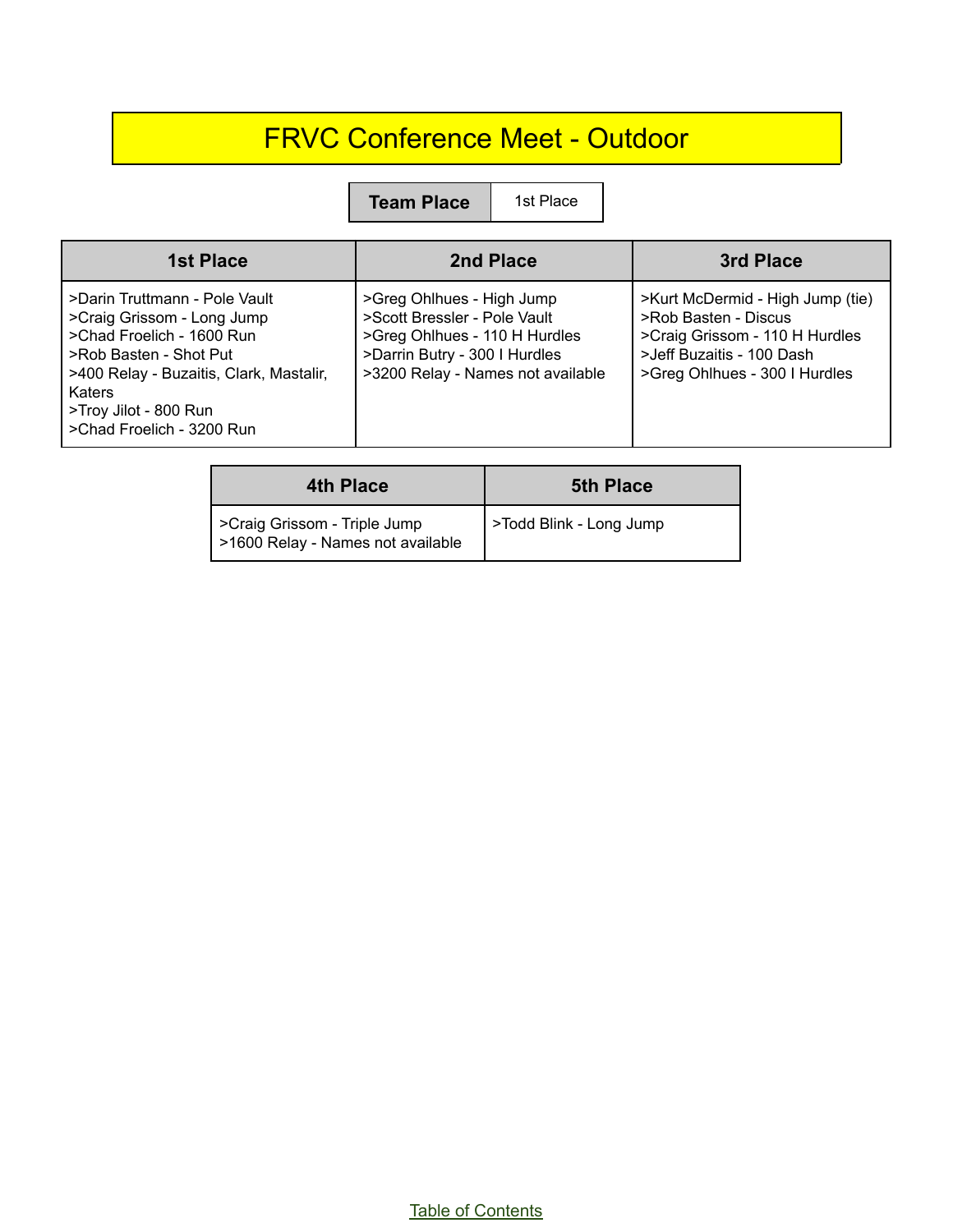# Brown County Meet - Outdoor

**Team Place** | 1st Place

| 1st Place                                                                                                                                                                                                                                                                                                 | 3rd Place                       |
|-----------------------------------------------------------------------------------------------------------------------------------------------------------------------------------------------------------------------------------------------------------------------------------------------------------|---------------------------------|
| >Greg Ohlhues - 110 H Hurdles<br>>Chad Froelich - 1600 Run<br>>Rob Basten - Discus<br>>Craig Grissom - Long Jump<br>>Rob Basten - Shot Put<br>>Darrin Butry - 300 I Hurdles<br>>Troy Jilot - 800 Run<br>>Darin Truttmann - Pole Vault<br>>Craig Grissom - Triple Jump<br>>1600 Relay - Names no available | >400 Relay - Names no available |

| <b>4th Place</b>                                                                           | <b>5th Place</b>           |
|--------------------------------------------------------------------------------------------|----------------------------|
| >Craig Grissom - 110 H Hurdles<br>>Scott Bressler - Pole Vault<br>>Todd Piontek - 3200 Run | >Kurt McDermid - High Jump |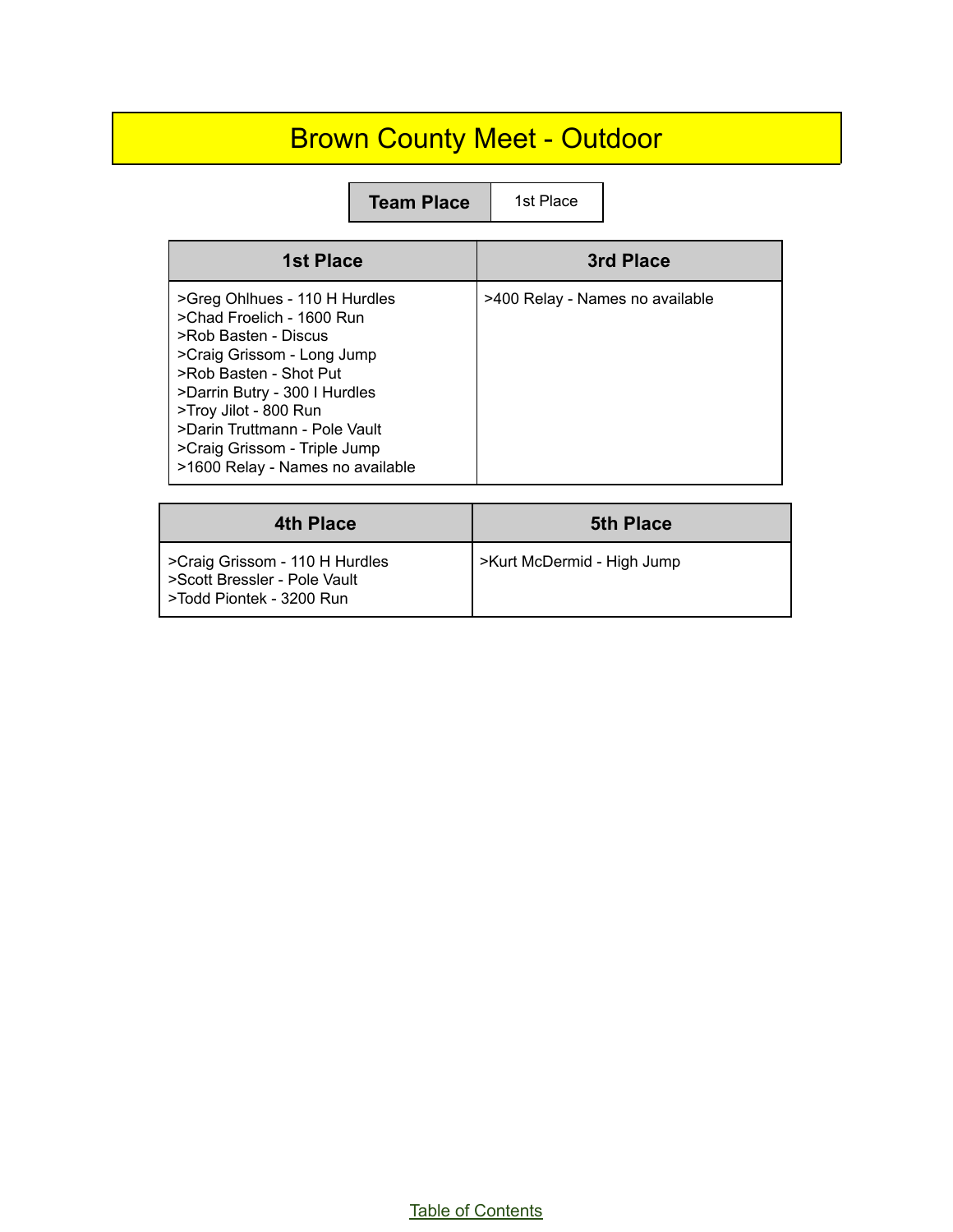# FRVC Conference Relay Meet - Outdoor

**Team Place** 1st Place

| 1st Place                                                                                                                                                                                                                                                       | 2nd Place                                                                                                                                            |
|-----------------------------------------------------------------------------------------------------------------------------------------------------------------------------------------------------------------------------------------------------------------|------------------------------------------------------------------------------------------------------------------------------------------------------|
| >330 H Hurdle Relay - Ohlhues, Grissom, Butry<br>>Distance Medley Relay - VanDalen, Jilot, Piontek, Froelich<br>>Long Jump Relay - Grissom Blink, VandenPlas<br>>900 I Hurdle Relay - Butry, Grissom, Ohlhues<br>>400 Relay - Buzaitis, Clark, Mastalir, Katers | >1600 Relay - Names not available<br>>Pole Vault - Names not available<br>>High Jump Relay - Names not available<br>>800 Relay - Names not available |

| 3rd Place                                                                                                                                                     | <b>5th Place</b>                  |
|---------------------------------------------------------------------------------------------------------------------------------------------------------------|-----------------------------------|
| >Discus Relay - Names not available<br>>Triple Jump Relay - Names not available<br>>3200 Relay - Names not available<br>>Shot Put Relay - Names not available | >1600 Relay - Names not available |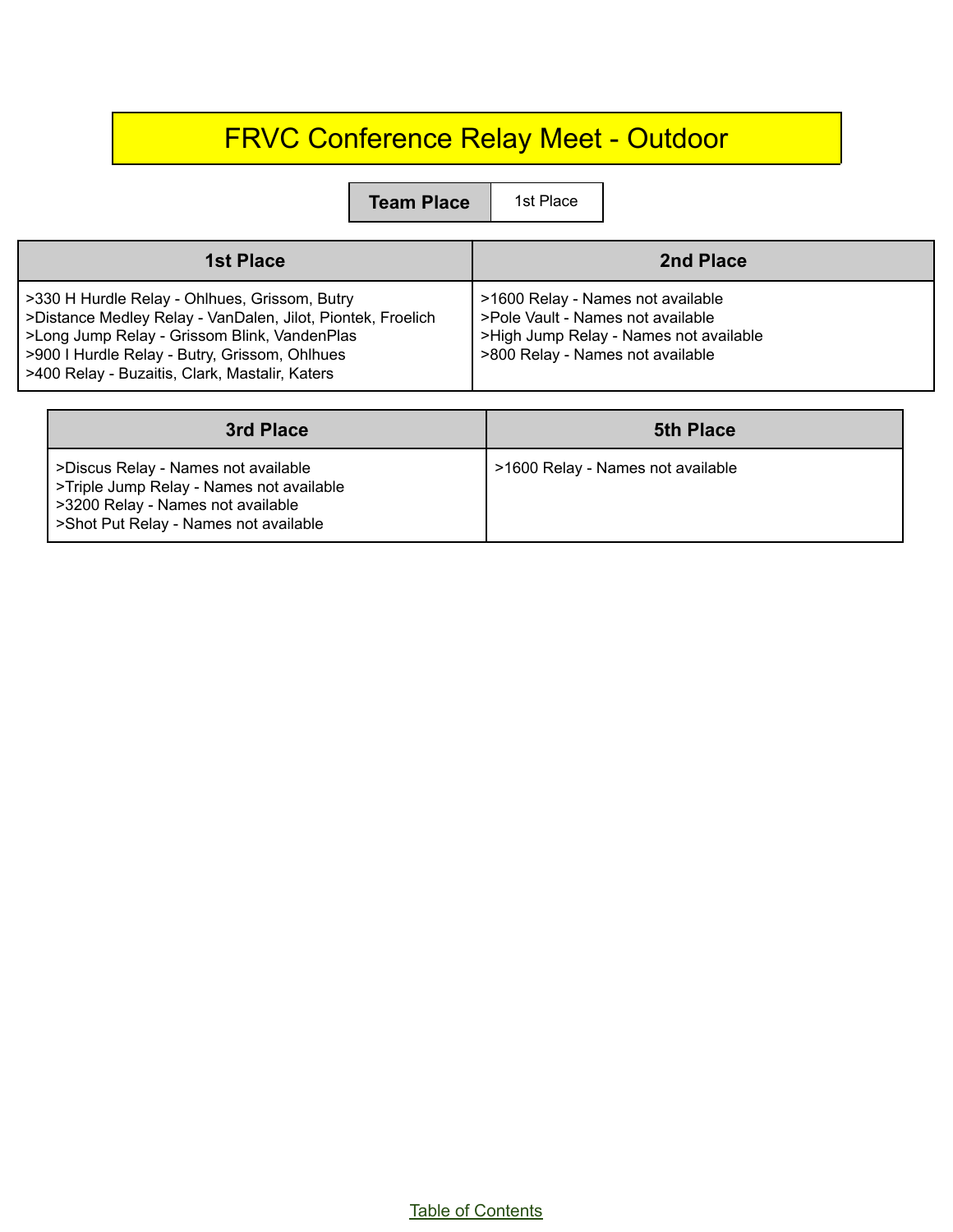## WIAA Regional

п

Top 4 qualify for the Sectional Meet

|                                                | <b>Team Place</b>                                                                                                                                                                                        |  | 1st Place                                                                                                                                                                                                                   |  |
|------------------------------------------------|----------------------------------------------------------------------------------------------------------------------------------------------------------------------------------------------------------|--|-----------------------------------------------------------------------------------------------------------------------------------------------------------------------------------------------------------------------------|--|
| <b>1st Place</b><br><b>Sectional Qualifier</b> |                                                                                                                                                                                                          |  | 2nd Place<br><b>Sectional Qualifier</b>                                                                                                                                                                                     |  |
|                                                | >Chad Froelich - 1600 Run<br>>Darrin Butry - 300 I Hurdles<br>>Darin Truttmann - Pole Vault<br>>Greg Ohlhues - High Jump<br>>Craig Grissom - Long Jump<br>>Rob Basten - Discus<br>>Rob Basten - Shot Put |  | >Jeff Buzaitis - 100 Dash<br>>Troy Jilot - 800 Run<br>>400 Relay - Buzaitis, Clark, Mastalir,<br>VanDalen<br>>1600 Relay - Jilot, Butry, Roelich,<br>VanDalen<br>>Kurt McDermid - High Jump<br>>Craig Grissom - Triple Jump |  |

#### **3rd Place**

Sectional Qualifier

>Greg Ohlhues - 110 H Hurdles >Greg Ohlhues - 300 I Hurdles >Todd Blink - Long Jump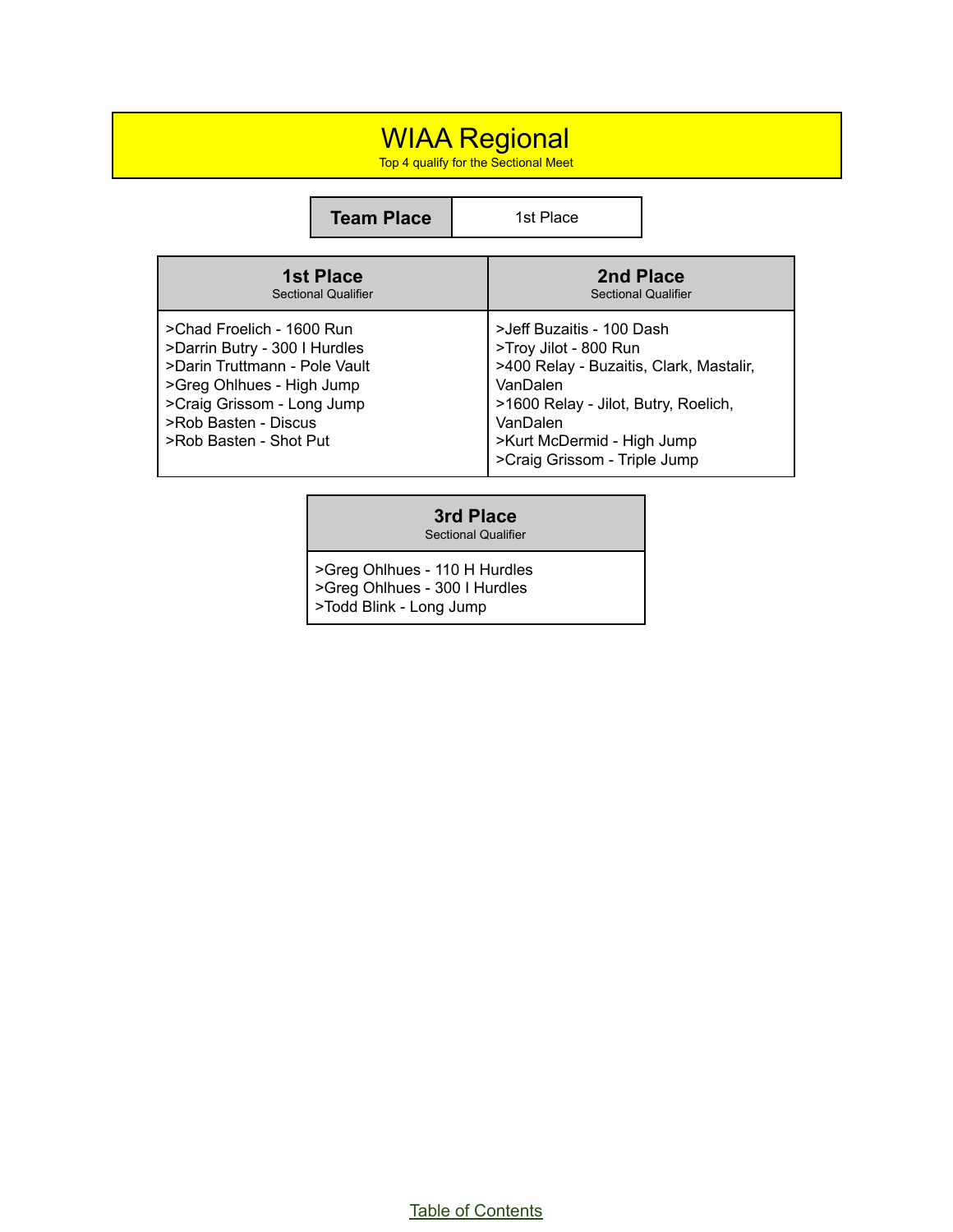## WIAA Sectional

Top 2 advance to the State Meet

|                                                                                                          | <b>Team Place</b> | 3rd Place                                                                                                              |  |
|----------------------------------------------------------------------------------------------------------|-------------------|------------------------------------------------------------------------------------------------------------------------|--|
| <b>1st Place</b><br><b>State Meet Qualifier</b>                                                          |                   | 2nd Place<br><b>State Meet Qualifier</b>                                                                               |  |
| >Chad Froelich - 1600 Run<br>>1600 Relay - Jilot, Butry,<br>Froelich, VanDalen<br>>Rob Basten - Shot Put |                   | >Greg Ohlhues - 110 I Hurdles<br>>Darrin Butry - 300 I Hurdles<br>>Rob Basten - Discus<br>>Craig Grissom - Triple Jump |  |

| 3rd Place                                                                                                                                   | <b>5th Place</b>        |
|---------------------------------------------------------------------------------------------------------------------------------------------|-------------------------|
| >400 Relay - Buzaitis, Clark,<br>Mastalir, VanDalen<br>>Troy Jilot - 800 Run<br>>Kurt McDermid - High Jump<br>>Darin Truttmann - Pole Vault | >Todd Blink - Long Jump |

# WIAA State Meet

**Team Place** | 16 Points

| 1st Place                 | 3rd Place              |
|---------------------------|------------------------|
| >Chad Froelich - 1600 Run | >Rob Basten - Shot Put |

#### **Participants**

>1600 Relay - Jilot, Butry, Froelich, VanDalen >Greg Ohlhues - 110 H Hurdles >Darrin Butry - 300 I Hurdles >Rob Basten - Discus >Craig Grissom - Triple Jump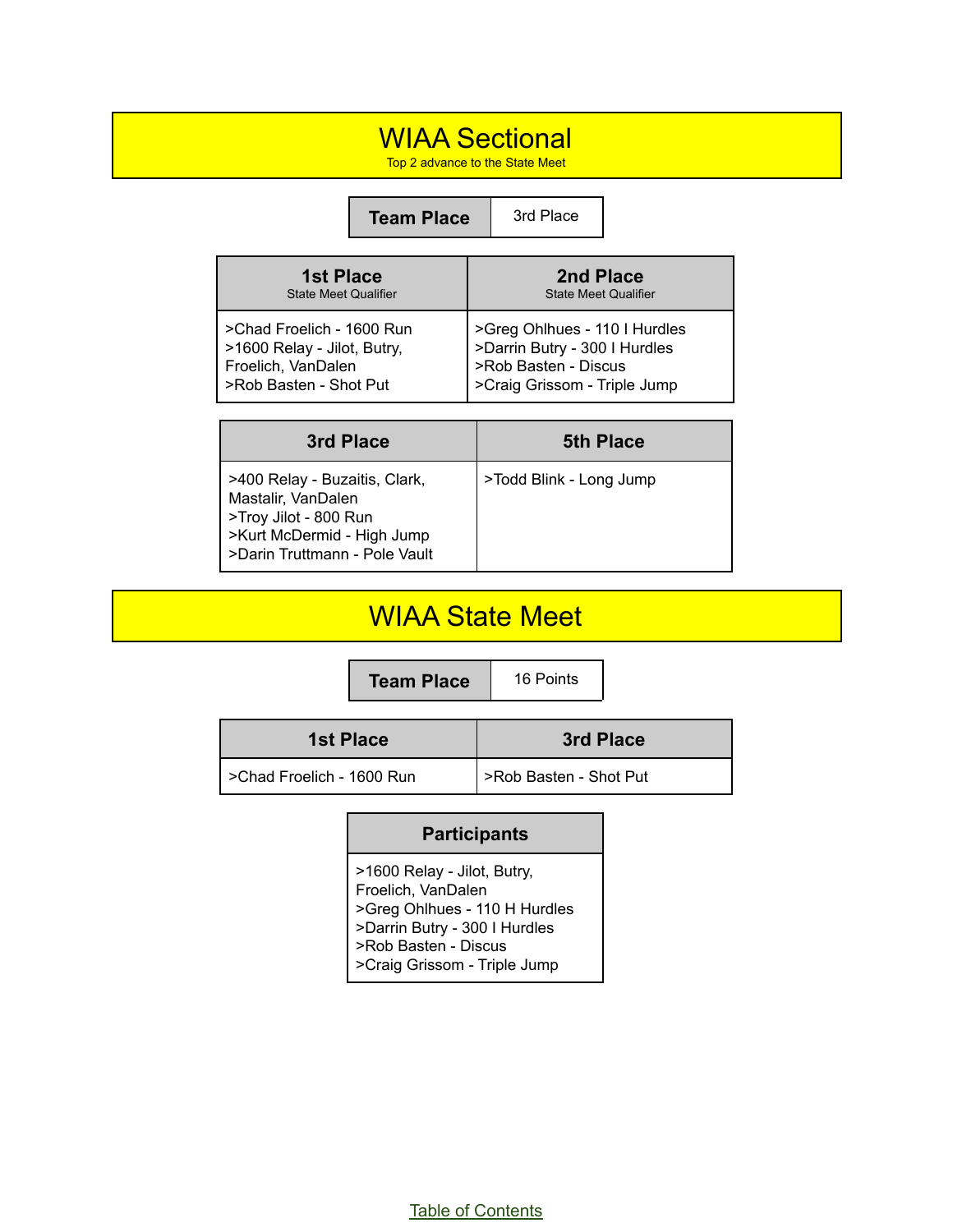# <span id="page-11-0"></span>**1991**

## Coaching Staff

**Head Coach** Pat Prochnow (1st Year as Head Coach)

**Assistant Coaches** Jack Drankoff, Barry Valentine, Scott Mallien, Dave Destache,

## Season Results

| <b>Indoor</b>                                                           |                                            |
|-------------------------------------------------------------------------|--------------------------------------------|
| <b>Neenah Invite</b><br><u>Oshkosh Titan</u><br>5th Place<br>6th Place  | <b>FRVC Conference</b><br>2nd Place        |
| <b>Outdoor</b>                                                          |                                            |
| <b>City Meet</b><br><b>Preble/East Relays</b><br>2nd Place<br>1st Place | <b>Appleton East Invite</b><br>2nd Place   |
| <b>FRVC Conference</b><br><b>Brown County</b><br>2nd Place<br>1st Place | <b>FRVC Conference Relays</b><br>1st Place |
| <b>WIAA Tournament</b>                                                  |                                            |
| <b>WIAA Sectional</b><br><b>WIAA Regional</b><br>2nd Place<br>3rd Place | <b>WIAA State Meet</b><br>6 Points         |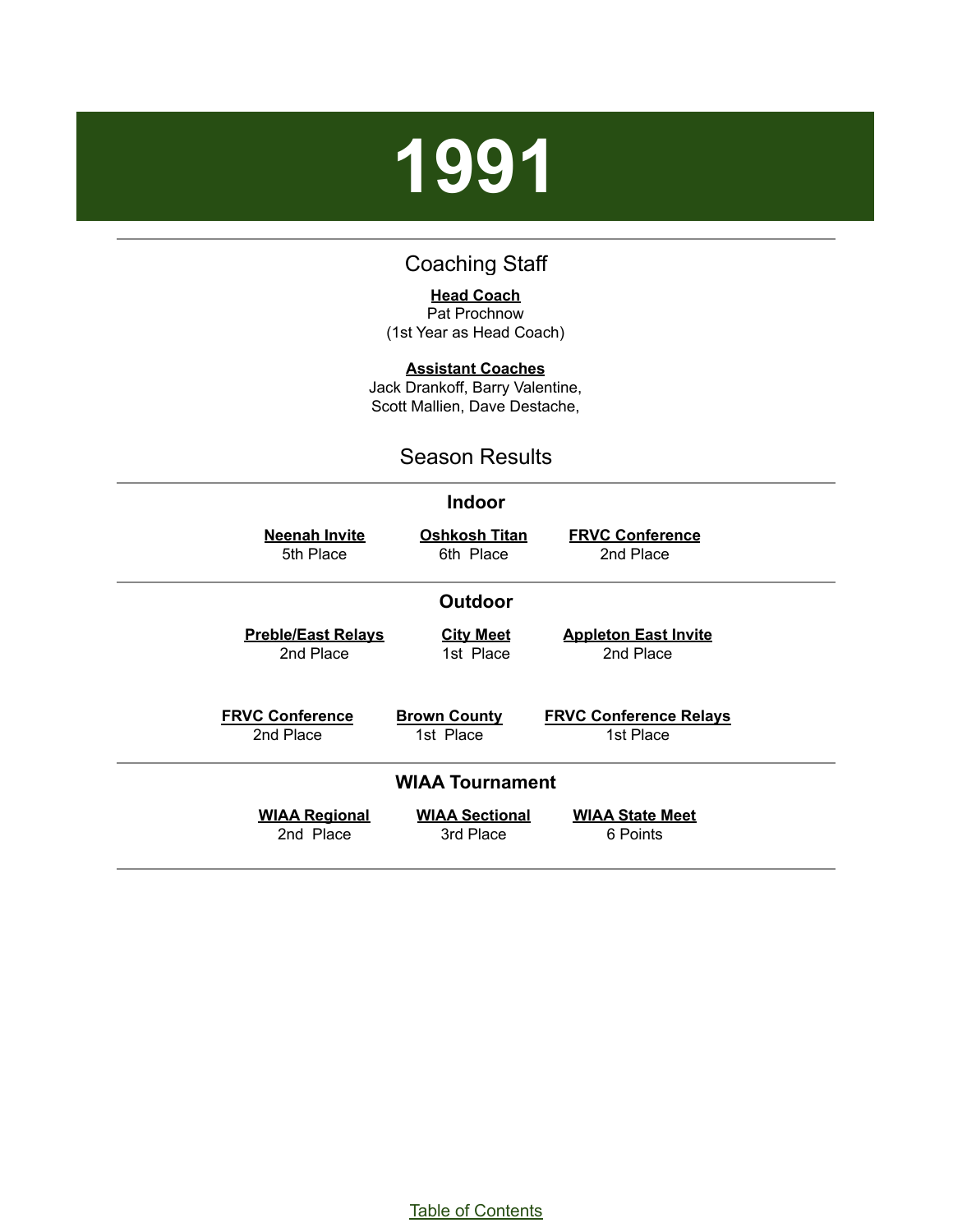## Season Highlights

The 1991 Preble Hornet Track and Field team had a good season winning 3 meets and finishing 2nd in 5 other meets. The Hornet victories included the City Meet, the Brown County Meet, and the FRVC Conference Relays. In the WIAA Tournament series the team finished 2nd in the Regional and 3rd at the Sectional Meet.

Individually the hornets were led by Greg Ohlhues who finished 6th in the 300 Meter Intermediate Hurdles at the State Meet and also set the school record in that event. Another top performer was Todd Blink who also finished 6th in the Long Jump at the State Meet. Jason Chaplin, Todd Blink, Greg Ohlhues, and Kurt McDermid set the school record in the High Jump Relay with a jump total of 22' 10". Other top performers were Chad Froelich (distance & relays), Jim VanDalen (middle distance and relays), Nick Mitchell (sprints and relays), Steve Rouse (hurdles), Todd Piontek (distance), Dan Adamany (Pole Vault), Willie Berkholz (Pole Vault), Dave Loritz (distance), Chris Bulik (weights), and Timm Schaetz (weights),

### Records Set

| Indoor        | No records set                                                               |
|---------------|------------------------------------------------------------------------------|
| Outdoor       | Greg Ohlhues - 300 Intermediate Hurdles (39.60)                              |
| <b>Relays</b> | Jason Chaplin, Todd Blink, Greg Ohlhues, Kurt McDermid - High Jump (22' 10") |

## Neenah Rocket Invite - Indoor

**Team Place** | 5th Place

## Oshkosh Titan Invite - Outdoor

**Team Place** | 6th Place

| 2nd Place                   | 3rd Place                                                     | <b>5th Place</b>                                     |
|-----------------------------|---------------------------------------------------------------|------------------------------------------------------|
| >Chad Froelich - 2 Mile Run | >Chad Froelich - Mile Run<br>>Greg Ohlhues - 60 yd. H Hurdles | >Todd Blink - Triple Jump<br>>Todd Blink - Long Jump |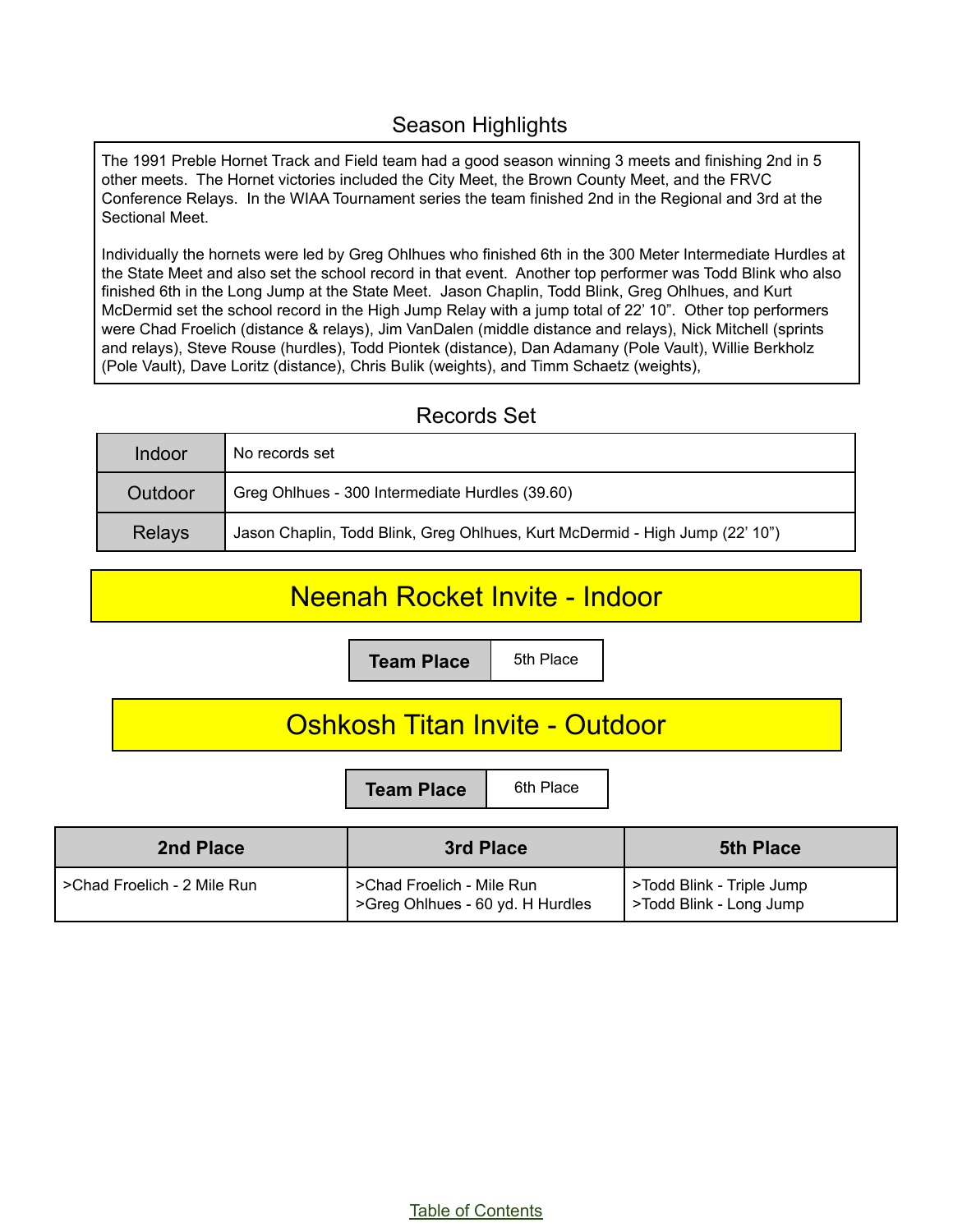# FRVC Conference - Indoor

**Team Place** 2nd Place

| <b>1st Place</b>                                                                       | 2nd Place                                                                                                    | 3rd Place                                                                                                                                   |
|----------------------------------------------------------------------------------------|--------------------------------------------------------------------------------------------------------------|---------------------------------------------------------------------------------------------------------------------------------------------|
| >Greg Ohlhues - 55 H Hurdles<br>>Chad Froelich - 1600 Run<br>>Greg Ohlhues - High Jump | >Chad Froelich - 3200 Run<br>>1600 Relay - Ohlhues, Rouse,<br>Mahoney, VanDalen<br>>Dan Adamany - Pole Vault | >3200 Relay - Piontek, M. Hazuka,<br>Langenberg, Pavlick<br>>4 Lap Relay - Tebon, Mitchell,<br>Mahoney, VanDalen<br>>Steve Pavlik - 800 Run |

| <b>4th Place</b>                                                                                                 | <b>5th Place</b>                                   |
|------------------------------------------------------------------------------------------------------------------|----------------------------------------------------|
| >Jim VanDalen - 200 Dash<br>>Todd Piontek - 3200 Run<br>>Willie Birkholz - Pole Vault<br>>Todd Blink - Long Jump | >Nick Mitchell - 55 Dash<br>>Jon Hazuka - 1600 Run |

# Preble/East Relays - Outdoor

**Team Place** 2nd Place

| <b>1st Place</b>                                                                                                                                                                                                                                                              | 2nd Place                                            |
|-------------------------------------------------------------------------------------------------------------------------------------------------------------------------------------------------------------------------------------------------------------------------------|------------------------------------------------------|
| >3200 Relay - Piontek, M. Hazuka, Schaut, Pavlik<br>  >6400 Relay - J. Hazuka, Loritz, Voskuel, Anderegg<br>>1600 Medley Relay - VanDalen, Halverson, Mahoney, Froelich<br>  >3200 Relay - Piontek, M. Hazuka, Schaut, Pavlik<br>>Pole Vault Relay - Adamany, Rouse, Birkholz | >High Jump Relay - Chaplin, Blink, Ohlhues, McDermid |

| 3rd Place                                                                                                                                                                                                                                                                     | <b>5th Place</b>                                                                                                                                                 |
|-------------------------------------------------------------------------------------------------------------------------------------------------------------------------------------------------------------------------------------------------------------------------------|------------------------------------------------------------------------------------------------------------------------------------------------------------------|
| >440 H Hurdle Relay - Ohlhues, McDermid, Rouse, Chaplin<br>>Discus Relay - Hohol, Brovont, Bulik, Schaetz<br>>Long Jump Relay - Adamany, Wertel, VanderPlas, Blink<br>S900 I Hurdle Relay - Ohlhues, Rouse, Wertel<br>  >1600 Relay - C. Allen, S. Allen, Langenberg, Burkart | >Shot Put Relay - Brovant, Schaetz, Hohol, Bulik<br>>Triple Jump Relay - McDermid, Wertel, VandenPlas, Blink<br>>400 Relay - Mahoney, Hendricks, Lamer, VanDalen |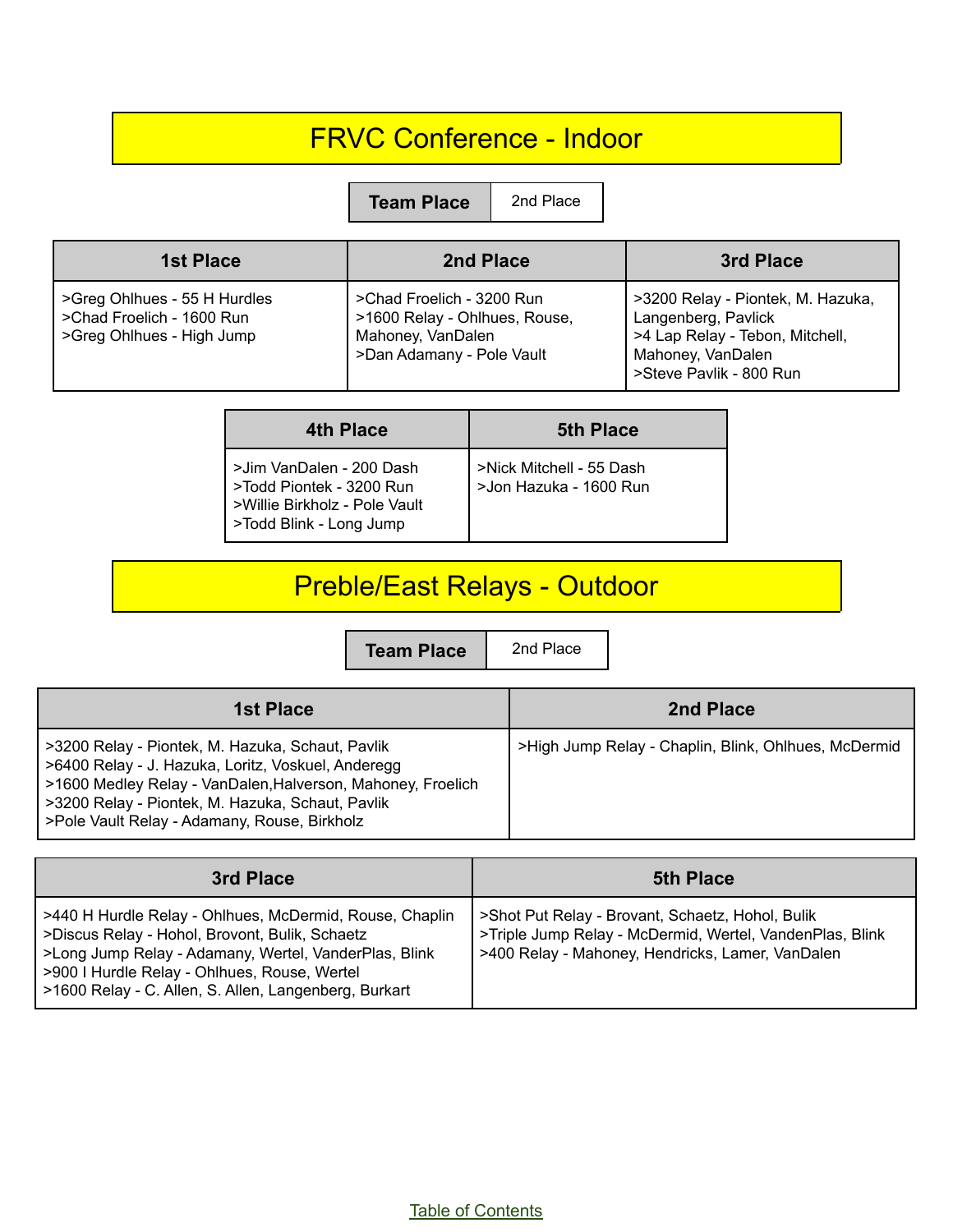# Green Bay City Meet - Outdoor

**Team Place** | 1st Place

| 1st Place                                                                                                                                                                                              | 2nd Place                                                                                                             | 3rd Place                                                                                                                                                                                         |
|--------------------------------------------------------------------------------------------------------------------------------------------------------------------------------------------------------|-----------------------------------------------------------------------------------------------------------------------|---------------------------------------------------------------------------------------------------------------------------------------------------------------------------------------------------|
| >Greg Ohlhues - 110 H Hurdles<br>>Jim VanDalen - 400 Dash<br>>Greg Ohlhues - 300 I Hurdles<br>>1600 Relay - VanDalen, Burkart, Allen,<br>Ohlhues<br>>Chris Bulik - Discus<br>>Dan Adamany - Pole Vault | >Steve Rouse - 300   Hurdles<br>>Dave Loritz - 3200 Run<br>>Greg Ohlhues - High Jump<br>>Willie Birkholz - Pole Vault | >Nick Mitchell - 100 Dash<br>>Todd Piontek - 1600 Run<br>>400 Relay - Mahoney, Mitchell,<br>Hendricks, Blink<br>>Steve Pavlick - 800 Run<br>>Mike Hazuka - 3200 Run<br>>Kurt McDermid - High Jump |

| <b>4th Place</b>                                                                                                                       | <b>5th Place</b> |
|----------------------------------------------------------------------------------------------------------------------------------------|------------------|
| >Kurt McDermid - 110 H Hurdles > Todd Piontek - 800 Run<br>>Timm Schaetz - Discus > Jim VanDalen - 200 Dash<br>> Jon Hazuka - 3200 Run |                  |

# Appleton East Invite - Outdoor

**Team Place** 2nd Place

Table of [Contents](#page-1-0)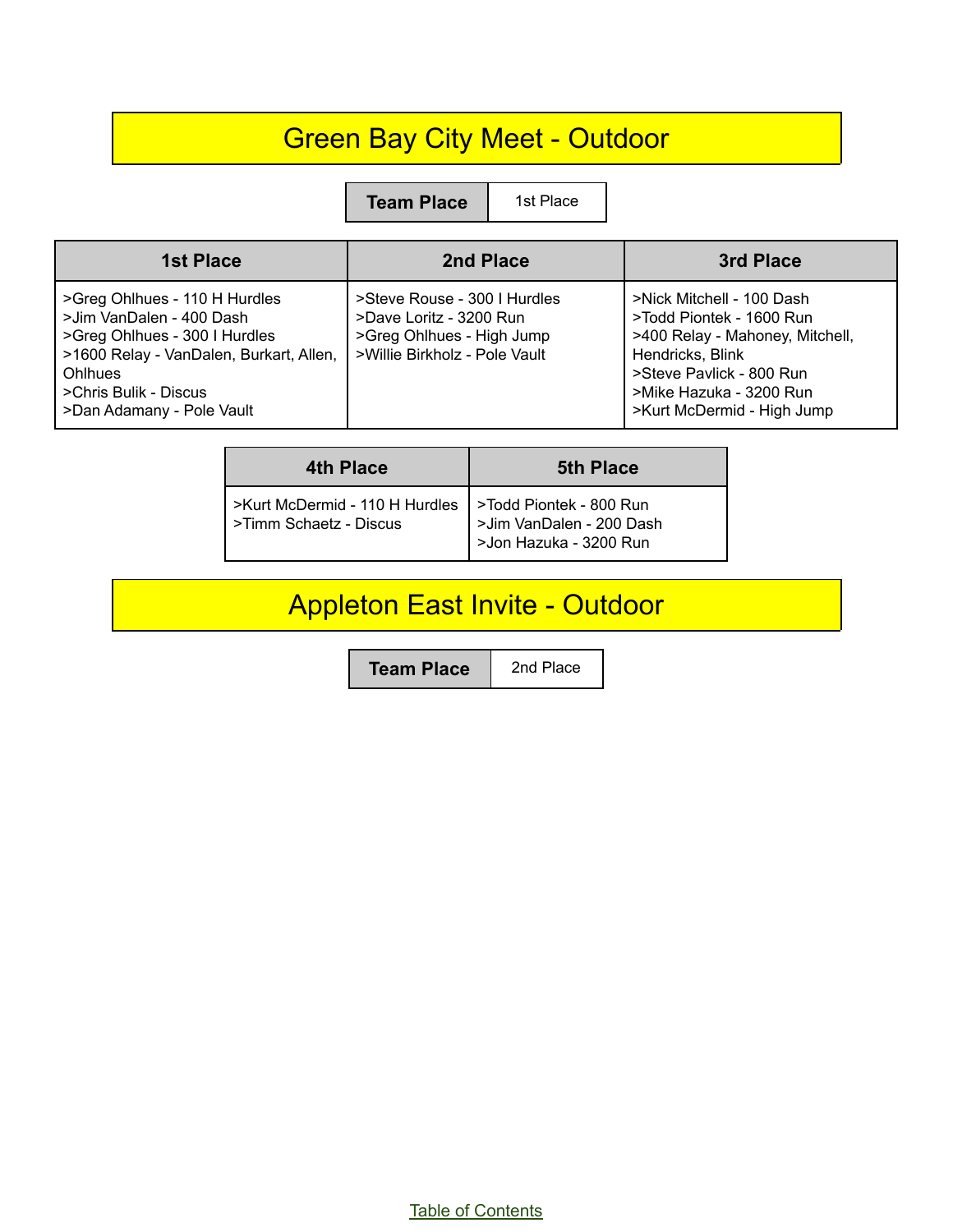## FRVC Conference Meet - Outdoor

**Team Place** 2nd Place

| <b>1st Place</b>                                                                         | 2nd Place                    | 3rd Place                                                                                                                                                                                                                                                         |
|------------------------------------------------------------------------------------------|------------------------------|-------------------------------------------------------------------------------------------------------------------------------------------------------------------------------------------------------------------------------------------------------------------|
| >Greg Ohlhues - 110 H Hurdles<br>>Greg Ohlhues - 300 I Hurdles<br>>Timm Schaetz - Discus | >Steve Rouse - 300   Hurdles | >3200 Relay - M. Hazuka, Schaut,<br>Langenberg, Pavlick<br>>Todd Piontek - 1600 Run<br>>Jim VanDalen - 400 Dash<br>>Todd Piontek - 3200 Run<br>>1600 Relay - VanDalen, Burkart,<br>Ohlhues, Langenberg<br>>Kurt McDermid - High Jump<br>>Dan Adamany - Pole Vault |

| 4th Place                                           | <b>5th Place</b>                                                                                               |
|-----------------------------------------------------|----------------------------------------------------------------------------------------------------------------|
| >Jim VanDalen - 200 Dash<br>>Dave Loritz - 3200 Run | >Nick Mitchell - 100 Dash<br>>Nick Mitchell - 200 Dash<br>>Todd Blink - Long Jump<br>>Todd Blink - Triple Jump |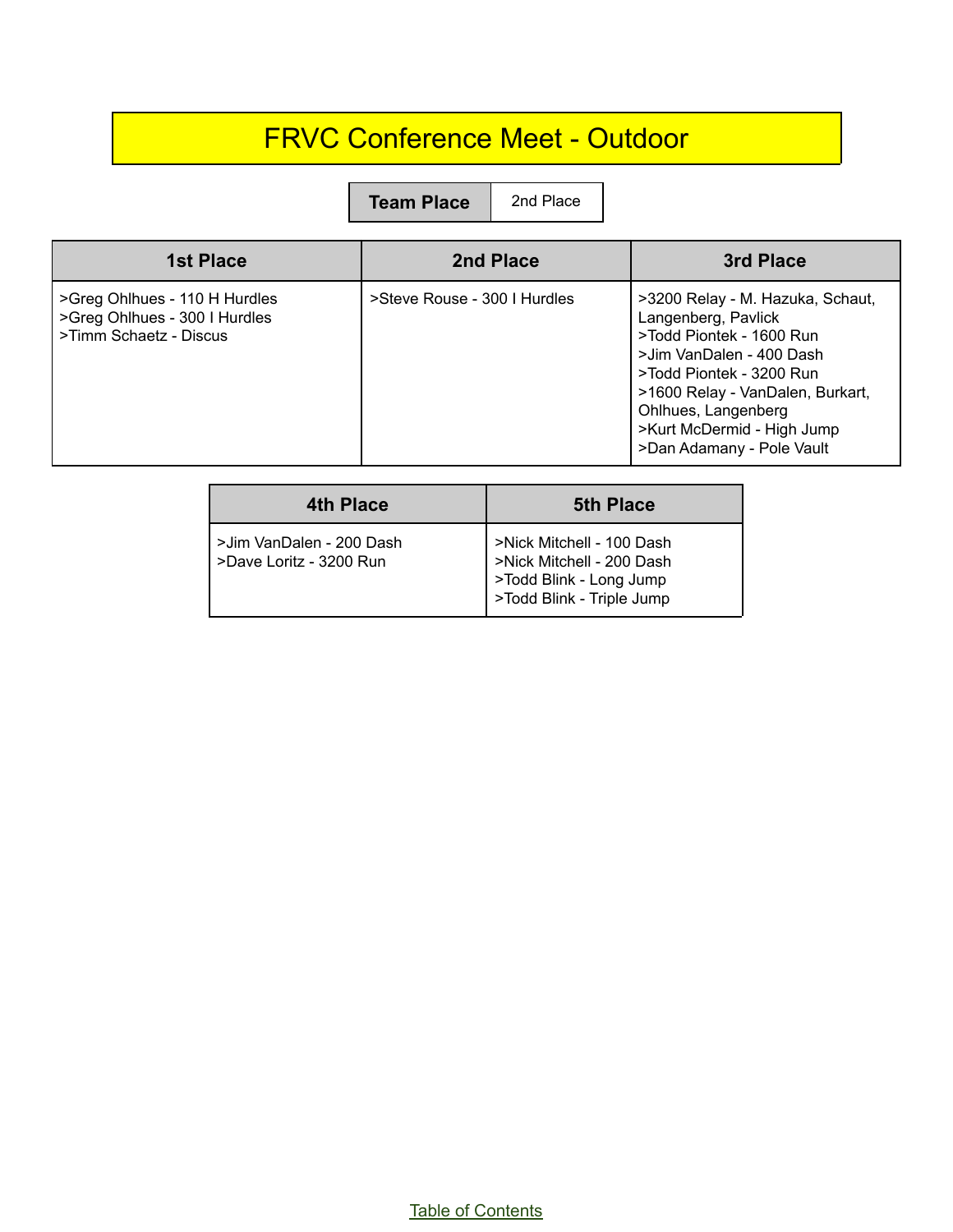# Brown County Meet - Outdoor

**Team Place** 1st Place

|  | st Place |  |
|--|----------|--|
|  |          |  |
|  |          |  |

| <b>1st Place</b>                                                                                                                                                                                       | 2nd Place |
|--------------------------------------------------------------------------------------------------------------------------------------------------------------------------------------------------------|-----------|
| >Greg Ohlhues - 300 I Hurdles<br>>1600 Relay - Mitchell, VanDalen,<br>Froelich, Ohlhues<br>Froelich, Ohlhues<br>>Steve Rouse - 300 I Hurdles<br>>Steve Rouse - 300 I Hurdles<br>>Timm Schaetz - Discus |           |

| 3rd Place                  | <b>5th Place</b>               |
|----------------------------|--------------------------------|
| >Nick Mitchell - 100 Dash  | >Steve Pavlick - 800 Run (tie) |
| >Todd Blink - Long Jump    | >Jlm VanDalen - 200 Dash       |
| >Todd Piontek - 800 Run    | >Chris Bulik - Discus          |
| >Kurt McDermid - High Jump | >Mike Hazuka - 3200 Run        |

# FRVC Conference Relays - Outdoor

**Team Place** | 1st Place

| <b>1st Place</b>                                                                                                                                                                                                                                                                     | 2nd Place                                                                                                                 | 3rd Place                                                                           |
|--------------------------------------------------------------------------------------------------------------------------------------------------------------------------------------------------------------------------------------------------------------------------------------|---------------------------------------------------------------------------------------------------------------------------|-------------------------------------------------------------------------------------|
| >Distance Medley Relay - VanDalen,<br>M.Hazuka, Pavlick, Piontek<br>>Discus Relay - Schaetz, Brovont, Bulik<br>>900 I Hurdle Relay - Ohlhues, Rouse,<br>Wertel<br>>1600 Medley Relay - Mitchell,<br>Halverson, VanDalen, Froelich<br>>Pole Vault Relay - Adamany, Birkholz,<br>Rouse | >3200 Relay - (names not available)<br>>330 H Hurdle Relay - (names not available)<br>>6400 Relay - (names not available) | >Triple Jump Relay - (names not<br>available)<br>>800 Relay - (names not available) |

| 4th Place                                                                                                                      | <b>5th Place</b>                                                          |
|--------------------------------------------------------------------------------------------------------------------------------|---------------------------------------------------------------------------|
| >Shot Put Relay - (names not available)<br>>Long Jump Relay - (names not available)<br>High Jump Relay - (names not available) | >1600 Relay - (names not available)<br>>400 Relay - (names not available) |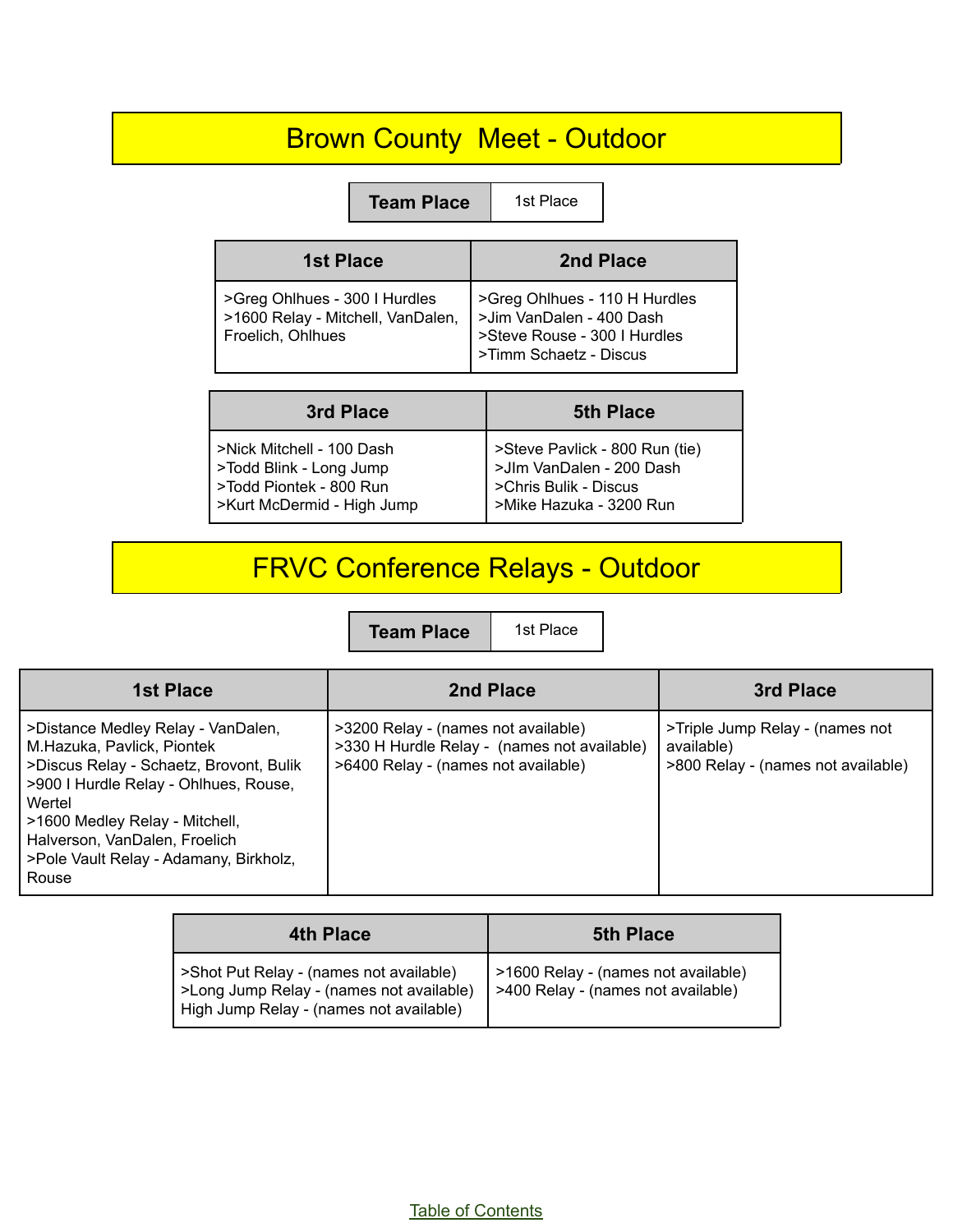# WIAA Regional

Top 4 qualify for the Sectional Meet

#### **Team Place** 2nd Place

| <b>1st Place</b>                                                                        | 2nd Place                                           | 3rd Place                                                  |
|-----------------------------------------------------------------------------------------|-----------------------------------------------------|------------------------------------------------------------|
| <b>Sectional Qualifier</b>                                                              | <b>Sectional Qualifier</b>                          | <b>Sectional Qualifier</b>                                 |
| >Greg Ohlhues - 300 I Hurdles<br>>1600 Relay - Froelich, Ohlhues,<br>VanDalen, Mitchell | >Jim VanDalen - 400 Dash<br>>Todd Blink - Long Jump | >Greg Ohlhues - 110 H Hurdles<br>>Chad Froelich - 1600 Run |

| 4th Place<br><b>Sectional Qualifier</b>                                                                                                                         | 5th Place                                                                                                                                                                                                                              |
|-----------------------------------------------------------------------------------------------------------------------------------------------------------------|----------------------------------------------------------------------------------------------------------------------------------------------------------------------------------------------------------------------------------------|
| >Steve Rouse - 300   Hurdles<br>>Todd Piontek - 800 Run<br>>Kurt McDermid - High Jump<br>>Dan Adamany - Pole Vault (tie)<br>>Willie Berkholz - Pole Vault (tie) | >Kurt McDermid - 110 H Hurdles<br>>Nick Mitchell - 100 Dash<br>>400 Relay - Lfamer, Halverson,<br>Hendricks, Langenberg<br>>Ken Halverson - 200 Dash<br>>Dave Loritz - 3200 Run<br>>Timm Schaetz - Discus<br>>Todd Blink - Triple Jump |

# WIAA Sectional

Top 2 advance to the State Meet

|                                                          | <b>Team Place</b> | 3rd Place          |                                          |
|----------------------------------------------------------|-------------------|--------------------|------------------------------------------|
| <b>1st Place</b><br><b>State Meet Qualifier</b>          |                   |                    | 2nd Place<br><b>State Meet Qualifier</b> |
| >Greg Ohlhues - 300 I Hurdles<br>>Todd Blink - Long Jump |                   | VanDalen, Mitchell | >1600 Relay - Froelich, Ohlhues,         |

| 3rd Place                 | 4th Place                                                 |
|---------------------------|-----------------------------------------------------------|
| >Chad Froelich - 1600 Run | SGreg Ohlhues - 110 H Hurdles<br>>Jim VanDalan - 400 Dash |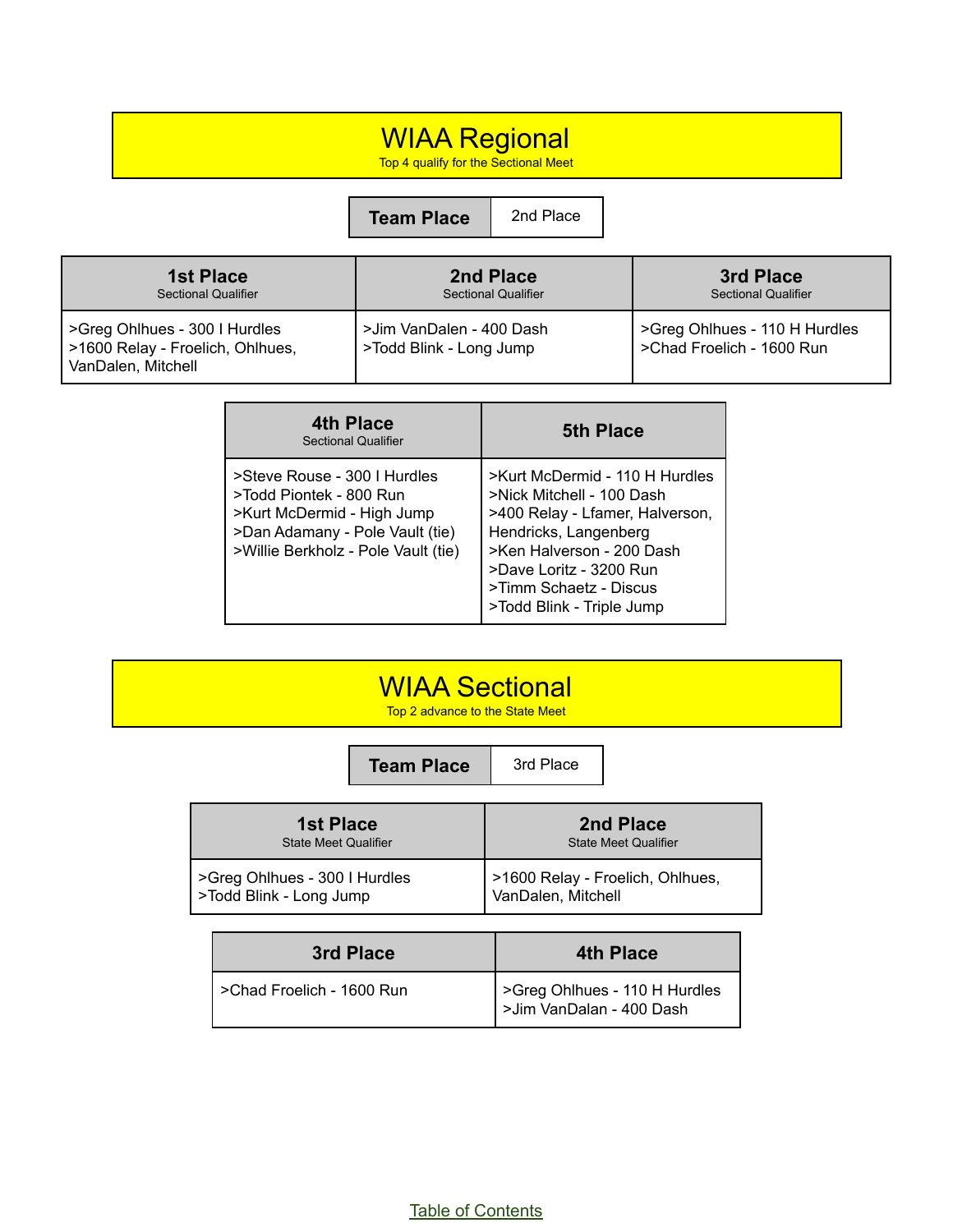## WIAA State Meet

|                                                          | <b>Team Place</b> | 6 Points                                               |  |
|----------------------------------------------------------|-------------------|--------------------------------------------------------|--|
|                                                          | <b>6th Place</b>  | <b>Participants</b>                                    |  |
| >Greg Ohlhues - 300 I Hurdles<br>>Todd Blink - Long Jump |                   | >1600 Relay - Froelich,<br>Ohlhues, VanDalen, Mitchell |  |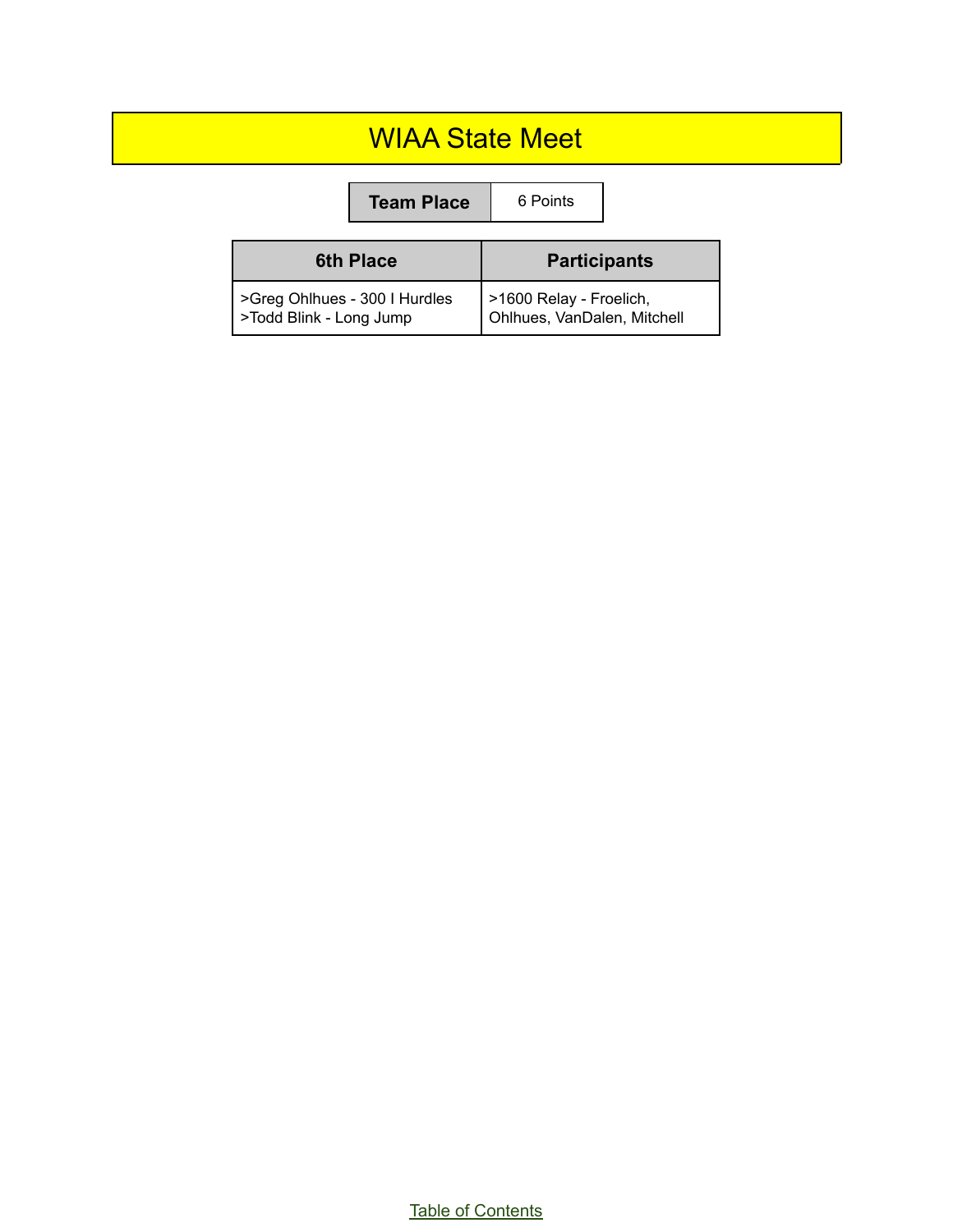# <span id="page-19-0"></span>**1992**

### Coaching Staff

#### **Head Coach** Pat Prochnow

**Assistant Coaches**

Jack Drankoff, Scott Mallien Dave Destache, Barry Valentine

#### Season Results

#### **Indoor**

**Oshkosh Titan** ?

**Neenah Invite** 1st Place

**FRVC Conference** 2nd Place

**FRVC Conference Relays** 1st Place

#### **Outdoor**

**Preble / East Relays** 2nd Place

**DC Everest Relays** 1st Place

**Notre Dame Invite** 1st Place

**City Meet** 1st Place

**FRVC Conference** 1st Place

**Brown County** 1st Place

**WIAA Tournament**

**WIAA Regional** 1st Place

**WIAA Sectional** 1st Place

**WIAA State Meet** 3 Points

Table of [Contents](#page-1-0)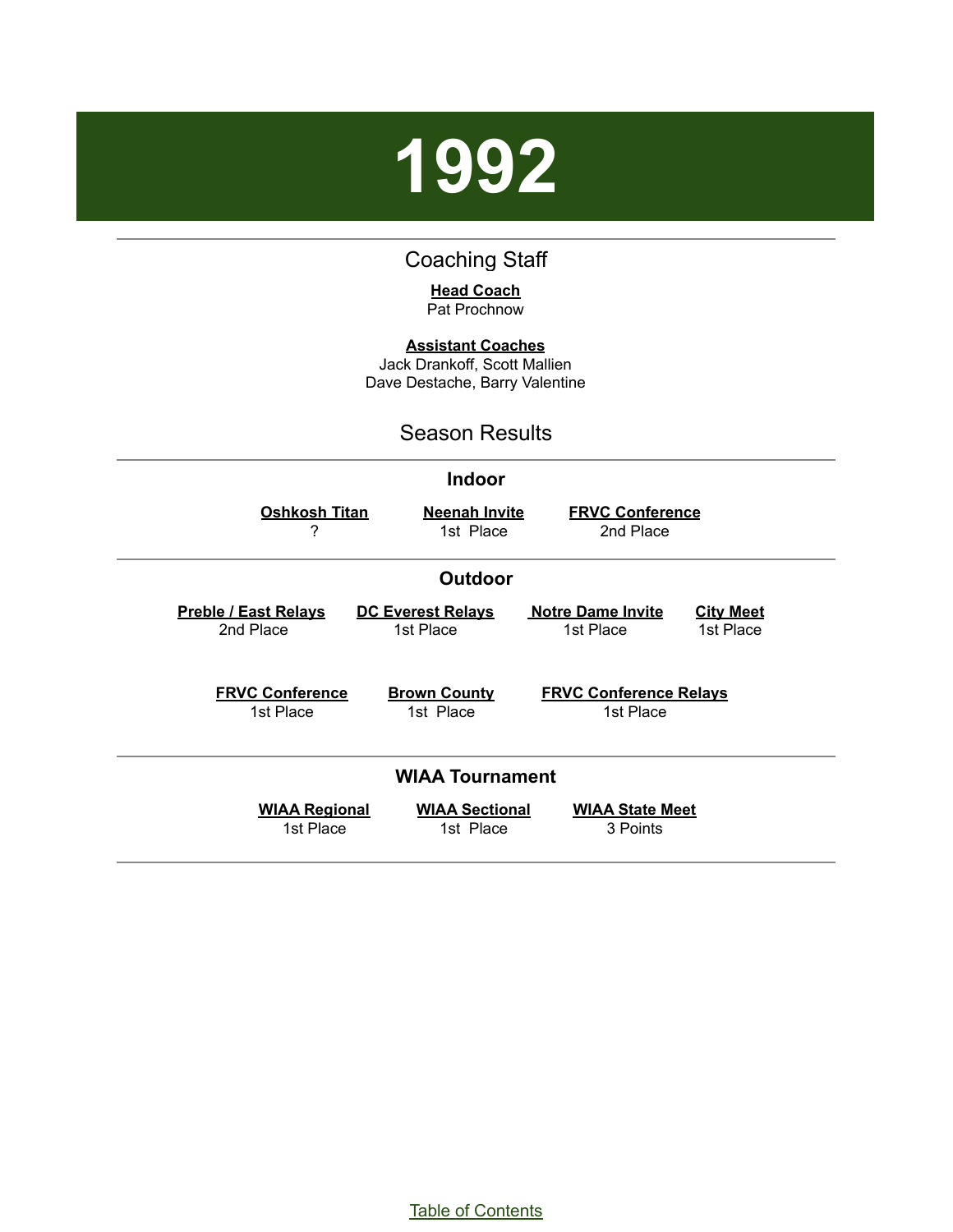## Season Highlights

The 1992 Men's Track and Field Team had a very successful season winning 9 meets during the year. Wins included the City Meet, the FRVC Conference Meet and Conference Relays, the Brown County Meet, the WIAA Regional and Sectional Meets.

Individually the hornets were led by Todd Blink's 6th place finish at the WIAA State Meet. The other top performers during the season were Dan Adamany (Pole Vault), Dave Loritz (distance), Kurt McDermid (high jump), Jim Anderegg (distance), Aaron Schaut (middle distance), Chris Clark (sprints), Mike Running (sprints & relays), Andy Lamer (sprints & relays), Nick Mitchell (sprints & relays), Tim Schaetz (weights), Steve Pavlick (distance), Mike Hazuka (distance), Jon Hazuka (distance), and Steve Rouse (hurdles).

### Records Set

| <b>Indoor</b> | No records set |
|---------------|----------------|
| Outdoor       | No records set |
| <b>Relays</b> | No records set |

## Oshkosh Titan Invite - Indoor

**Team Place | ? Place** 

## Neenah Invite - Indoor

**Team Place** | 1st Place

Table of [Contents](#page-1-0)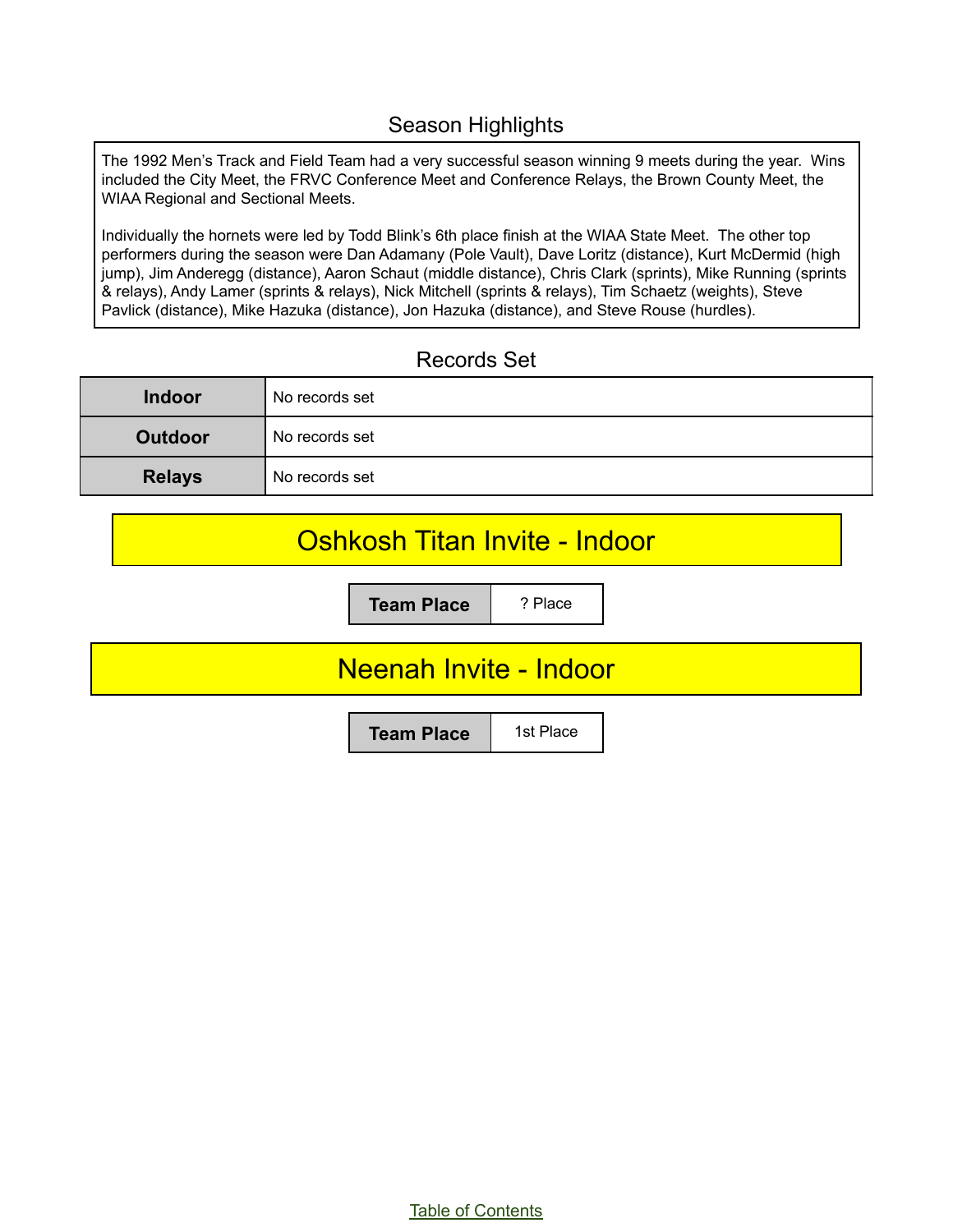# FRVC Conference Meet - Indoor

**Team Place** 2nd Place

| 1st Place                                                                              | 2nd Place                                                                                                                                                                                         | 3rd Place                                                                                                                         |
|----------------------------------------------------------------------------------------|---------------------------------------------------------------------------------------------------------------------------------------------------------------------------------------------------|-----------------------------------------------------------------------------------------------------------------------------------|
| >3200 Relay - Schaut, J. Hazuka,<br>Langenberg, M. Hazuka<br>>Dan Adamany - Pole Vault | >Steve Pavlik - 1600 Run<br>>Aaron Schaut - 800 Run<br>>Nick Mitchell - 200 Dash<br>>Dave Loritz - 3200 Run<br>>Steve Rouse - Pole Vault<br>>Todd Blink - Long Jump<br>>Kurt McDermid - High Jump | >Jim Anderegg - 1600 Run<br>>4 Lap Relay - Tebon, Clark,<br>Lamer, Mitchell<br>>Mike Hazuka - 800 Run<br>>Timm Schaetz - Shot Put |

| 4th Place                                                                                                        | 5th Place                                                |
|------------------------------------------------------------------------------------------------------------------|----------------------------------------------------------|
| >Steve Rouse - 55 H Hurdles<br>>Steve Burkart - 400 Dash<br>>1600 Relay - Burkart, Allen,<br>Strebel, Langenberg | >Kurt McDermid - 55 H Hurdles<br>>John Wilson - Shot Put |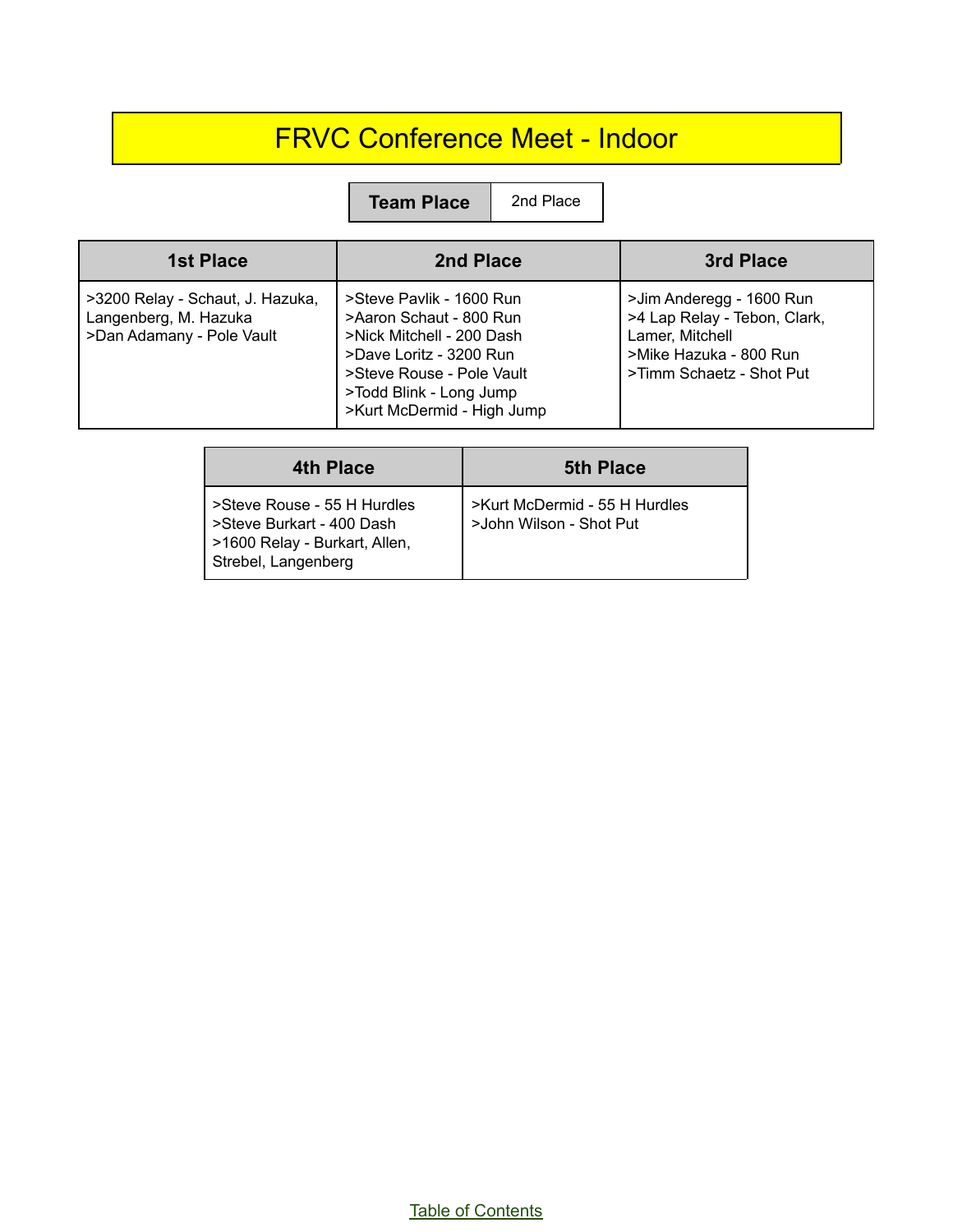# Preble/East Relays - Outdoor

**Team Place** 2nd Place

| <b>1st Place</b>                                                                                                                                                       | 2nd Place                                                                                              |
|------------------------------------------------------------------------------------------------------------------------------------------------------------------------|--------------------------------------------------------------------------------------------------------|
| >6400 Relay - M. Hazuka, J. Hazuka, Grotelueschen, Loritz<br>>Discus Relay - Schaetz, Cooper, Wilson, Brovont<br>>3200 Relay - Pavlick, Anderegg, M. Hazuka, J. Hazuka | >High Jump Relay - McDermid, Blink, Chaplin, Mitchell<br>>Pole Vault Relay - Adamany, Rouse, Wadzinski |

| 3rd Place                                                                                                                                                                                                                                                             | <b>5th Place</b>                                                                                        |
|-----------------------------------------------------------------------------------------------------------------------------------------------------------------------------------------------------------------------------------------------------------------------|---------------------------------------------------------------------------------------------------------|
| >Distance Medley Relay - Schaut, Langenberg,<br>Anderegg, Pavlick<br>>Shot Put Relay - Brovont, Cooper, Schaetz, Wilson<br>>900 I Hurdle Relay - Rouse, Chaplin, McDermid<br>>400 Relay - Tebon, Clark, Lamer, Mitchell<br>>800 Relay - Tebon, Clark, Lamer, Mitchell | >440 H Hurdle Relay - McDermid, Rouse, Chaplin, Menor<br>>Long Jump Relay - Blink, Adamany, Rouse, Heck |

# DC Everest Relays - Outdoor

**Team Place** | 1st Place

**Quad Athlete of the Meet**

Rick Heck

## Notre Dame Invite - Outdoor

**Team Place** | 1st Place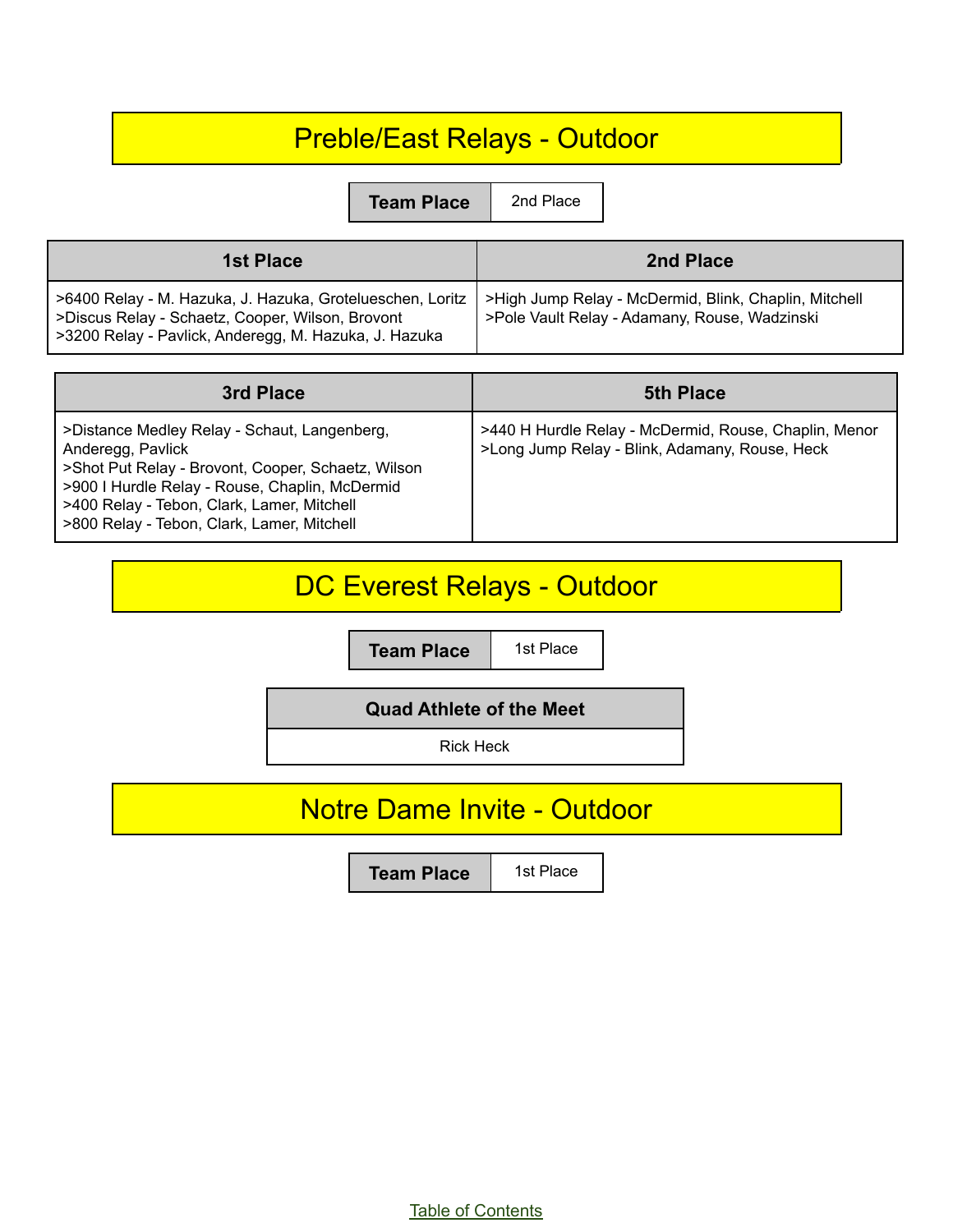# Green Bay City Meet - Outdoor

**Team Place** | 1st Place

| <b>1st Place</b>                                                                                                                                                     | 2nd Place                                                                                                                                                                                                                                                                        | 3rd Place                                                                                                                                            |
|----------------------------------------------------------------------------------------------------------------------------------------------------------------------|----------------------------------------------------------------------------------------------------------------------------------------------------------------------------------------------------------------------------------------------------------------------------------|------------------------------------------------------------------------------------------------------------------------------------------------------|
| >Aaron Schaut - 800 Run<br>>Nick Mitchell - 200 Dash<br>>Todd Blink - Long Jump<br>>Timm Schaetz - Discus<br>>Kurt McDermid - High Jump<br>>Dan Adamany - Pole Vault | >Nick Mitchell - 100 Dash<br>>Steve Paylick - 1600 Run<br>>400 Relay - Clark, Running, Tebon,<br>Mitchell<br>>Steve Rouse - 300   Hurdles<br>>Mike Hazuka - 800 Run<br>>Dave Loritz - 3200 Run<br>>Timm Schaetz - Shot Put<br>>John Wilson - Discus<br>>Steve Rouse - Pole Vault | >Kurt McDermid - 110 H Hurdles<br>>Aaron Schaut - 1600 Run<br>>Ansgar Fahlbusch - 800 Run<br>>1600 Relay - Burkart, Schaut,<br>Langenberg, M. Hazuka |

| 4th Place                                                                                                                                      | <b>5th Place</b>                                                                    |
|------------------------------------------------------------------------------------------------------------------------------------------------|-------------------------------------------------------------------------------------|
| >Mike Running - 100 Dash<br>>Todd Blink - 300 I Hurdles<br>>Todd Blink - 200 Dash<br>>Steve Pavlick - 3200 Run<br>>Nick Mitchell - Triple Jump | >Steve Rouse - 110 H Hurdles<br>>Chris Clark - 100 Dash<br>>Jim Anderegg - 1600 Run |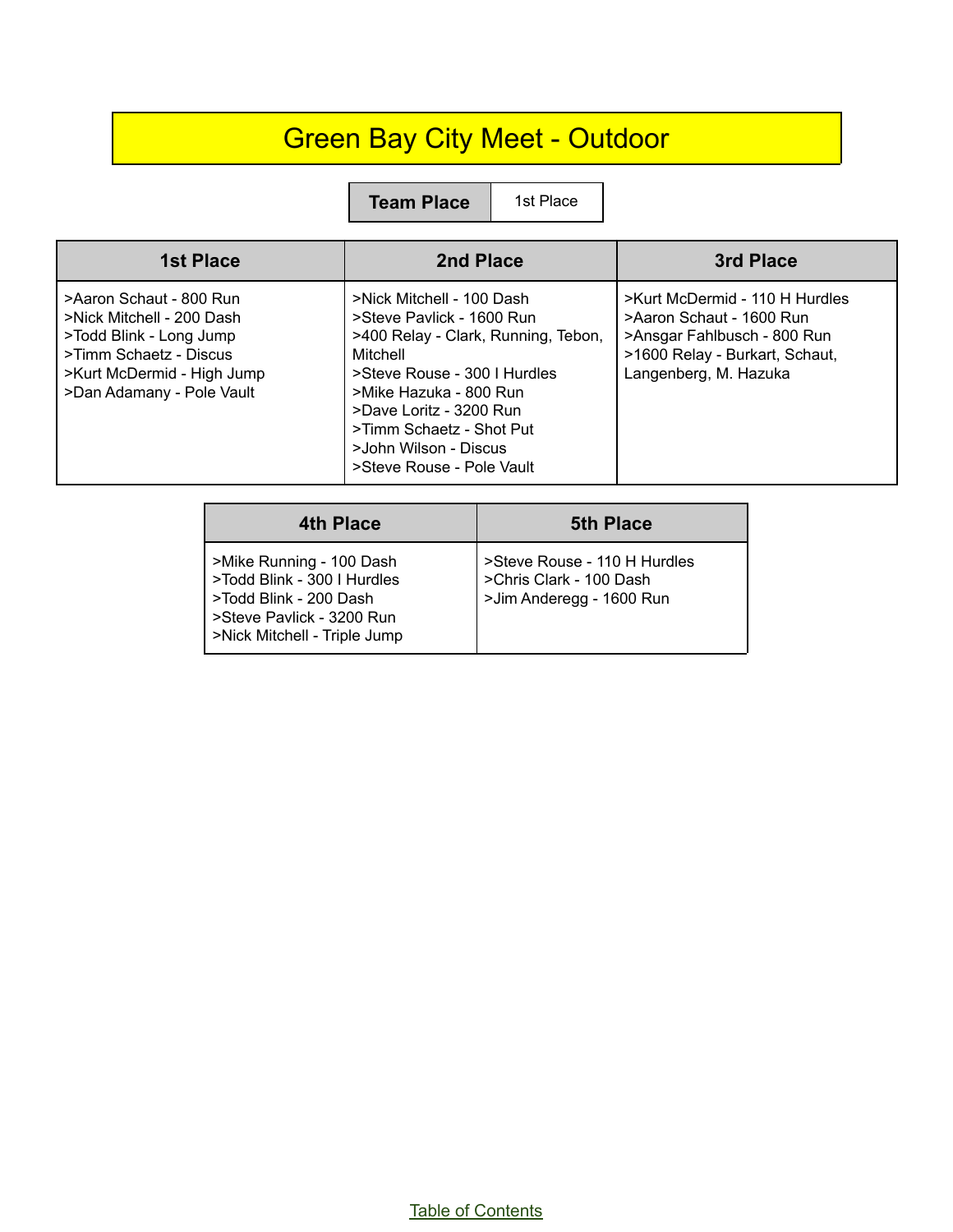# FRVC Conference Meet - Outdoor

**Team Place** | 1st Place

| <b>1st Place</b>                                                                                                                                                                                      | 2nd Place                                                                                                                        | 3rd Place                                                                                                                                     |
|-------------------------------------------------------------------------------------------------------------------------------------------------------------------------------------------------------|----------------------------------------------------------------------------------------------------------------------------------|-----------------------------------------------------------------------------------------------------------------------------------------------|
| >3200 Relay - Schaut, Fahlbusch,<br>J. Hazuka, M. Hazuka<br>>Kurt McDermid - High Jump<br>>Dan Adamany - Pole Vault<br>>Timm Schaetz - Discus<br>>Todd Blink - Triple Jump<br>>Dave Loritz - 3200 Run | >Nick Mitchell - 100 Dash<br>>John Wilson - Discus<br>>400 Relay - Clark, Running, Lamer,<br>Mitchell<br>>Aaron Schaut - 800 Run | >Timm Schaetz - Shot Put<br>>Kurt McDermid - 110 H Hurdles<br>>Jim Anderegg - 1600 Run<br>>Mike Hazuka - 800 Run<br>>Nick Mitchell - 200 Dash |

| 4th Place                                                                       | <b>5th Place</b>                                                                                                                                |
|---------------------------------------------------------------------------------|-------------------------------------------------------------------------------------------------------------------------------------------------|
| >Todd Blink - Long Jump<br>>Todd Blink - High Jump<br>>Steve Pavlick - 1600 Run | >.Chris Clark - 100 Dash<br>>Steve Rouse - Pole Vault<br>>Steve Pavlick - 3200 Run<br>>1600 Relay - Hendricks,<br>Langenberg, Burkart, Anderegg |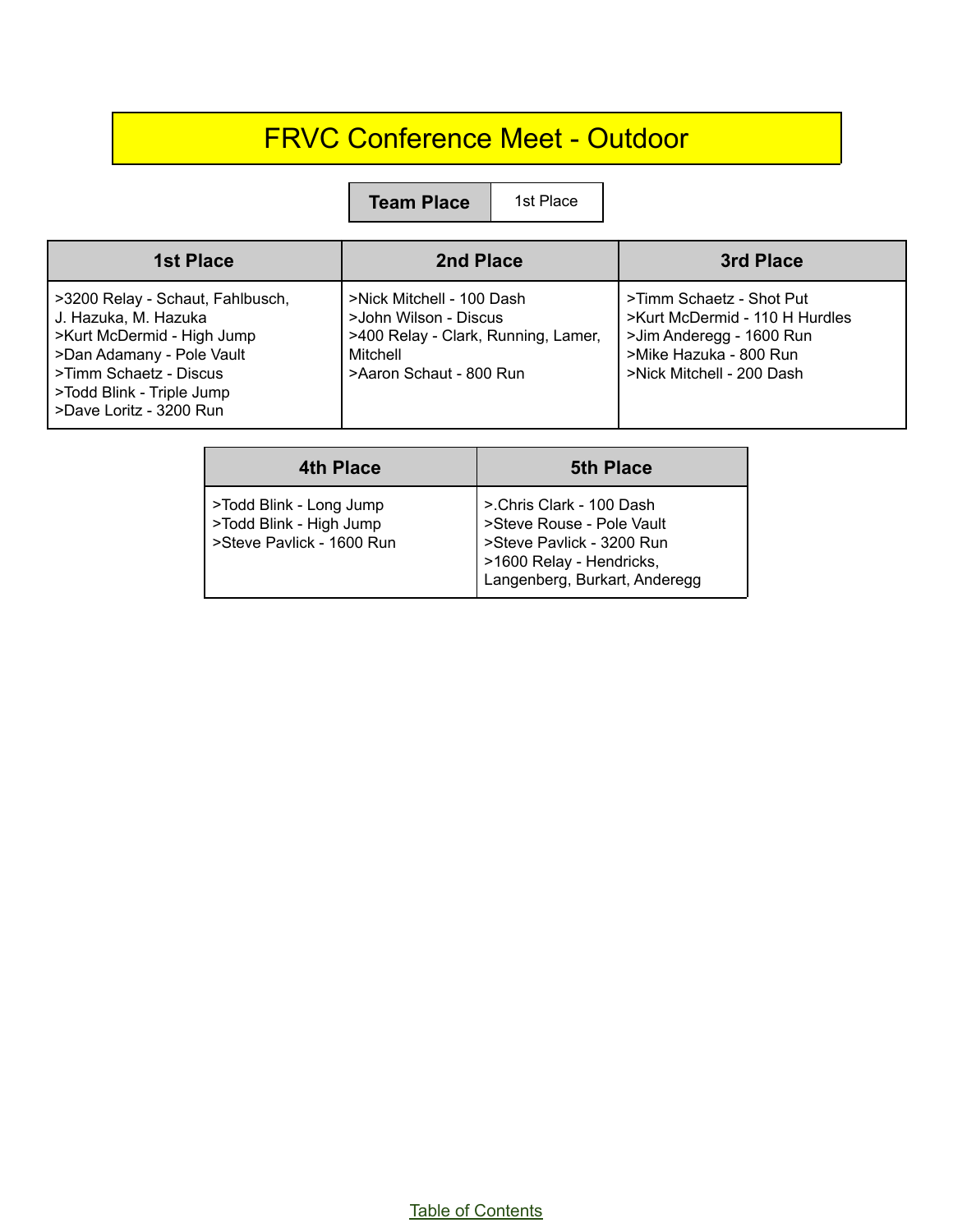# Brown County Meet - Outdoor

**Team Place** | 1st Place

| <b>1st Place</b>                                                                                                  | 2nd Place                                                                                                                                                                                      | 3rd Place                                                                                                |
|-------------------------------------------------------------------------------------------------------------------|------------------------------------------------------------------------------------------------------------------------------------------------------------------------------------------------|----------------------------------------------------------------------------------------------------------|
| >3200 Relay - Schaut, Fahlbusch,<br>langenberg, M. Hazuka<br>>Todd Blink - Triple Jump<br>>Todd Blink - Long Jump | >Nick Mitchell - 100 Dash<br>>400 Relay - Clark, Running, Lamer,<br>Mitchell<br>>Mike Hazuka - 800 Run<br>>Nick Mitchell - 200 Dash<br>>Kurt McDermid - High Jump<br>>Dan Adamany - Pole Vault | >Jim Anderegg - 1600 Run<br>>Aaron Schaut - 800 Run<br>>Dave Loritz - 3200 Run<br>>Timm Schaetz - Discus |

| 4th Place                                                                                 | <b>5th Place</b>               |
|-------------------------------------------------------------------------------------------|--------------------------------|
| >Steve Rouse - 110 H Hurdles<br>>Steve Pavlick - 1600 Run<br>>Steve Rouse - 300 I Hurdles | >Kurt McDermid - 110 H Hurdles |

# FRVC Conference Relays - Outdoor

**Team Place** | 1st Place

| 1st Place                                                                                                                                                                                             | 2nd Place                                                                                                                                                                                                                                                                                                                                  |
|-------------------------------------------------------------------------------------------------------------------------------------------------------------------------------------------------------|--------------------------------------------------------------------------------------------------------------------------------------------------------------------------------------------------------------------------------------------------------------------------------------------------------------------------------------------|
| >3200 Relay - Pavlick, M. Hazuka, Fahlbusch, J. Hazuka<br>>Discus Relay - Brovont, Wilson, Schaetz<br>>Shot Put Relay - Brovont, Wilson, Schaetz<br>>High Jump Relay (tie) - McDermid, Blink, Chaplin | >Distance Medley Relay - Hendricks, Schaut, Pavlick, Anderegg<br>>330 H Hurdle Relay - McDermid, Rouse, Chaplin<br>>6400 Relay - M. Hazuka, J. Hazuka, Grotelueschen, Loritz<br>>900 I Hurdle Relay - Rouse, McDermid, Wadzinski<br>>1600 Medley Relay - Langenberg, Running, Tebon, Schaut<br>>Pole Vault Relay - Adamany, Rouse, Shaffer |

| 3rd Place                                             | 4th Place                                                                                                                       |
|-------------------------------------------------------|---------------------------------------------------------------------------------------------------------------------------------|
| >1600 Relay - Hendricks, Burkart, Strebel, Langenberg | >400 Relay - Clark, Running, Lamer, Heck<br>>800 Relay - Clark, Running, Lamer, Heck<br>>Long Jump Relay - Blink, Adamany, Heck |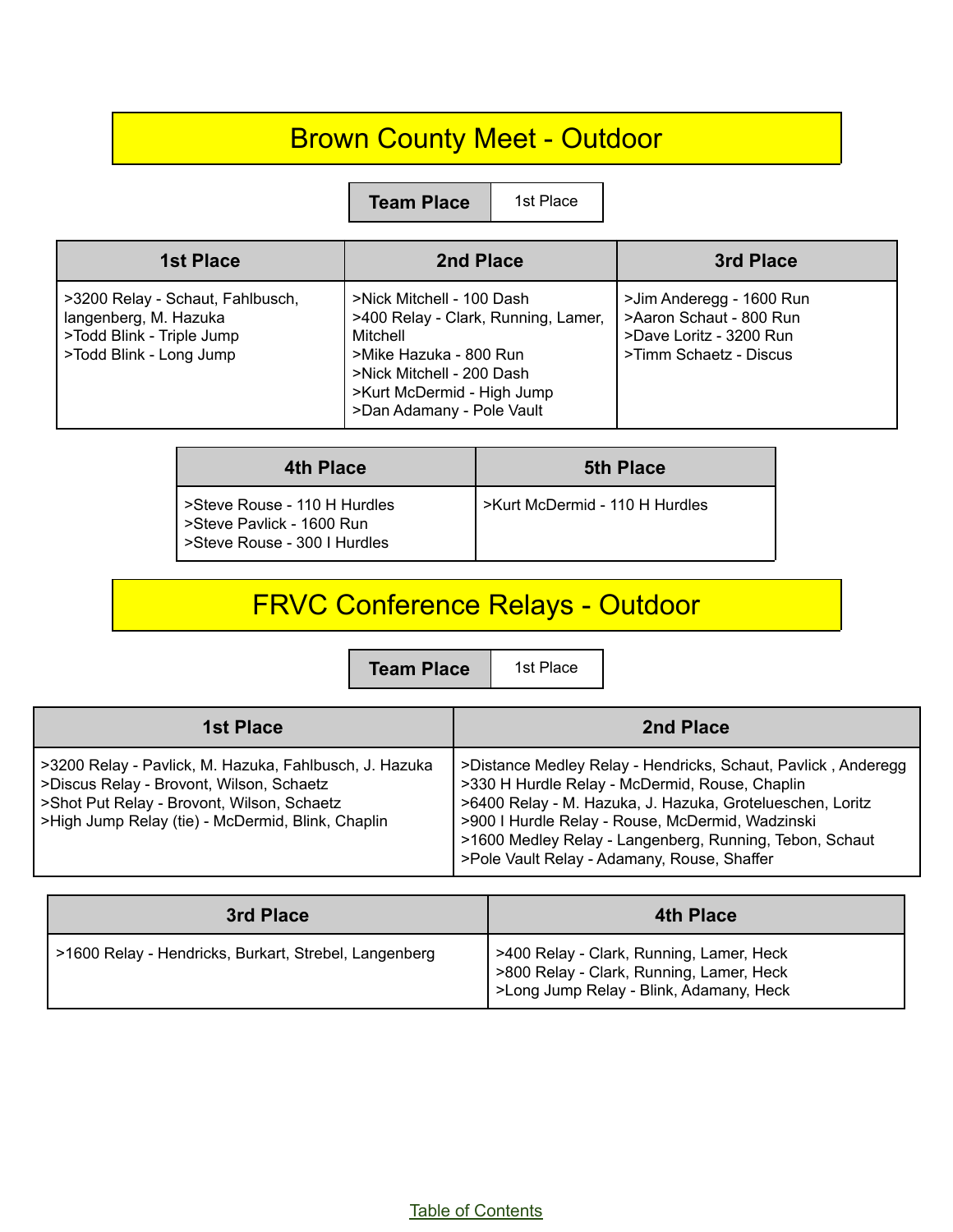# WIAA Regional

Top 4 qualify for the Sectional Meet

**Team Place** 1st Place

| <b>1st Place</b><br><b>Sectional Qualifier</b>                                                                                                                                                                     | 2nd Place<br><b>Sectional Qualifier</b>                                                                         |
|--------------------------------------------------------------------------------------------------------------------------------------------------------------------------------------------------------------------|-----------------------------------------------------------------------------------------------------------------|
| >Dan Adamany - Pole Vault<br>>Todd Blink - Long Jump<br>>Timm Schaetz - Discus<br>>Nick Mitchell - 100 Dash<br>>Jim Anderegg - 1600 Run<br>>Dave Loritz - 3200 Run<br>>400 Relay - Clark, Running, Lamer, Mitchell | >Kurt McDermid - High Jump<br>>Steve Pavlick - 1600 Run<br>>Aaron Schaut - 800 Run<br>>Nick Mitchell - 200 Dash |

| 3rd Place                                           | 4th Place                                                                                                                               |
|-----------------------------------------------------|-----------------------------------------------------------------------------------------------------------------------------------------|
| Sectional Qualifier                                 | <b>Sectional Qualifier</b>                                                                                                              |
| >Todd Blink - Triple Jump<br>>Mike Hazuka - 800 Run | >Steve Rouse - Pole Vault<br>>Chris Clark - 100 Dash<br>>Jon Hazuka - 1600 Run<br>>Mike Running - 200 Dash<br>>Steve Pavlick - 3200 Run |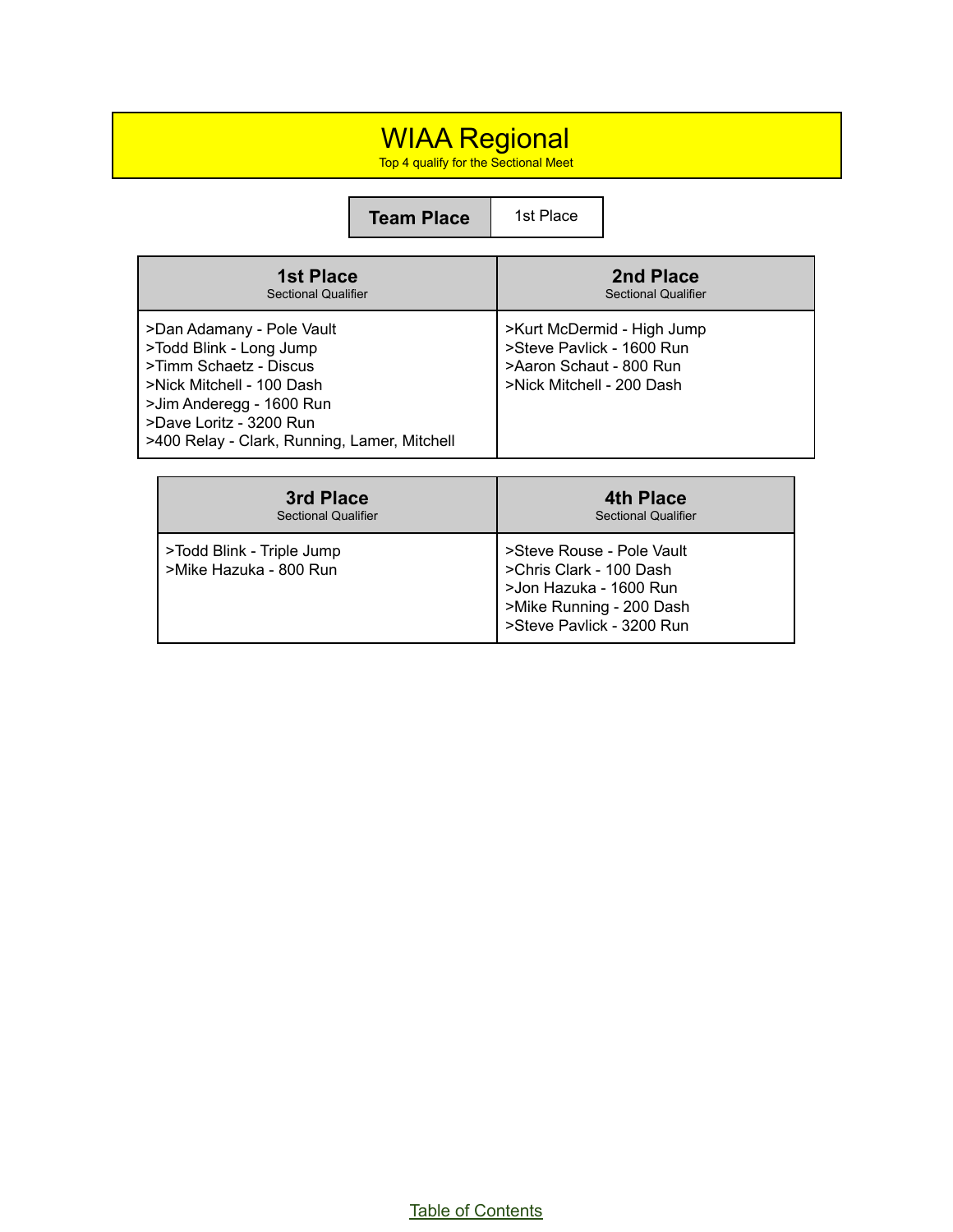# WIAA Sectional

Top 2 advance to the State Meet

**Team Place** 2nd Place

| <b>1st Place</b><br><b>State Meet Qualifier</b>      | 2nd Place<br><b>State Meet Qualifier</b> | 3rd Place                                                                                                                                                         |
|------------------------------------------------------|------------------------------------------|-------------------------------------------------------------------------------------------------------------------------------------------------------------------|
| >Dan Adamany - Pole Vault<br>>Todd Blink - Long Jump | >Dave Loritz - 3200 Run                  | >Kurt McDermid - High Jump<br>>Todd Blink - Triple Jump<br>>Jim Anderegg - 1600 Run<br>>Aaron Schaut - 800 Run<br>>400 Relay - Clark, Running,<br>Lamer, Mitchell |

| 4th Place                                                                                                     | <b>5th Place</b>       |
|---------------------------------------------------------------------------------------------------------------|------------------------|
| >Timm Schaetz - Discus<br>>Nick Mitchell - 100 Dash<br>>Steve Pavlick - 1600 Run<br>>Nick Mitchell - 200 Dash | >Mike Hazuka - 800 Run |

## WIAA State Meet

**Team Place** 3 Points

| <b>6th Place</b>        | <b>Participants</b>                                    |
|-------------------------|--------------------------------------------------------|
| >Todd Blink - Long Jump | >Dan Adamany - Pole Vault<br>  >Dave Loritz - 3200 Run |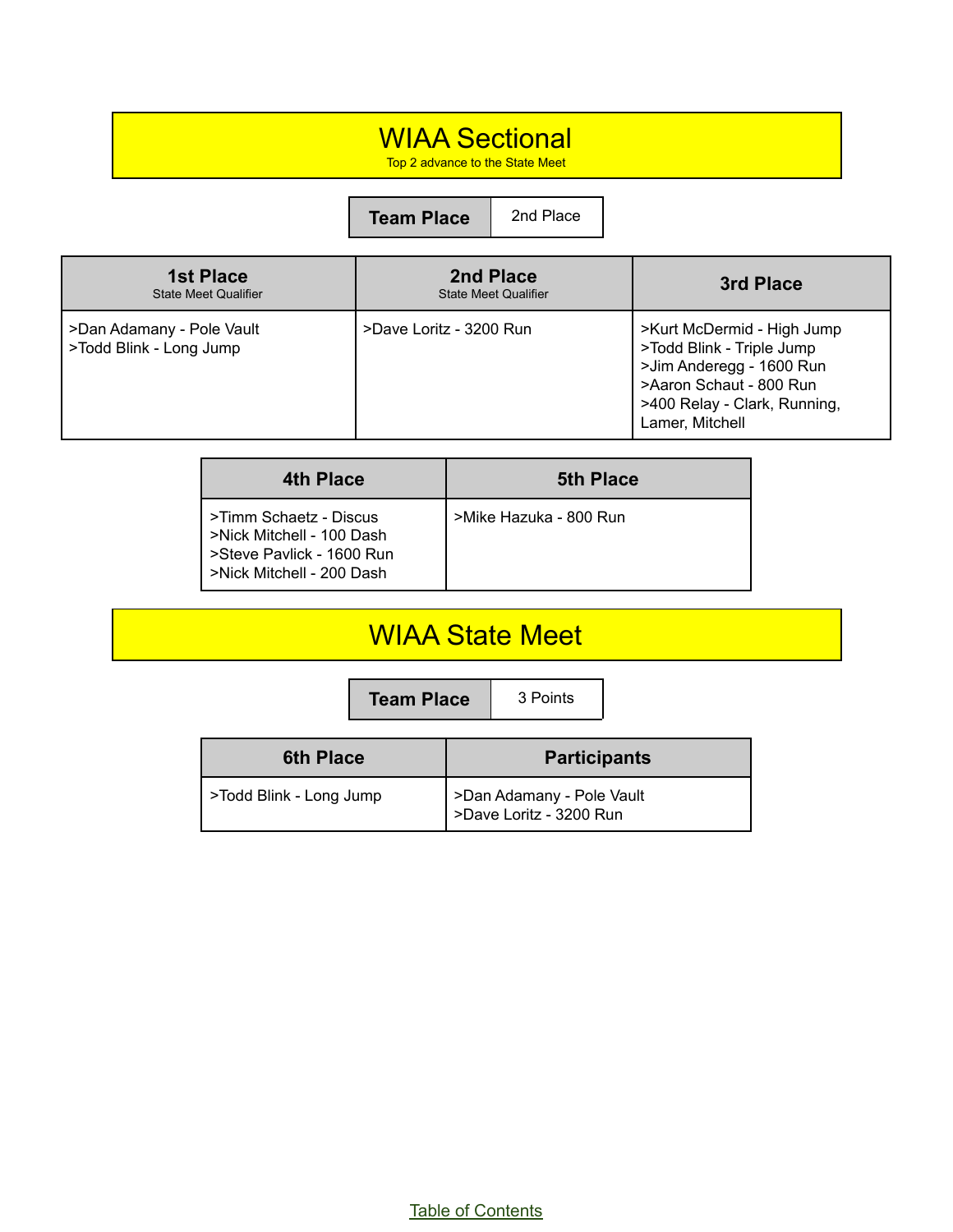

### Coaching Staff

#### **Head Coach** Pat Prochnow

<span id="page-28-0"></span>**Assistant Coaches** Jack Drankoff, Scott Mallien, Dave Destache Barry Valentine, Mike VandenAvond, Carrie Vercauteren

#### Season Results

#### **Indoor**

**Oshkosh Titan** 10th Place

**Neenah Invite** 1st Place

**FRCC Conference Meet** 1st Place

#### **Outdoor**

**Preble / East Relays** 2nd Place

**Appleton East Invite** 2nd Place

#### **Notre Dame Invite** 4th Place

**FRVC Conference** 1st Place

**DC Everest Relays** 2nd Place

**Brown County** 1st Place

#### **City Meet** 1st Place

**FRVC Conference Relays** 1st Place

#### **WIAA Tournament**

**WIAA Regional** 1st Place **WIAA Sectional** 2nd Place

**WIAA State Meet** 9 Points

Table of [Contents](#page-1-0)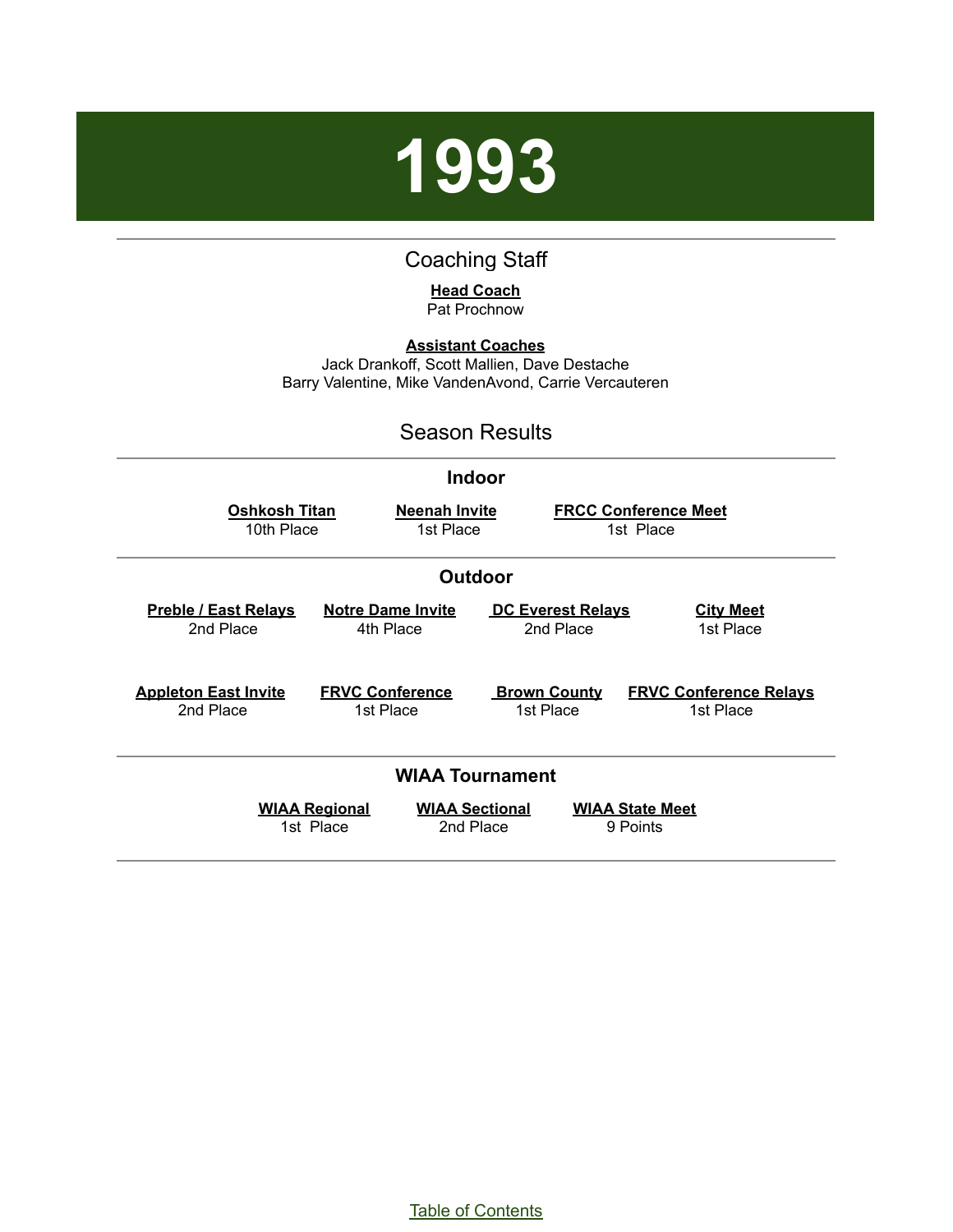## Season Highlights

The 1993 Preble Men's Track and Field Team 7 team titles during the season. Titles included the indoor and outdoor FRVC Conference meets as well as the Conference Relays, the City Meet, the Brown County Meet, and the WIAA Regional. They finished the season with a 2nd place in the WIAA Regional and scored 9 points at the State Meet.

Individually the team was led by Dave Loritz 4th place in the 3200 Meter Run, and Aaron Schaut's 5th place finish in the 800 Meter Run at State. Other top performers included Chris Clark (sprints & relays), Rick Heck (sprints & relays), Mike Running (sprints & relays), Andy Lamer (sprints & Relays), Josh Reckelberg (Jumps), Steve Rouse (Pole Vault), Timm Schaetz (weights), John Wilson (weights), Greg Shaffer (triple Jump), Jim Anderegg (distance), Mike Hazuka (distance), Chris Voskuil (relays), and Steve Langenberg (relays),

## Records Set

| Indoor        | No records set |
|---------------|----------------|
| Outdoor       | No records set |
| <b>Relays</b> | No records set |

# Oshkosh Titan - Indoor

**Team Place** | 10th Place

| 2nd Place                | 3rd Place               | <b>4th Place</b>        |
|--------------------------|-------------------------|-------------------------|
| l >Chris Clark - 55 Dash | >Dave Loritz - 3200 Run | >Aaron Schaut - 800 Run |

## Neenah Invite - Indoor

**Team Place** | 1st Place

Table of [Contents](#page-1-0)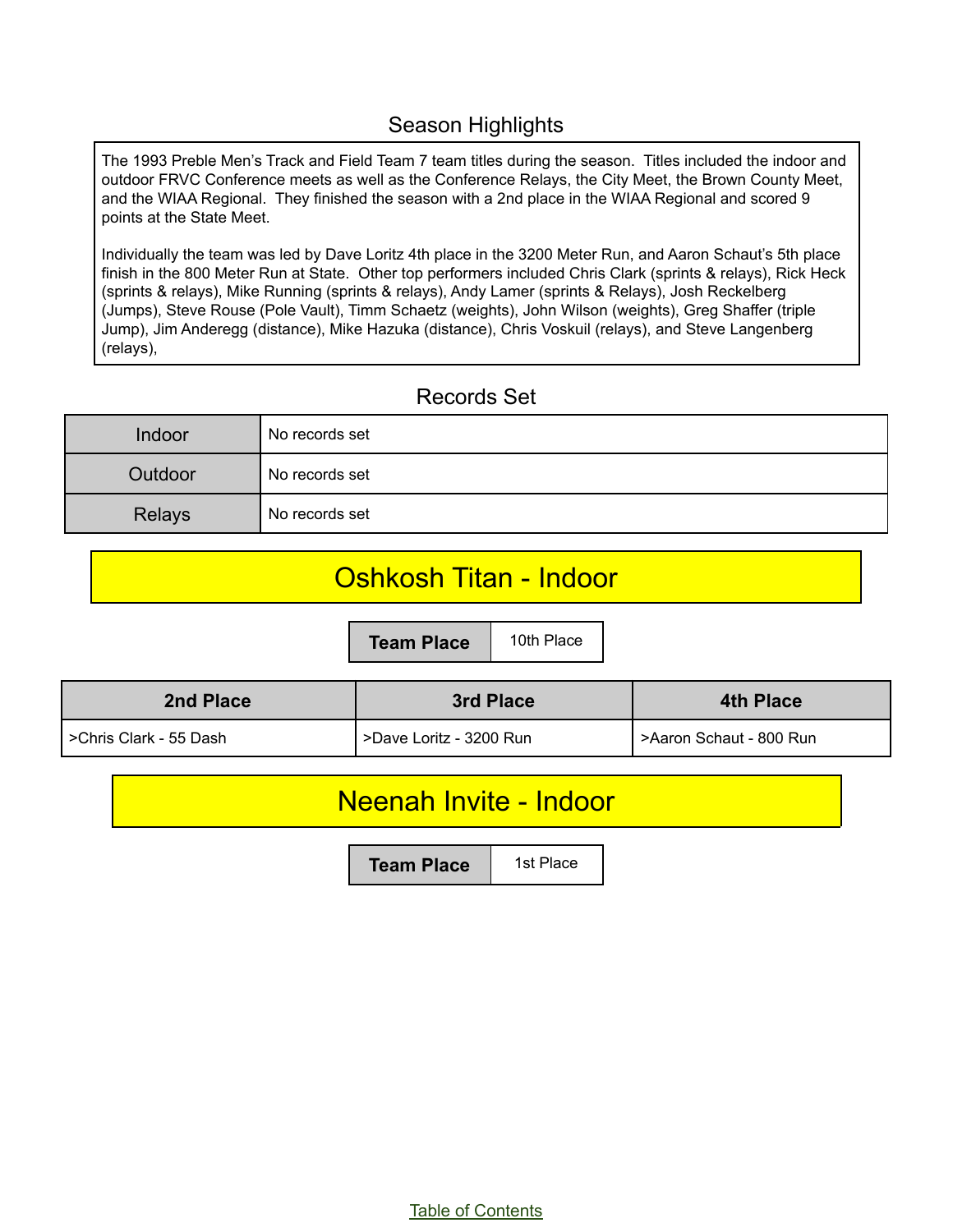# FRVC Conference - Indoor

**Team Place** | 1st Place

| <b>1st Place</b>                                                                                                                                                   | 2nd Place                                                                                                 | 3rd Place                                       |
|--------------------------------------------------------------------------------------------------------------------------------------------------------------------|-----------------------------------------------------------------------------------------------------------|-------------------------------------------------|
| >3200 Relay - Schaut, M. Hazuka,<br>Vieth, Voskuil<br>>Steve Rouse - 55 H Hurdles<br>>Dave Loritz - 1600 Run<br>>Aaron Schaut - 800 Run<br>>Dave Loritz - 3200 Run | >Chris Clark - 55 Dash<br>>Mike Hazuka - 800 Run<br>>Timm Schaetz - Shot Put<br>>Steve Rouse - Pole Vault | >Andy Lamer - 55 Dash<br>>Andy Lamer - 200 Dash |

| 4th Place                                                                                                                      | <b>5th Place</b>        |
|--------------------------------------------------------------------------------------------------------------------------------|-------------------------|
| >1600 Relay - Anderegg, Langenberg,<br>Burkart, Strebel<br>>Chris Voskuil - High Jump (tie)<br>>Scott Jensen - High Jump (tie) | >Chris Clark - 200 Dash |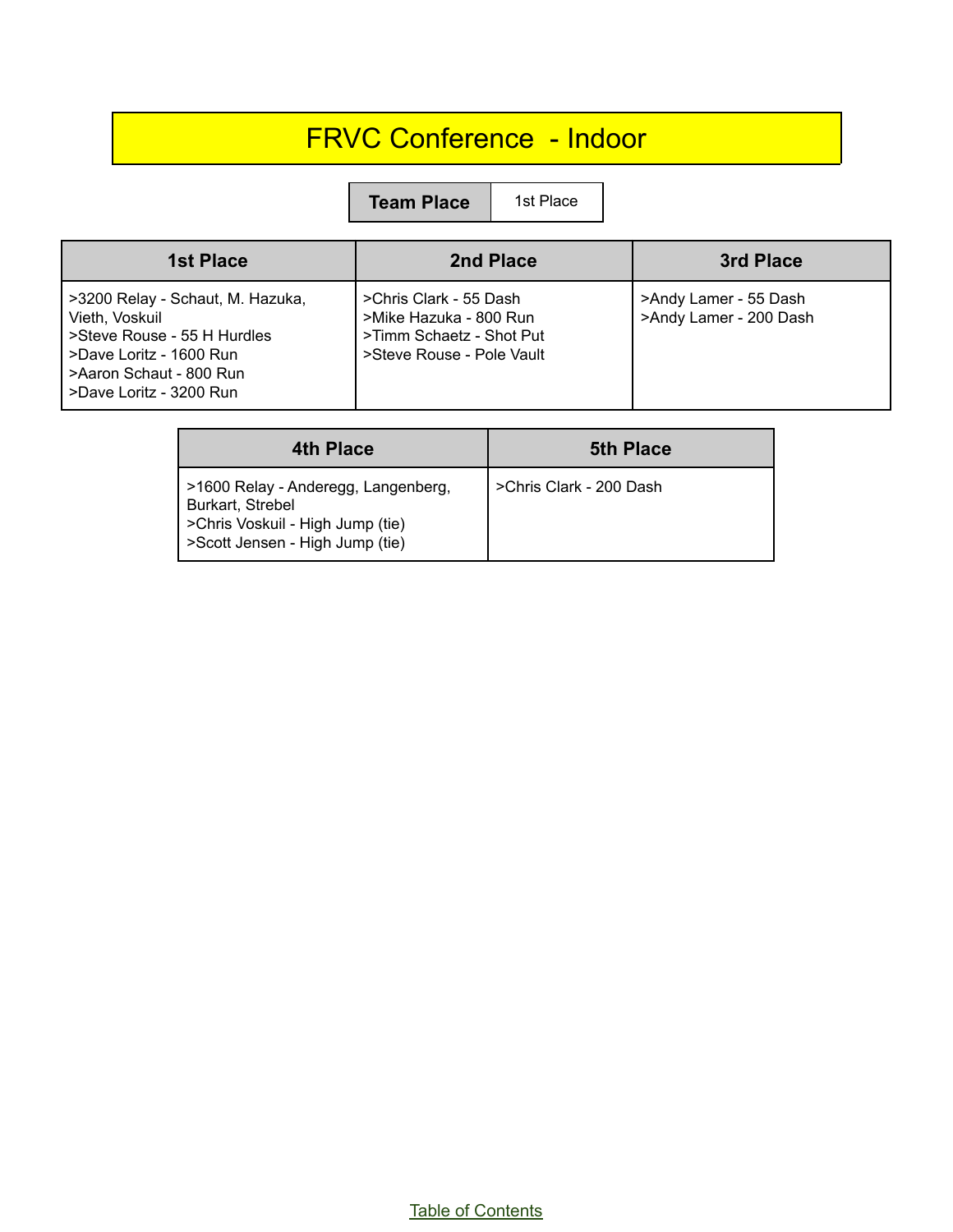# Preble/East Relays - Outdoor

**Team Place** 2nd Place

| <b>1st Place</b>                                                                                                                                                                                                                                                                                   | 2nd Place                                                                                                   | 3rd Place                                                                                                                                                                                                          |
|----------------------------------------------------------------------------------------------------------------------------------------------------------------------------------------------------------------------------------------------------------------------------------------------------|-------------------------------------------------------------------------------------------------------------|--------------------------------------------------------------------------------------------------------------------------------------------------------------------------------------------------------------------|
| >Distance Medley Relay - Schaut,<br>Langenberg, Anderegg, Loritz<br>>440 H Hurdle Relay - Rouse, Long,<br>Reckelberg, Jensen<br>>900 I Hurdle Relay - Rouse,<br>Wadzinski, Reckelburg<br>>Discus Relay - Cooper, Wilson,<br>Brovont, Schaetz<br>>3200 Relay - M. Hazuka, Vieth,<br>Voskuil, Loritz | >6400 Relay - M. Hazuka,<br>Grotelueschen, Froelich, Voskuil<br>>800 Relay - Clark, Running, Lamer,<br>Heck | >1600 Medley Relay - Anderegg,<br>Running, Lamer, Schaut<br>>Shot Put Relay - Cooper, Wilson,<br>Brovont, Schaetz<br>>400 Relay - Clark, Tebon, Lamer,<br><b>Heck</b><br>>Pole Vault - Rouse, Sautebin,<br>Juengst |

| 3rd Place                                           | 4th Place                                               |
|-----------------------------------------------------|---------------------------------------------------------|
| >Triple Jump Relay - J. Hazuka, Jensen, Reckelberg, | >Long Jump Relay - Jensen, VanSchyndle, Heck, Lamer     |
| Rouse                                               | >1600 Relay - Strebel, Langenberg, VanSchyndle, Burkart |

# Notre Dame Invite - Outdoor

**Team Place** 4th Place

# DC Everest Relays - Outdoor

**Team Place** 2nd Place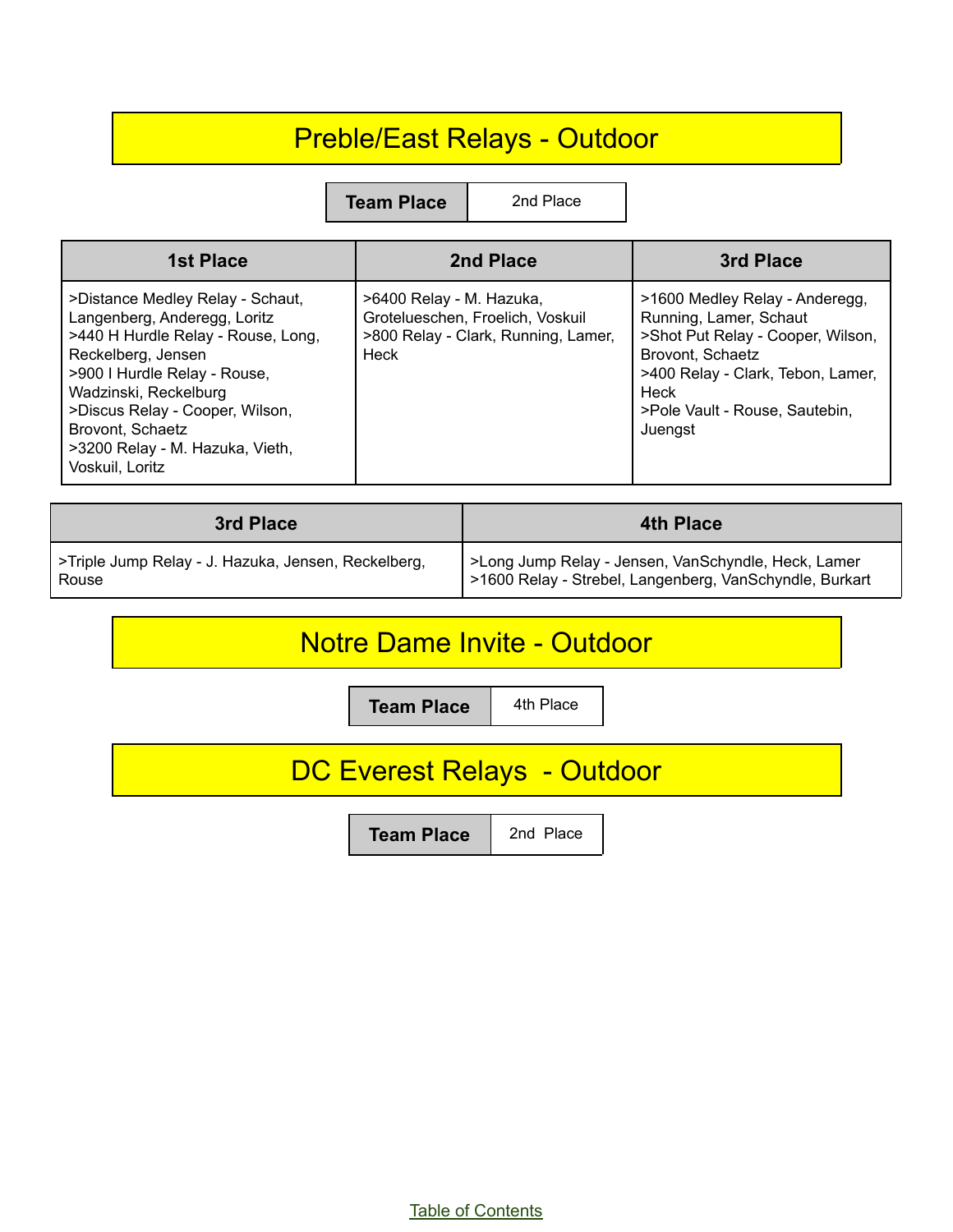# Green Bay City Meet - Outdoor

**Team Place** | 1st Place

| 1st Place                                                                                                                                                                                                                                                                            | 2nd Place                                                                                                                              | 3rd Place                                                                                                                         |
|--------------------------------------------------------------------------------------------------------------------------------------------------------------------------------------------------------------------------------------------------------------------------------------|----------------------------------------------------------------------------------------------------------------------------------------|-----------------------------------------------------------------------------------------------------------------------------------|
| >Chris Clark - 100 Dash<br>>Dave Loritz - 1600 Run<br>>400 Relay - Clark, Heck, Running,<br>Lamer<br>>Steve Rouse - 300   Hurdles<br>>Dave Loritz - 3200 Run<br>>John Wilson - Discus<br>>Steve Rouse - Pole Vault<br>>3200 Relay - M. Hazuka,<br>Langenberg, Grotelueschen, Voskuil | >Steve Rouse - 110 H Hurdles<br>>Jim Anderegg - 1600 Run<br>>Aaron Schaut - 800 Run<br>>Andy Lamer - 200 Dash<br>>Tim Schaetz - Discus | >Rick Heck - 100 Dash<br>>Mike Hazuka - 800 Run<br>>Chris Clark - 200 Dash<br>>Tim Schaetz - Shot Put<br>>Jon Hazuka - Pole Vault |

| 4th Place                         | <b>5th Place</b>                  |
|-----------------------------------|-----------------------------------|
| >Aaron Schaut - 1600 Run          | >Jeremy Wadzinski - 300 I Hurdles |
| >1600 Relay - Strebel, M. Hazuka, | >Chris Voskuil - 800 Run          |
| Burkart, Schaut                   | >Mike Running - 200 Dash          |
| >John Wilson - Shot Put           | >Steve Rouse - Long Jump          |
| >Rick Heck - Long Jump            | >Greg Brovont - Discus            |

# Appleton East Invite - Outdoor

**Team Place** 2nd Place

Table of [Contents](#page-1-0)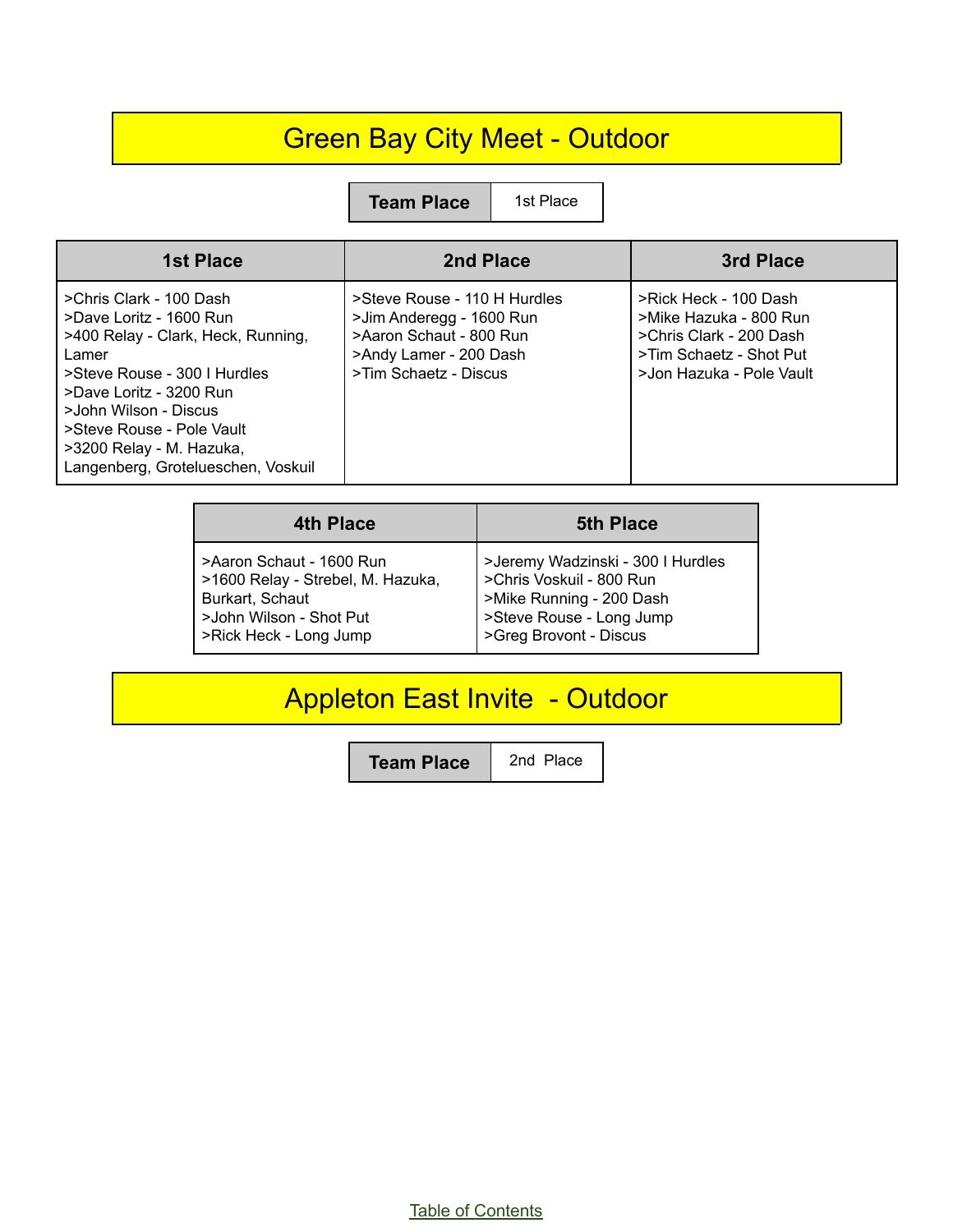# FRVC Conference Meet - Outdoor

**Team Place** | 1st Place

| 1st Place                                                                                                                                                                                                         | 2nd Place                                           | 3rd Place                                                                            |
|-------------------------------------------------------------------------------------------------------------------------------------------------------------------------------------------------------------------|-----------------------------------------------------|--------------------------------------------------------------------------------------|
| >3200 Relay - M. Hazuka,<br>Langenberg, Voskuil, Schaut<br>>John Wilson - Discus<br>>Dave Loritz o- 1600 Run<br>>400 Relay - Clark, Heck,<br>Running, Lamer<br>>Aaron Schaut - 800 Run<br>>Dave Loritz - 3200 Run | >Timm Schaetz - Discus<br>>Steve Rouse - Pole Vault | >Steve Rouse - 110 H Hurdles<br>>Jim Anderegg - 1600 Run<br>>Timm Schaetz - Shot Put |

| 4th Place                                                                                                   | <b>5th Place</b>        |
|-------------------------------------------------------------------------------------------------------------|-------------------------|
| >Steve Rouse - 300   Hurdles<br>>John Wilson - Shot Put<br>>Mike Hazuka - 800 Run<br>>Andy Lamer - 200 Dash | >Chris Clark - 100 Dash |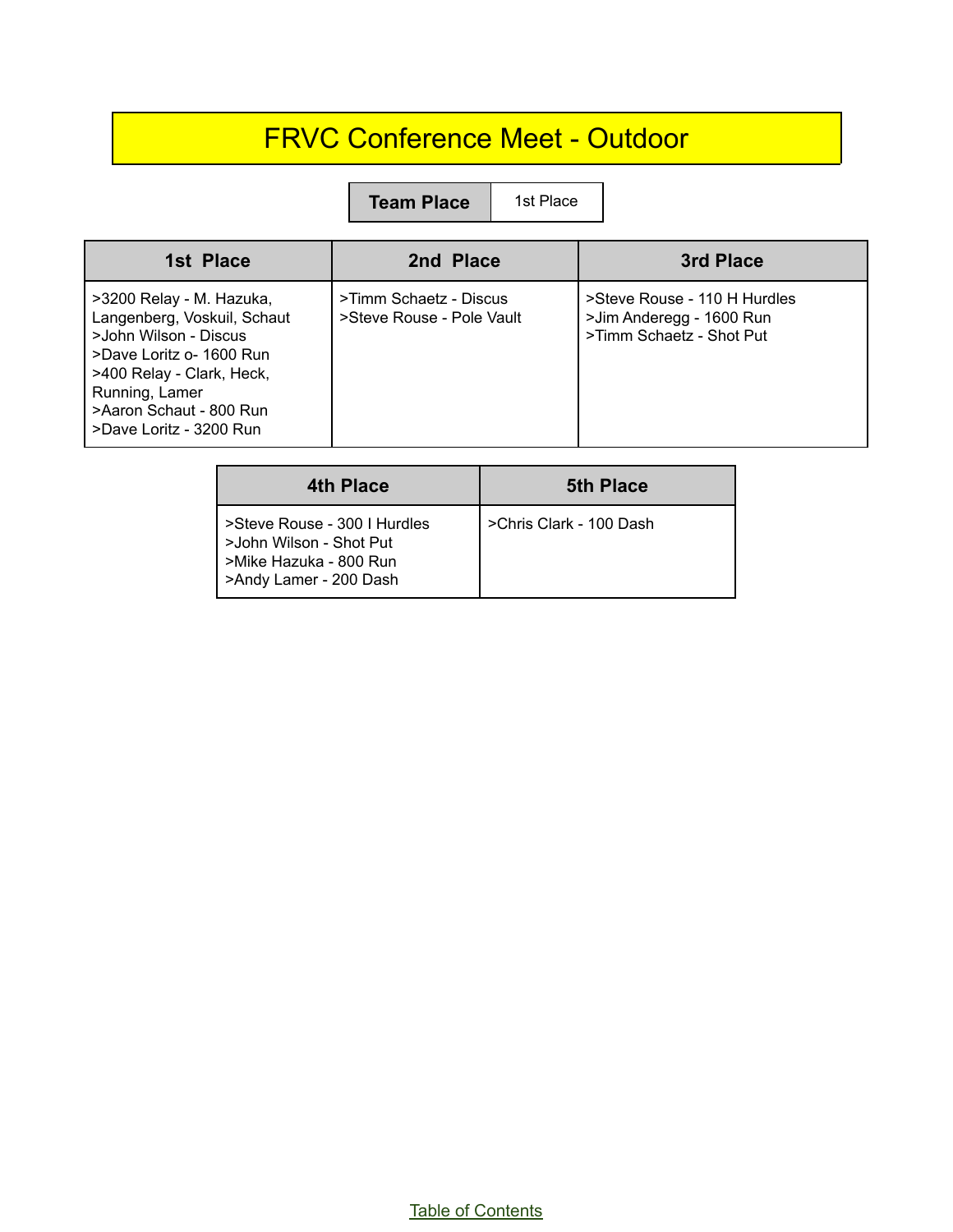# Brown County Meet - Outdoor

**Team Place** | 1st Place

| 1st Place                                                                                                    | 2nd Place                                                                     | 3rd Place                                                                            |
|--------------------------------------------------------------------------------------------------------------|-------------------------------------------------------------------------------|--------------------------------------------------------------------------------------|
| >3200 Relay - Schaut, Hazuka,<br>Langenberg, Voskuil<br>>Aaron Schaut - 800 Run<br>l >Dave Loritz - 3200 Run | >Chris Clark - 100 Dash<br>>Jim Anderegg - 1600 Run<br>>Timm Schaetz - Discus | >John Wilson - Discus<br>>Josh Reckelberg - Triple Jump<br>>Steve Rouse - Pole Vault |

| 4th Place                                                                                                                                                            | 5th Place                                                                                                               |
|----------------------------------------------------------------------------------------------------------------------------------------------------------------------|-------------------------------------------------------------------------------------------------------------------------|
| >Chad Strebel - 400 Dash<br>>Mike Hazuka - 800 Run<br>>Chris Clark - 200 Dash<br>>1600 Relay - Strebel, Burkart,<br>Anderegg, VanSchyndle<br>>John Wilson - Shot Put | >Steve Rouse - 110 H Hurdles<br>>Steve Rouse - 300 I Hurdles<br>>Timm Schaetz - Shot Put<br>>Greg Shaffer - Triple Jump |

# FRVC Conference Relays - Outdoor

**Team Place** | 1st Place

| <b>1st Place</b>                                                                                                                                                                                                                                                                                                                                                                                         | 2nd Place                                                                                                                                                     |
|----------------------------------------------------------------------------------------------------------------------------------------------------------------------------------------------------------------------------------------------------------------------------------------------------------------------------------------------------------------------------------------------------------|---------------------------------------------------------------------------------------------------------------------------------------------------------------|
| >Distance Medley Relay - Strebel, Vieth, Schaut, Loritz<br>>400 Relay - Clark, Heck, Running, Lamer<br>>3200 Relay - M. Hazuka, Loritz, Voskuil, Schaut<br>>800 Relay - Clark, Heck, Running, Lamer<br>>Long Jump Relay - Heck, VanSchyndle, Tebon<br>>Triple Jump Relay - Reckelberg, Shaffer, J. Hazuka<br>>Discus Relay - Schaetz, Wilson, Brovont<br>>Pole Vault Relay - Rouse, J. Hazuka, Wadzinski | >330 H Hurdle Relay - Rouse, Sheehan, Reckelberg<br>>1600 Medley Relay - Strebel, Tebon, Reckelberg, Langenberg<br>>Shot Put Relay - Schaetz, Wilson, Brovont |

| <b>3rd Place</b>                                                                                             | <b>5th Place</b>                                  |
|--------------------------------------------------------------------------------------------------------------|---------------------------------------------------|
| >6400 Relay - Voskuil, Groteluschen, Froelich, M. Hazuka<br>>900 I Hurdle Relay o- Rouse, Wadzinski, Sheehan | >High Jump Relay (tie) - Voskuil, Hazuka, Sheehan |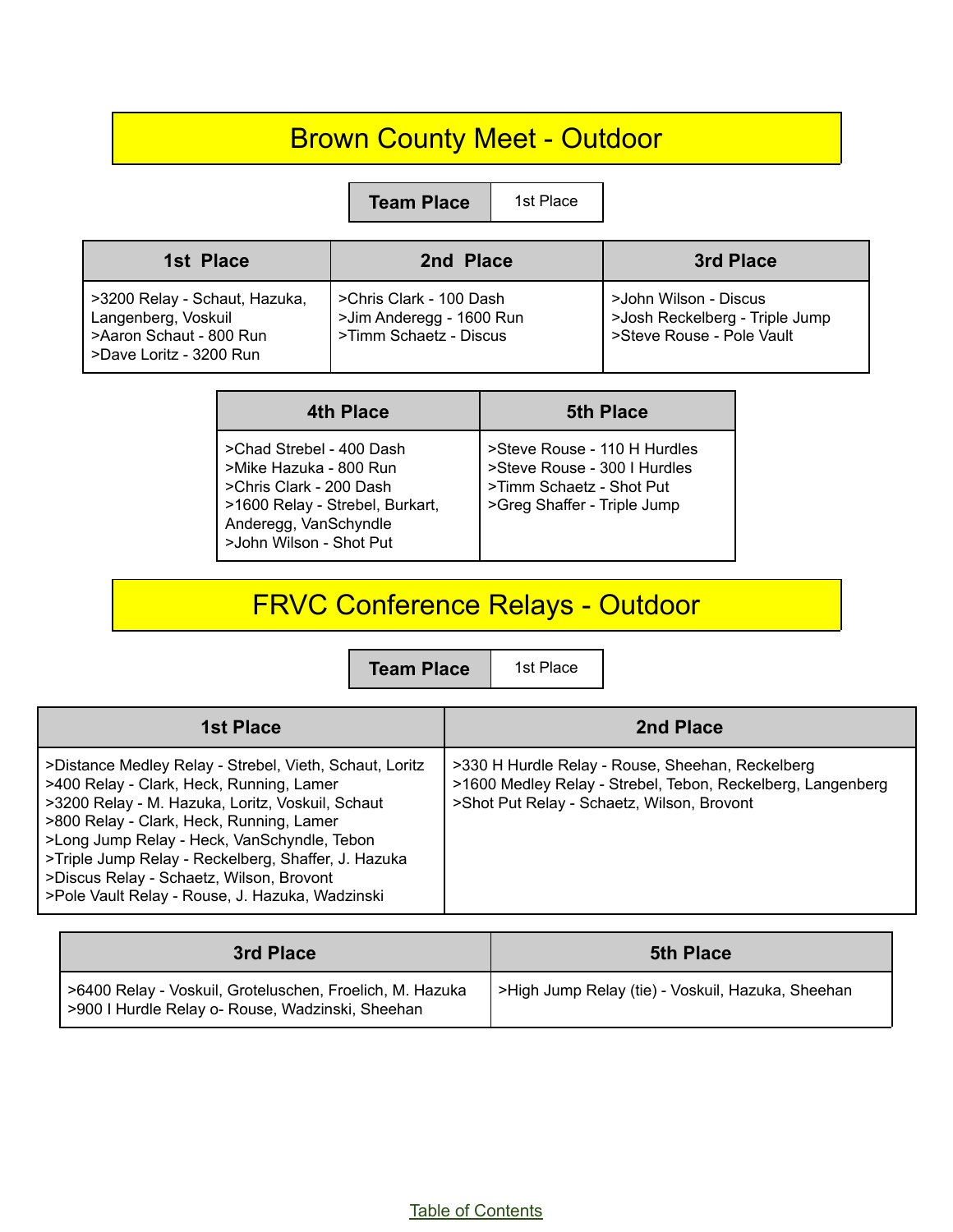## WIAA Regional

Top 4 qualify for the Sectional Meet

**Team Place** 1st Place

| <b>1st Place</b>                                                             | 2nd Place                                                                                                                                                       | 3rd Place                                                                                                   |
|------------------------------------------------------------------------------|-----------------------------------------------------------------------------------------------------------------------------------------------------------------|-------------------------------------------------------------------------------------------------------------|
| <b>Sectional Qualifier</b>                                                   | <b>Sectional Qualifier</b>                                                                                                                                      | <b>Sectional Qualifier</b>                                                                                  |
| >Timm Schaetz - Discus<br>>Dave Loritz - 1600 Run<br>>Dave Loritz - 3200 Run | >Steve Rouse - Pole Vault<br>>Rick Heck - Long Jump<br>>Chris Clark - 100 Dash<br>>400 Relay - Clark, Heck, Running,<br>Lamer<br>>Josh Reckelberg - Triple Jump | >Jon Hazuka - Pole Vault<br>>Aaron Schaut - 800 Run<br>>John Wilson - Discus<br>>Greg Shaffer - Triple Jump |

| 4th Place<br>Sectional Qualifier                       | <b>5th Place</b>                                                                                                                                               |
|--------------------------------------------------------|----------------------------------------------------------------------------------------------------------------------------------------------------------------|
| >Steve Rouse - 110 H Hurdles<br>>Andy Lamer - 200 Dash | >John Wilson - Shot Put<br>>Chad Strebel - 400 Dash<br>>Mike Hazuka - 800 Run<br>>Mike Running - 200 Dash<br>>1600 Relay - Strebel, Schaut,<br>Hazuka, Shaffer |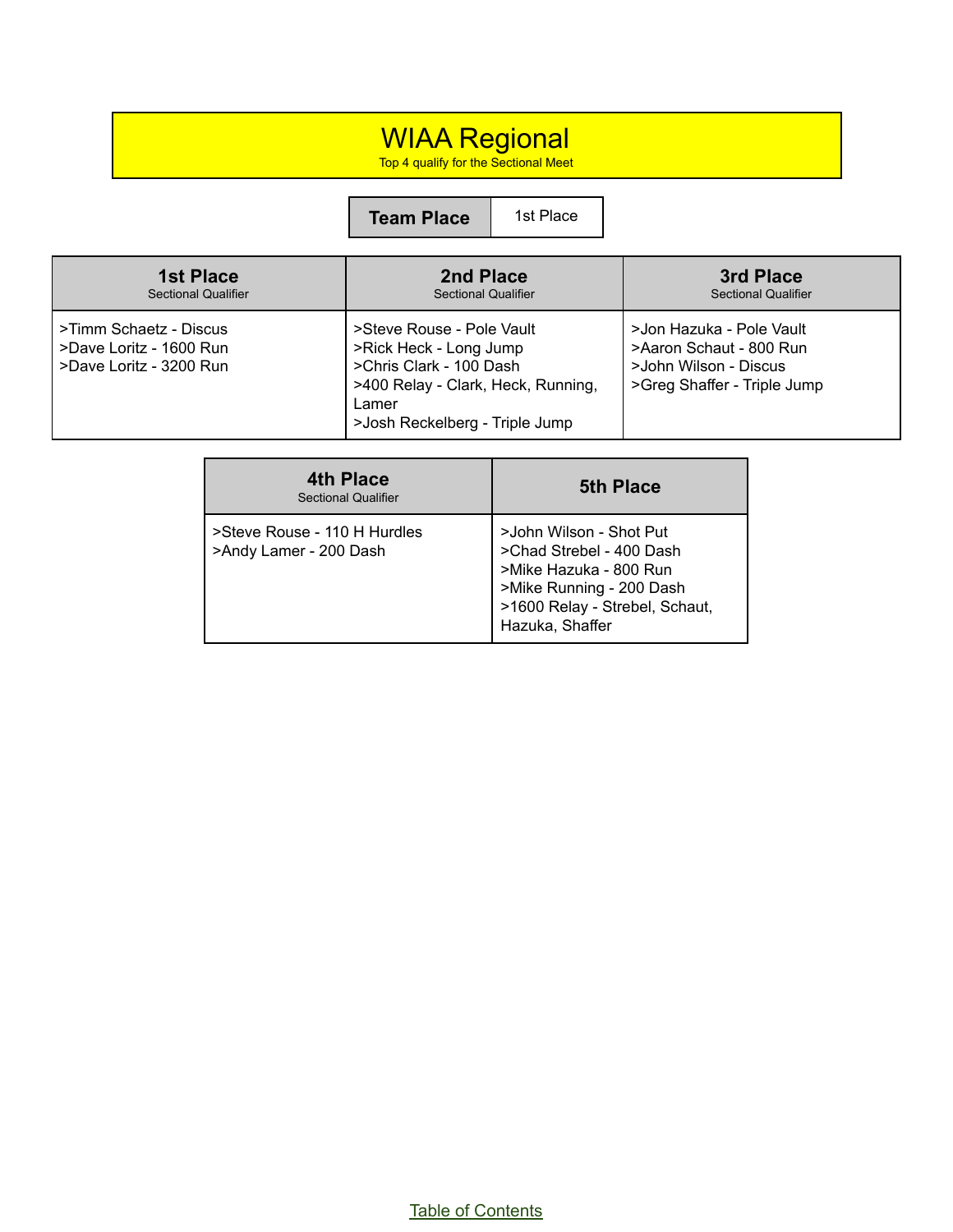# WIAA Sectional

Top 2 advance to the State Meet

**Team Place** 2nd Place

| <b>1st Place</b><br><b>State Meet Qualifier</b>                               | 2nd Place<br><b>State Meet Qualifier</b>    | 3rd Place                      |
|-------------------------------------------------------------------------------|---------------------------------------------|--------------------------------|
| >Dave Loritz - 1600 Run<br>>Aaron Schaut - 800 Run<br>>Dave Loritz - 3200 Run | >400 Relay - Clark, Heck, Running,<br>Lamer | >Josh Reckelberg - Triple Jump |

| 4th Place                                                                       | <b>5th Place</b>       |
|---------------------------------------------------------------------------------|------------------------|
| >Chris Clark - 100 Dash<br>>Steve Rouse - Pole Vault<br>> Timm Schaetz - Discus | >Rick Heck - Long Jump |

# WIAA State Meet

**Team Place** 9 Points

| 4th Place               | <b>5th Place</b>        |
|-------------------------|-------------------------|
| >Dave Loritz - 3200 Run | >Aaron Schaut - 800 Run |

#### **Participants**

>Dave Loritz - 1600 Run >400 Relay - Clark, Heck, Running, Lamer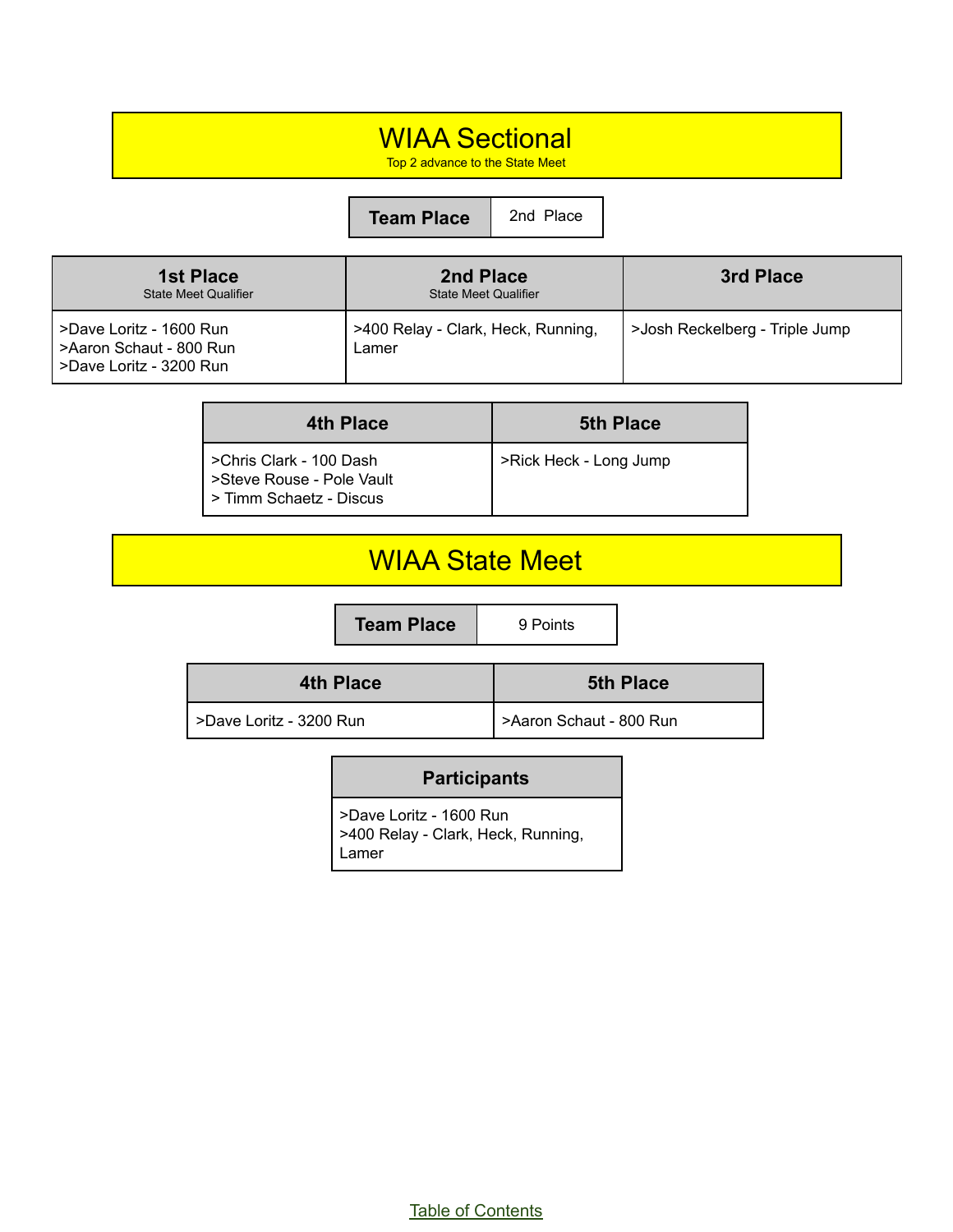<span id="page-37-0"></span>

## Coaching Staff

#### **Head Coach** Pat Prochnow

**Assistant Coaches** Jack Drankoff, Paul Donart, Scott Mallien Barry Valentine, Mike VandenAvond

### Season Results

| <b>Indoor</b>             |                          |                        |  |
|---------------------------|--------------------------|------------------------|--|
| <b>Oshkosh Titan</b>      | <b>Neenah Invite</b>     | <b>FRVC Conference</b> |  |
| 21st Place                | 1st Place                | 1st Place              |  |
|                           | <b>Outdoor</b>           |                        |  |
| <b>Preble/East Relays</b> | <b>DC Everest Invite</b> | <b>City Meet</b>       |  |
| 1st Place                 | 1st Place                | 1st Place              |  |
| <b>FRVC Conference</b>    | <b>Brown County</b>      | <b>FRVC Relays</b>     |  |
| 1st Place                 | 1st Place                | 1st Place              |  |
|                           | <b>WIAA Tournament</b>   |                        |  |
| <b>WIAA Regional</b>      | <b>WIAA Sectional</b>    | <b>WIAA State Meet</b> |  |
| 1st Place                 | 2nd Place                | 17 Points              |  |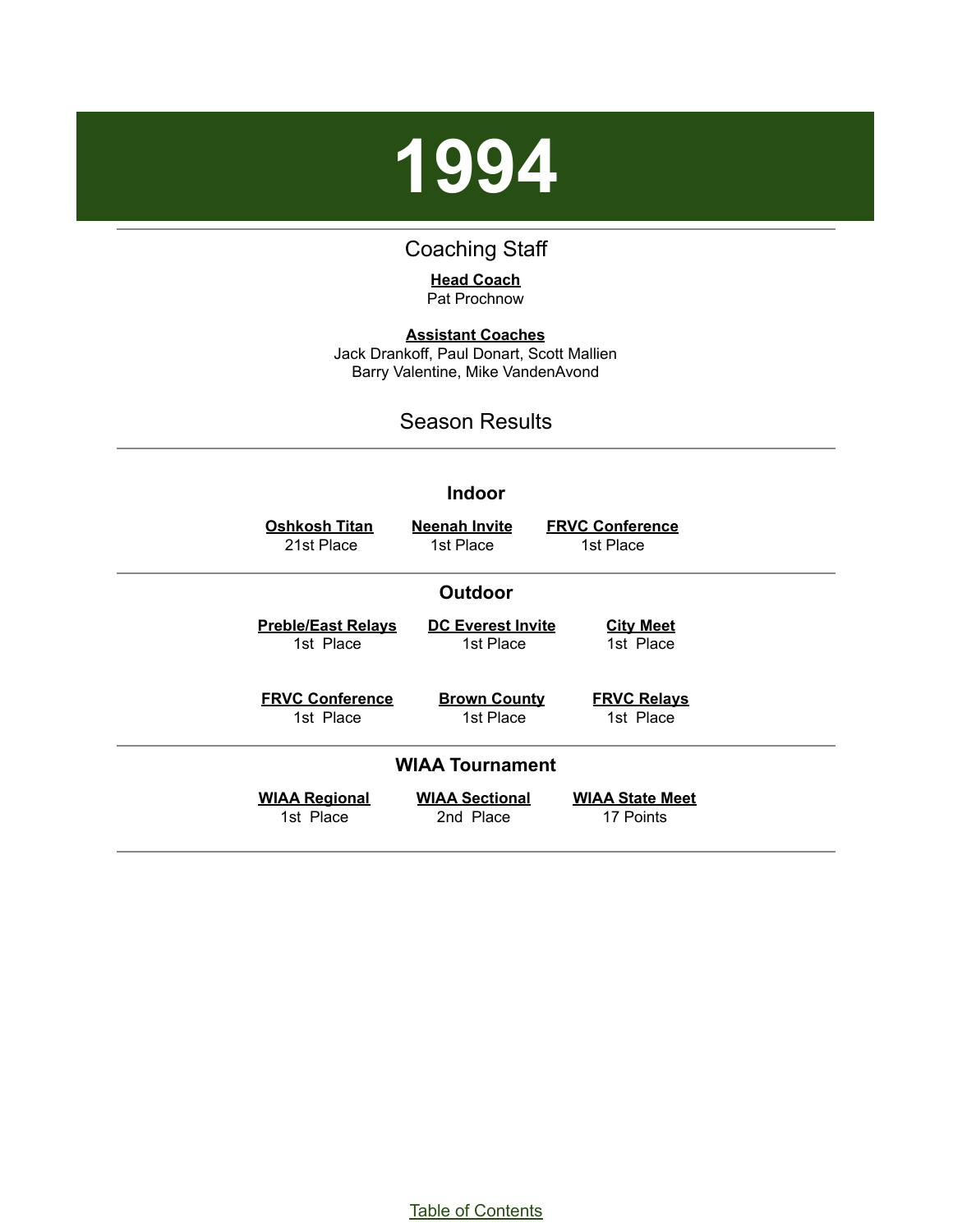## Season Highlights

The Men's Track and Field Team of 1994 had a very successful season winning every regular season meet except the Oshkosh Titan indoor invite. Victories included both indoor and outdoor FRVC Conference Meets. Also 3 relays meets, the City Meet and The Brown County Meet.

Individually the team was led by Dave Loritz who finished 2nd at the WIAA State Meet in the 3200 Meter Run and 3rd in the 1600 Meter Run. The 3200 Meter Relay Team of Marty Froelich, Dave Loritz, Josh Vieth, and Jim Anderegg finished 5th at the State Meet which set the Preble School Record. Other top performers included Chris Clark (sprints & relays), Mike Running (relays), Rick Heck (relays), Andy Lamer (relays), Josh Reckelberg (Jumps), Jeremy Wadzinski (Pole Vault), John Wilson (weights), Corey Sautebin (Pole Vault), Chad Strebel (middle distance & relays), James Hendricks (distance), Rob Johnston (weights), and Rob Johnston (weights).

## Records Set

| Indoor  | No records set                                                                     |  |
|---------|------------------------------------------------------------------------------------|--|
| Outdoor | 3200 Meter Relay                                                                   |  |
| Relay   | Marty Froelich, Dave Loritz, Josh Vieth, Jim Anderegg - 3200 Meter Relay (8:02.48) |  |

# Oshkosh Titan - Indoor

**Team Place** 21st Place

| 4th Place              | <b>5th Place</b>        |
|------------------------|-------------------------|
| >Chris Clark - 55 Dash | >Dave Loritz - 3200 Run |

## Neenah Invitational - Indoor

**Team Place** | 1st Place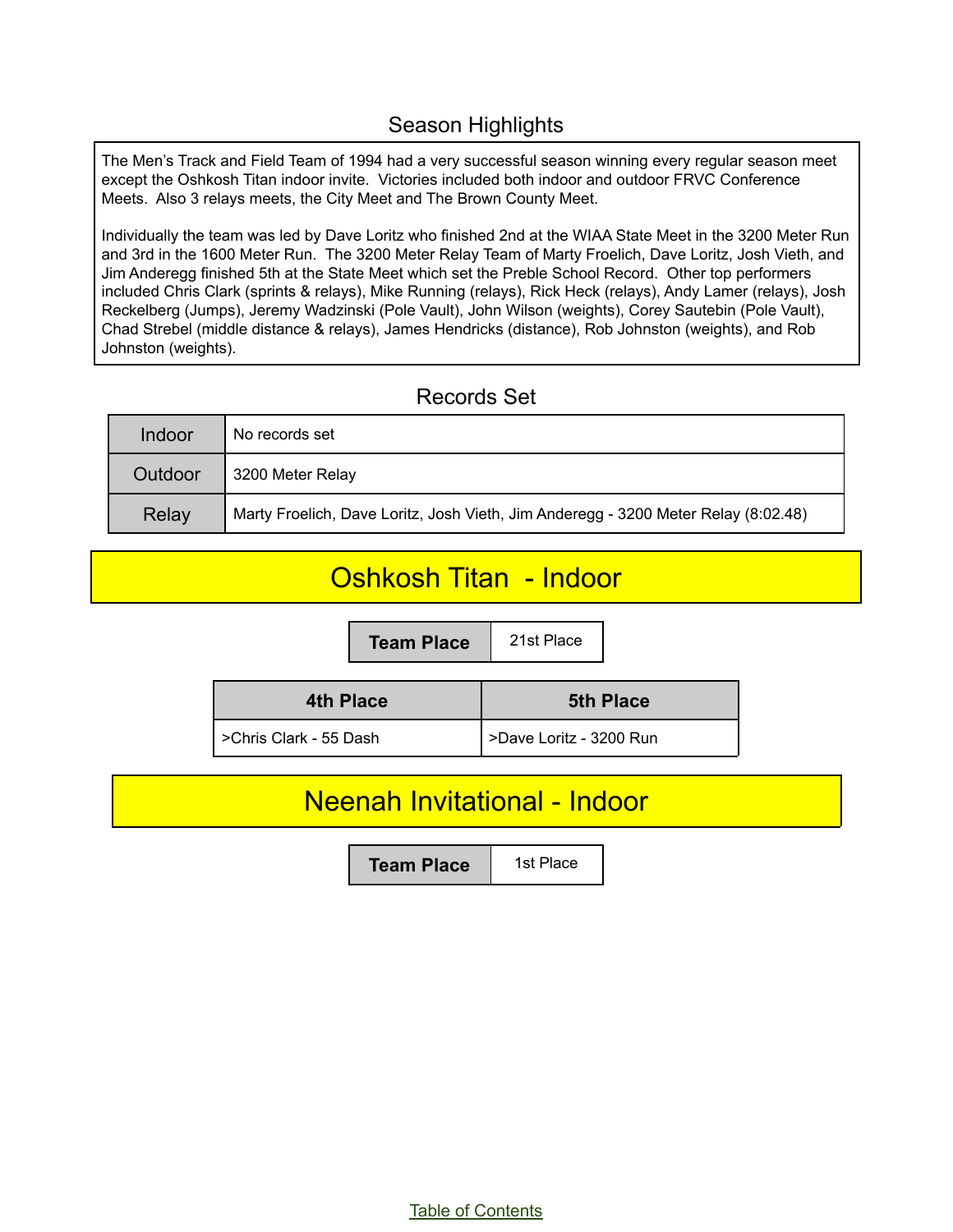# FRVC Conference Meet - Indoor

**Team Place** | 1st Place

| <b>1st Place</b>                                                                                                                                                                                                        | 2nd Place                                               | 3rd Place                                            |
|-------------------------------------------------------------------------------------------------------------------------------------------------------------------------------------------------------------------------|---------------------------------------------------------|------------------------------------------------------|
| >3200 Relay - Junion, Froelich,<br>Vieth, Anderegg<br>>Dave Loritz - 1600 Run<br>>4 Lap Relay - Clark, Reckelberg,<br>Heck. Lamer<br>>Dave Loritz - 3200 Run<br>>John Wilson - Shot Put<br>>Josh Reckelberg - Long Jump | >Matt VanSchyndle - 400 Dash<br>>Jim Anderegg - 800 Run | >1600 Relay - Strebel,<br>VanSchyndle, Bos, Anderegg |

| 4th Place                                                                    | <b>5th Place</b>                                                                                                                                   |
|------------------------------------------------------------------------------|----------------------------------------------------------------------------------------------------------------------------------------------------|
| >Chris Clark - 55 Dash<br>>Andy Lamer - 200 Dash<br>>Shawn Cooper - Shot Put | >Steve Sheehan - 55 H Hurdles<br>>Andy Lamer - 55 Dash<br>>Marty Froelich - 800 Run<br>>James Hendricks - 3200 Run<br>>Corey Sautebin - Pole Vault |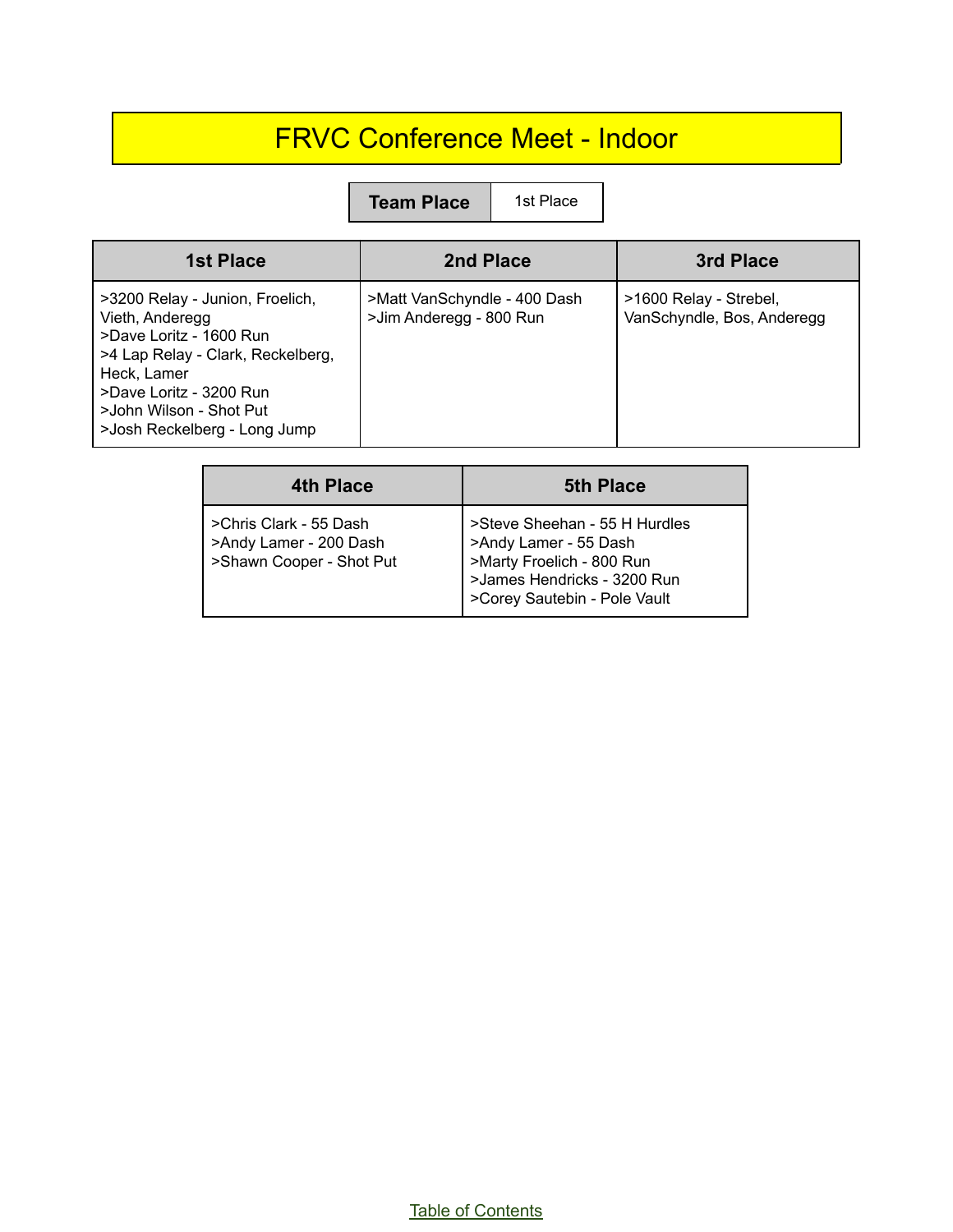# Preble/East Relays - Outdoor

**Team Place** | 1st Place

| 1st Place                                                                                                                                                                                                                                                                     | 2nd Place                                                                                                                                                                        | 3rd Place                                                                                                                                                                                   |
|-------------------------------------------------------------------------------------------------------------------------------------------------------------------------------------------------------------------------------------------------------------------------------|----------------------------------------------------------------------------------------------------------------------------------------------------------------------------------|---------------------------------------------------------------------------------------------------------------------------------------------------------------------------------------------|
| >Distance Medley Relay - Vieth,<br>Strebel, Anderegg, Loritz<br>>1600 Medley Relay - Strebel, Heck,<br>Lamer, Anderegg<br>>400 Relay - Clark, Running, Heck,<br>Lamer<br>>800 Relay - Clark, Reckelberg, Heck,<br>Lamer<br>>Discus Relay - Smith, Cooper,<br>Johnston, Wilson | >6400 Relay - Grotelusechen,<br>Hendricks, Junion, Froelich<br>>3200 Relay - Froelich, Vieth, Junion,<br>Loritz<br>>Pole Vault Relay - Shaffer,<br>VanSchyndle, Heck, Reckelberg | .>440 H Hurdle Relay - Sheehan,<br>Long, Reckelberg, Wadzinski<br>>Shot Put Relay - Geurts, Cooper,<br>Johnston, Wilson<br>>Triple Jump Relay - Reckelberg,<br>Shaffer, VanSchyndle, Popour |

| 4th Place                                           | <b>5th Place</b>                                     |
|-----------------------------------------------------|------------------------------------------------------|
| >1600 Relay - VanSchyndle, Shaffer,<br>Bos, Sheehan | >900 I Hurdle Relay - Reckelberg,<br>Wadzinski, Long |

# DC Everest Invite - Outdoor

**Team Place** | 1st Place

Table of [Contents](#page-1-0)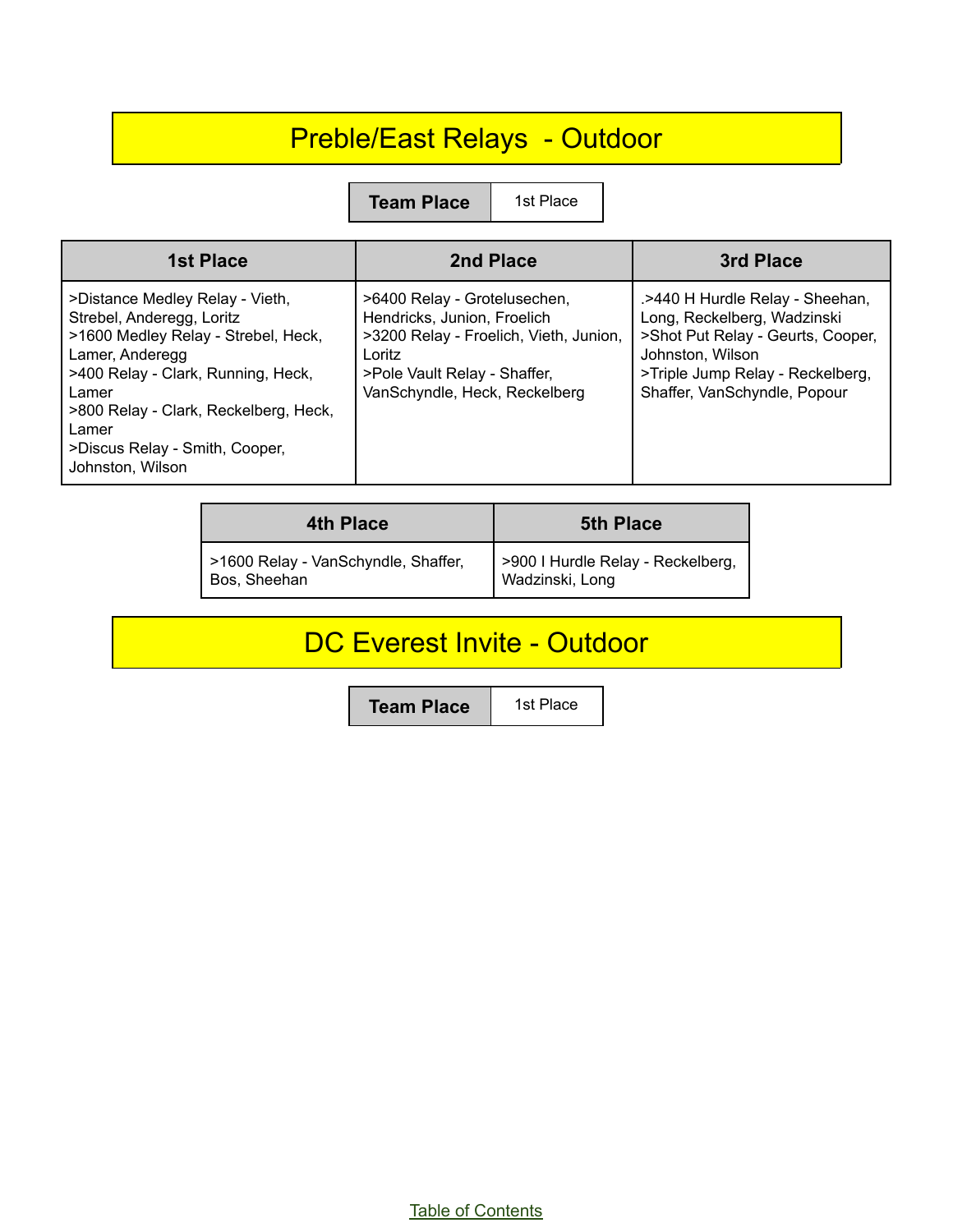# Green Bay City Meet - Outdoor

**Team Place** | 1st Place

| <b>1st Place</b>                                                                                                                                                                                                                                                                                                                                                           | 2nd Place                                                      | 3rd Place                                                                                                                                                                                           |
|----------------------------------------------------------------------------------------------------------------------------------------------------------------------------------------------------------------------------------------------------------------------------------------------------------------------------------------------------------------------------|----------------------------------------------------------------|-----------------------------------------------------------------------------------------------------------------------------------------------------------------------------------------------------|
| >Chris Clark - 100 Dash<br>>Dave Loritz - 1600 Run<br>>400 Relay - Clark, Running, Heck,<br>Lamer<br>>Jim Anderegg - 800 Run<br>>Chris Clark - 200 Dash<br>>Dave Loritz - 3200 Run<br>>Josh Reckelberg - Long Jump<br>>John Wilson - Discus<br>>Josh Reckelberg - Triple Jump<br>>Jeremy Wadzinski - Pole Vault<br>>3200 Relay - Vieth, Froelich,<br>VanSchyndle, Anderegg | >.Jeremy Wadzinski - 110 H Hurdles<br>>Mike Running - 100 Dash | >Rick Heck - 100 Dash<br>>Josh Vieth - 800 Run<br>>Josh Reckelberg - 200 Dash<br>>James Hendricks - 3200 Run<br>>1600 Relay - Strebel,<br>VanSchyndle, Shaffer, Anderegg<br>>John Wilson - Shot Put |

| 4th Place                                                                                                                                  | <b>5th Place</b>                                                                          |
|--------------------------------------------------------------------------------------------------------------------------------------------|-------------------------------------------------------------------------------------------|
| >Steve Sheehan - 110 H Hurdles<br>>Chad Strebel - 400 Dash<br>>Andy Lamer - 200 Dash<br>>Rob Johnston - Shot Put<br>>Rob Johnston - Discus | >Mike Grotelueshen - 1600 Run<br>>Greg Shaffer - Long Jump<br>>Greg Shaffer - Triple Jump |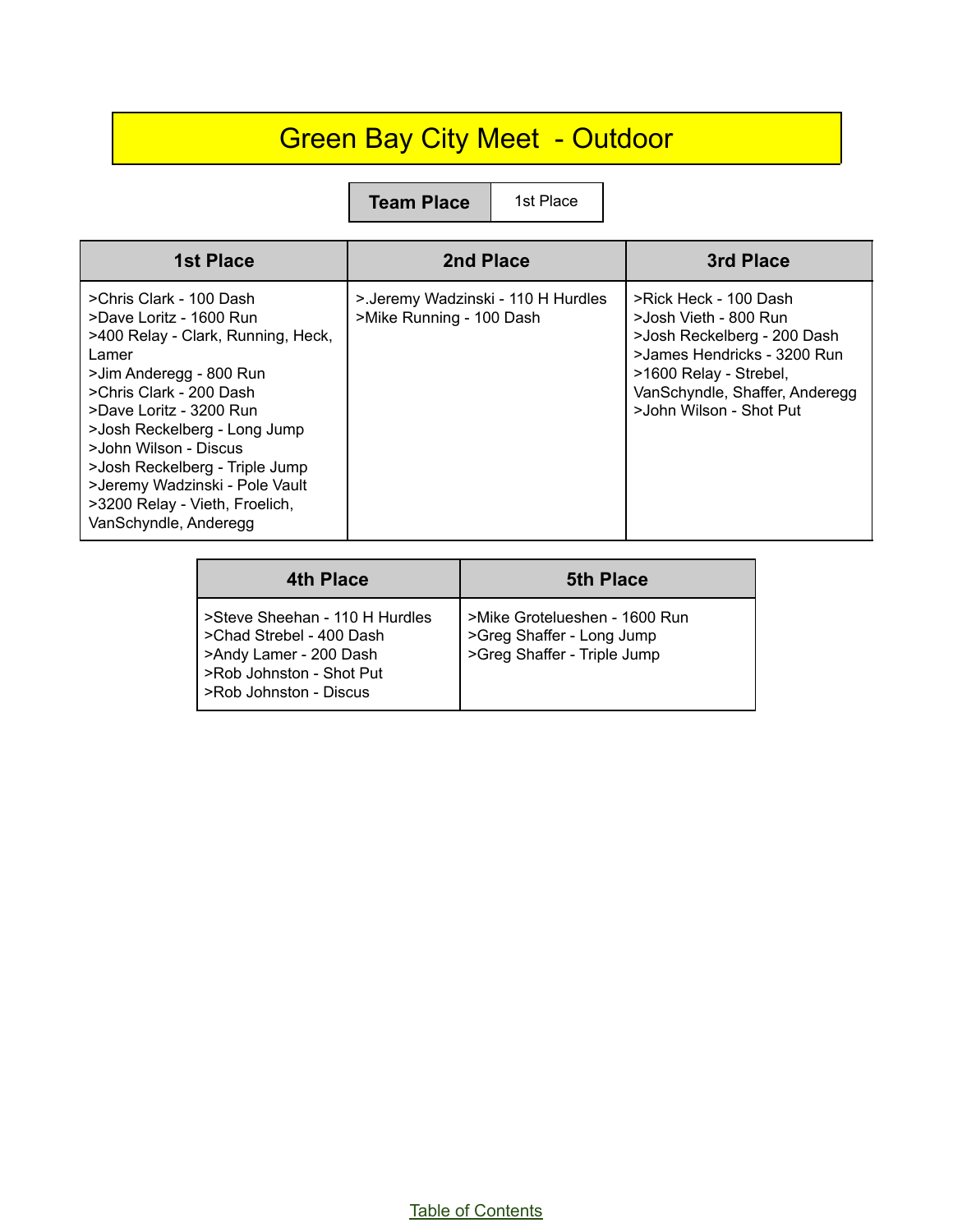# FRVC Conference Meet - Outdoor

**Team Place** 1st Place

| <b>1st Place</b>                                                                                                                                                                                     | 2nd Place                                                                                                                           | 3rd Place                                                 |
|------------------------------------------------------------------------------------------------------------------------------------------------------------------------------------------------------|-------------------------------------------------------------------------------------------------------------------------------------|-----------------------------------------------------------|
| >John Wilson - Discus<br>>3200 Relay - Vieth, VanSchyndle,<br>Froelich, Anderegg<br>>Dave Loritz - 1600 Run<br>>Josh Reckelberg - Triple Jump<br>>Rob Johnston - Shot Put<br>>Dave Loritz - 3200 Run | >Chris Clark - 100 Dash<br>>400 Relay - Clark, Running, Heck,<br>Lamer<br>>Jeremy Wadzinski - Pole Vault<br>>Jim Anderegg - 800 Run | >Corey Sautebin - Pole Vault<br>>Marty Froelich - 800 Run |

| <b>4th Place</b>                                                                                                                             | <b>5th Place</b>                                                                      |
|----------------------------------------------------------------------------------------------------------------------------------------------|---------------------------------------------------------------------------------------|
| >Shawn Cooper - Discus<br>>Greg Shaffer - Triple Jump<br>>John Wilson - Shot Put<br>>1600 Relay - Strebel, Shaffer,<br>VanSchyndle, Froelich | >Mike Running - 100 Dash<br>  >Chad Strebel - 400 Dash<br>>James Hendricks - 3200 Run |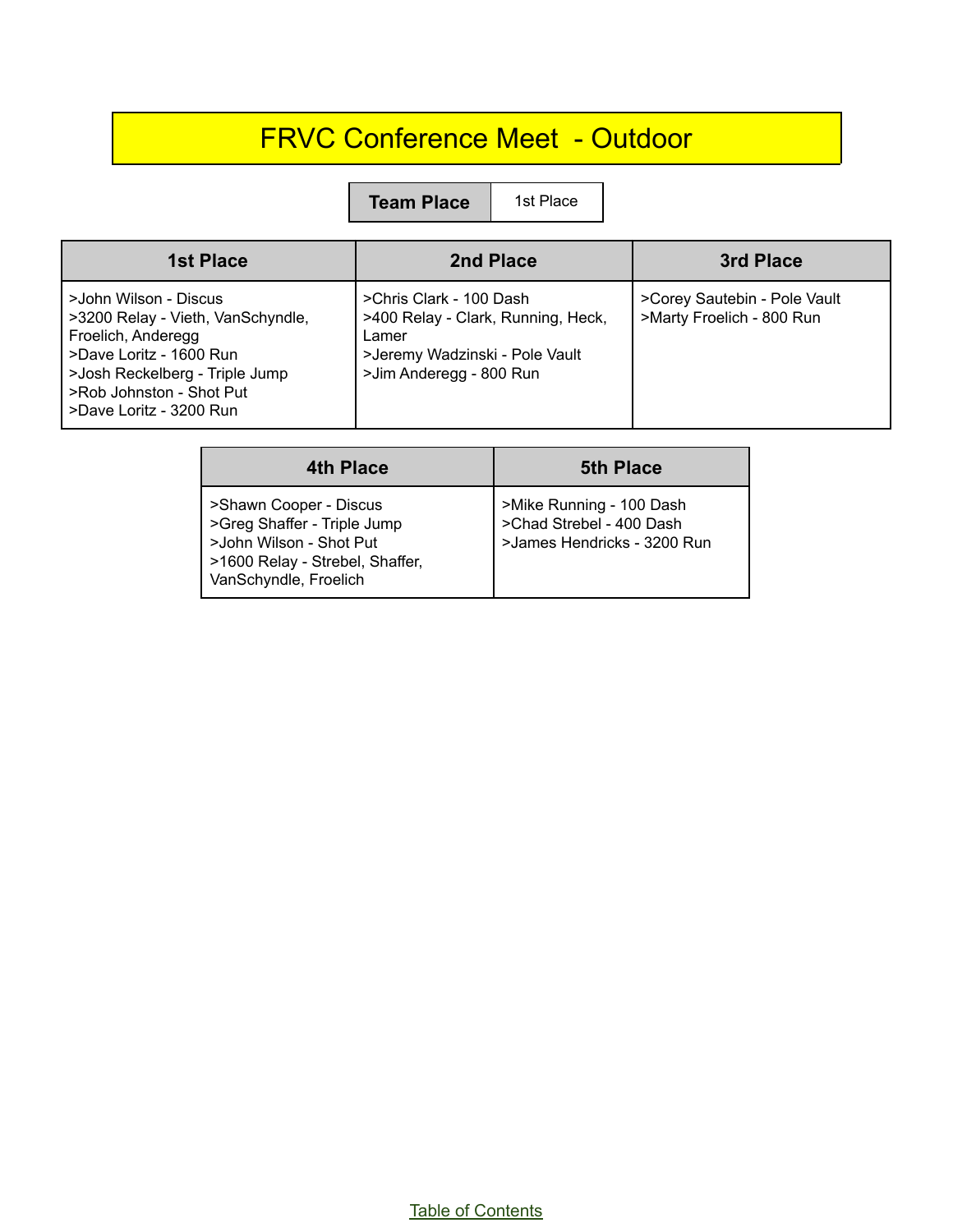# Brown County Meet - Outdoor

**Team Place** | 1st Place

| <b>1st Place</b>                                                                                              | 2nd Place                                                                                                                                                    | 3rd Place                                        |
|---------------------------------------------------------------------------------------------------------------|--------------------------------------------------------------------------------------------------------------------------------------------------------------|--------------------------------------------------|
| >3200 Relay - Vieth, Froelich,<br>VanSchyndle, Anderegg<br>>Dave Loritz - 1600 Run<br>>Dave Loritz - 3200 Run | >Chris Clark - 100 Dash<br>>400 Relay - Clark, Running, Heck,<br>Lamer<br>>Jim Anderegg - 800 Run<br>>John Wilson - Discus<br>>Josh Reckelberg - Triple Jump | >Josh Vieth - 800 Run<br>>John Wilson - Shot Put |

| 4th Place                                                                                                                                                                | <b>5th Place</b>            |
|--------------------------------------------------------------------------------------------------------------------------------------------------------------------------|-----------------------------|
| >Chad Strebel - 400 Dash<br>>Chris Clark - 200 Dash<br>>Rob Johnston - Shot Put<br>>James Hendricks - 3200 Run<br>>1600 Relay - Strebel, Lamer,<br>VanSchyndle, Froelich | >Josh Reckelberg - 200 Dash |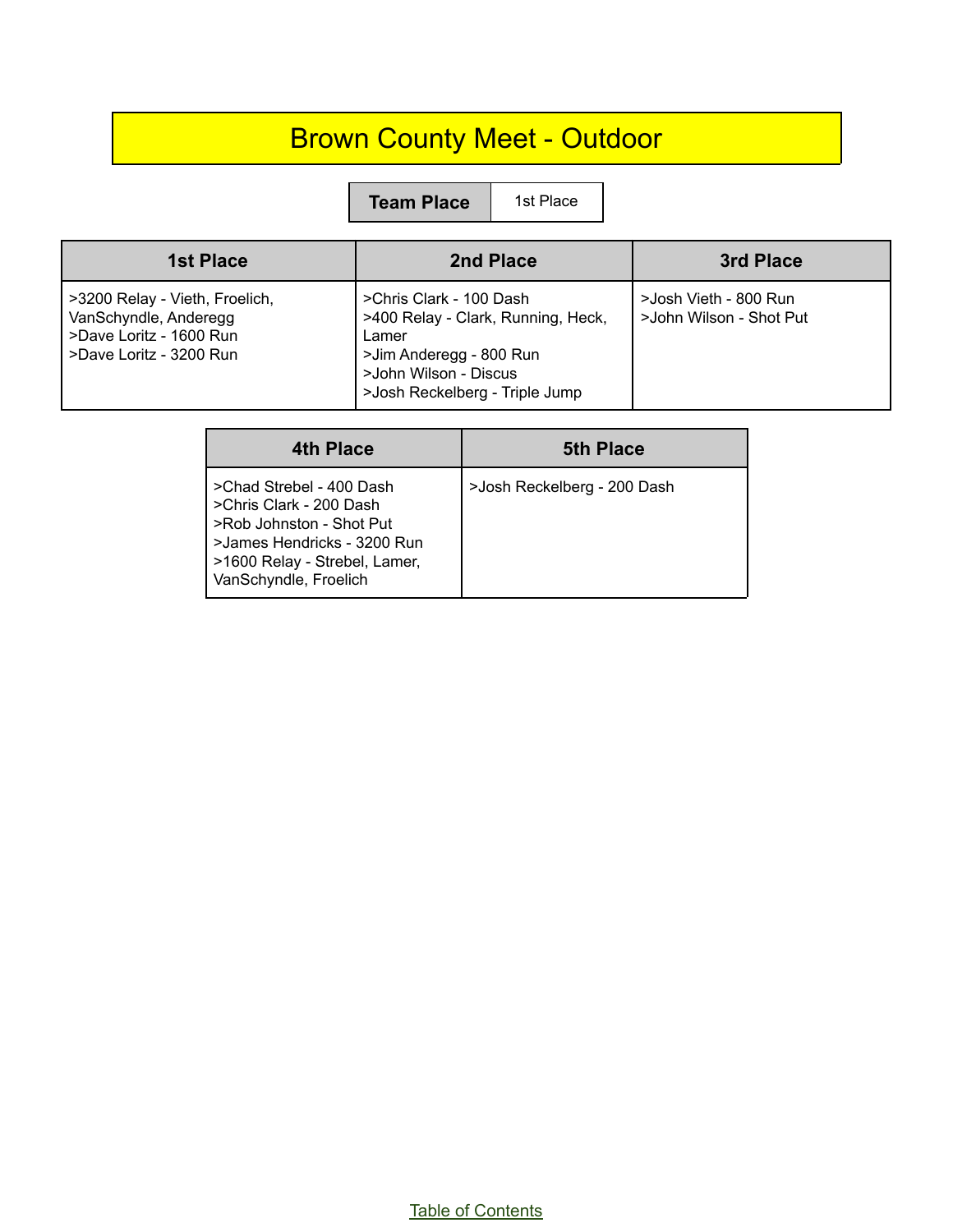# FRCC Conference Relays - Outdoor

**Team Place** | 1st Place

| 1st Place                                                                                                                                                                                                                                                                                                                                                                       | 2nd Place                                                                                                                                                 |
|---------------------------------------------------------------------------------------------------------------------------------------------------------------------------------------------------------------------------------------------------------------------------------------------------------------------------------------------------------------------------------|-----------------------------------------------------------------------------------------------------------------------------------------------------------|
| >Distance Medley Relay - Strebel, Vieth, Froelich, Loritz<br>>Discus Relay - Wilson, Johnston, Cooper<br>>1600 Medley Relay - Strebel, Jacobson, Shaffer, Anderegg<br>>400 Relay - Clark, Running, Reckelberg, Lamer<br>>Triple Jump Relay - Reckelberg, Shaffer, Wadzinski<br>>Shot Put Relay - Wilson, Johnston, Cooper<br>>3200 Relay - Vieth, Froelich, VanSchyndle, Loritz | >900   Hurdle Relay - Sheehan, Wadzinski, Reckelberg<br>>Pole Vault Relay - Wadzinski, Sautebin, Widmer<br>>800 Relay - Clark, Running, Reckelberg, Lamer |
|                                                                                                                                                                                                                                                                                                                                                                                 |                                                                                                                                                           |

| 3rd Place                                                                                                                                                                | <b>4th Place</b>                                  |
|--------------------------------------------------------------------------------------------------------------------------------------------------------------------------|---------------------------------------------------|
| >330 H Hurdle Relay - Sheehan, Reckelberg, Wadzinski<br>  >Long Jump Relay - Reckelberg, Shaffer, VanSchyndle<br>S6400 Relay - Hendricks, Junion, Zellner, Grotelueschen | >1600 Relay - Bos, Reckelberg, Anderegg, Jacobson |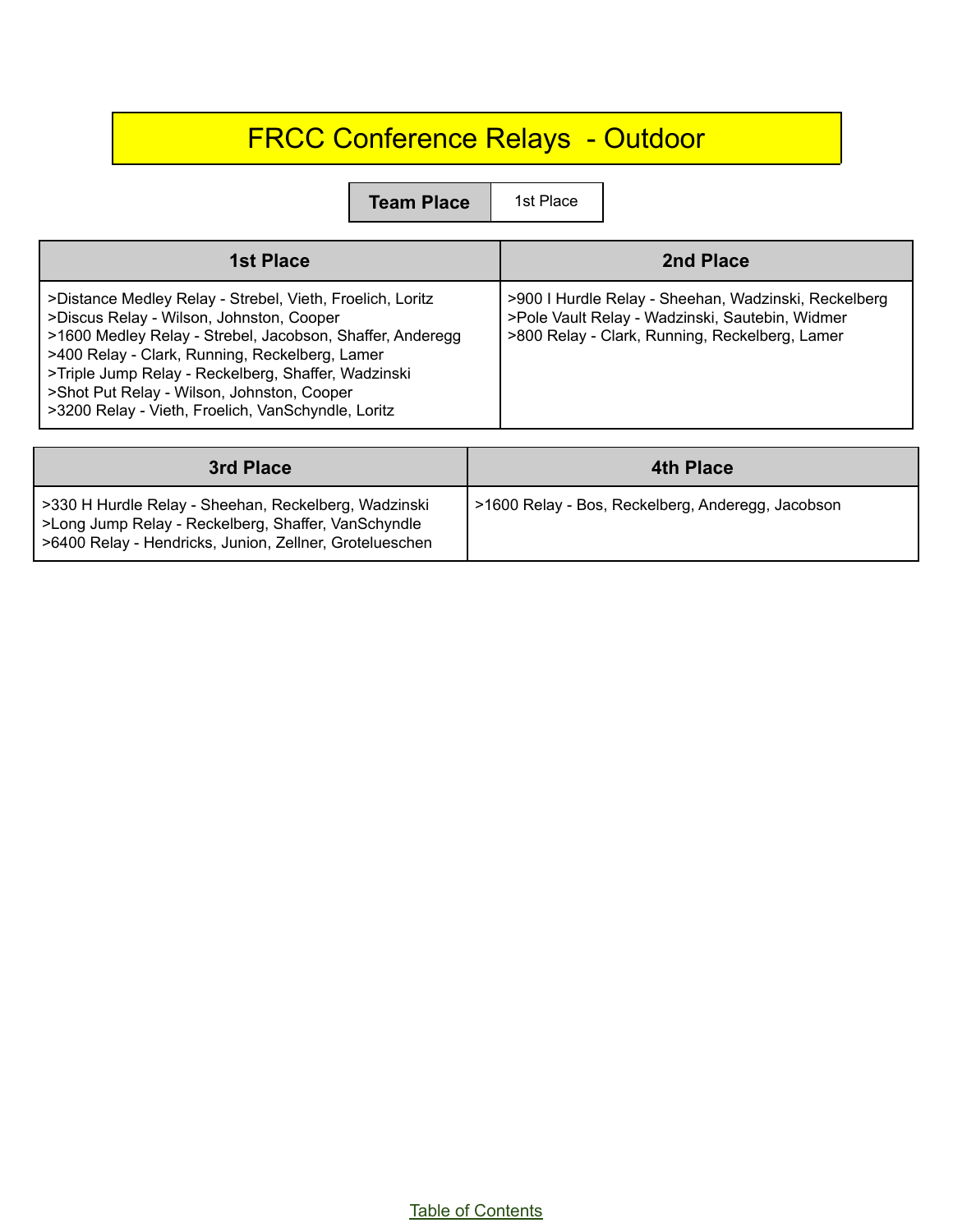## WIAA Regional

Top 4 qualify for the Sectional Meet

**Team Place** 1st Place

| 1st Place                                                                                                                                                                                   | 2nd Place                                                                          | 3rd Place                                                                                                                                 |
|---------------------------------------------------------------------------------------------------------------------------------------------------------------------------------------------|------------------------------------------------------------------------------------|-------------------------------------------------------------------------------------------------------------------------------------------|
| <b>Sectional Qualifier</b>                                                                                                                                                                  | <b>Sectional Qualifier</b>                                                         | <b>Sectional Qualifier</b>                                                                                                                |
| >Dave Loritz - 1600 Run<br>>Dave Loritz - 3200 Run<br>>400 Relay - Clark, Running, Heck, Lamer<br>>3200 Relay - Vieth, Froelich, VanSchyndle,<br>Anderegg<br>>Josh Reckelberg - Triple Jump | >Jim Anderegg - 800 Run<br>>John Wilson - Discus<br>>Jeremy Wadzinski - Pole Vault | >Chris Clark - 100 Dash<br>>John Wilson - Shot Put<br>>Corey Sautebin - Pole Vault<br>>1600 Relay - Strebel, Froelich,<br>Lamer, Anderegg |

| <b>4th Place</b><br><b>Sectional Qualifier</b>    | 5th Place                                                                                                                                                             |
|---------------------------------------------------|-----------------------------------------------------------------------------------------------------------------------------------------------------------------------|
| >Chad Strebel - 400 Dash<br>>Josh Vieth - 800 Run | >Mike Running - 100 Dash<br>>Rick Heck - 200 Dash<br>>James Hendricks - 3200 Run<br>>Greg Shaffer - Triple Jump<br>>Shawn Cooper - Discus<br>>Rob Johnston - Shot Put |